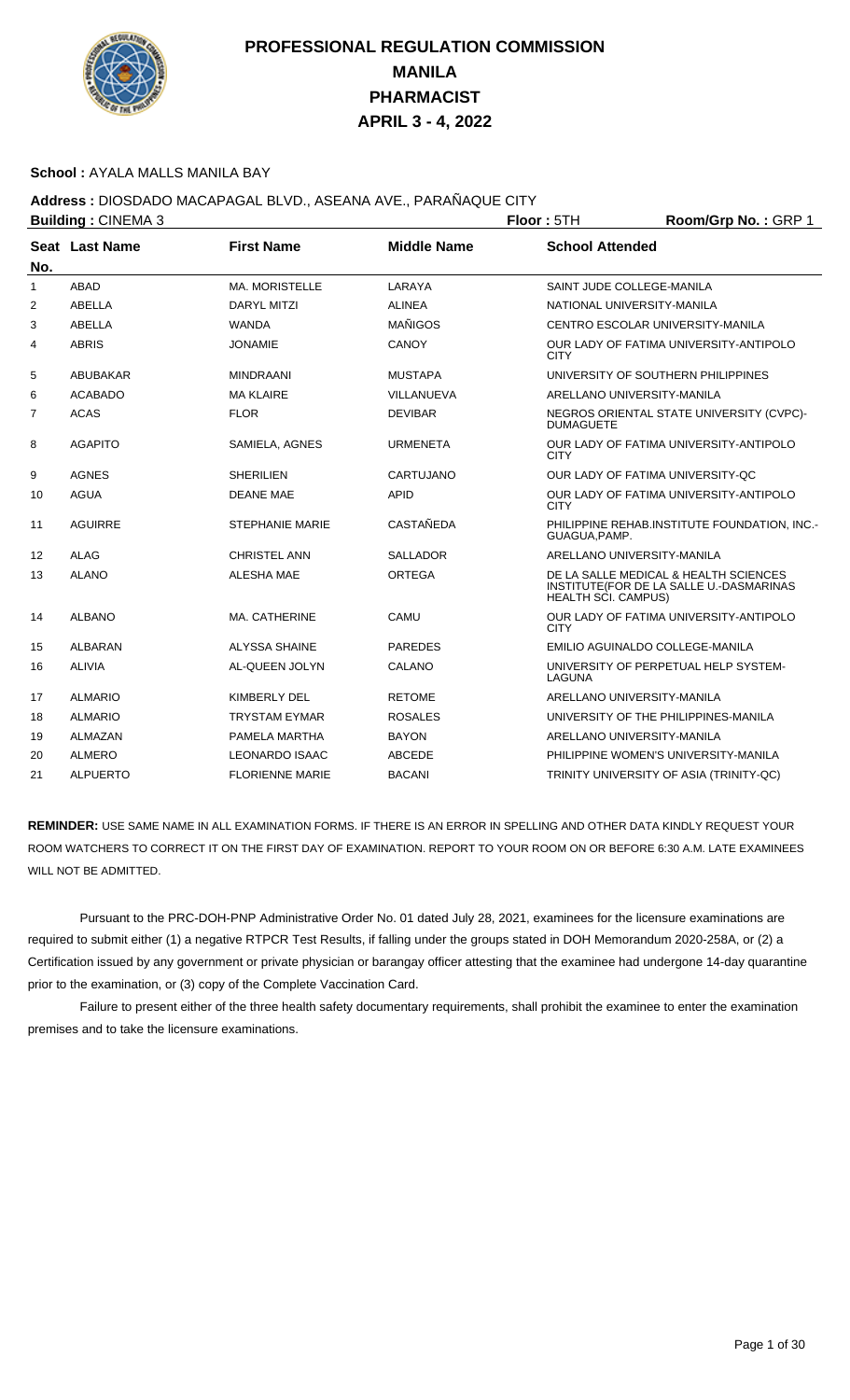

### **School :** AYALA MALLS MANILA BAY

## **Address :** DIOSDADO MACAPAGAL BLVD., ASEANA AVE., PARAÑAQUE CITY

| <b>Building: CINEMA 3</b> |                   |                         |                    | Floor: 5TH                 | Room/Grp No.: GRP 2                                                              |
|---------------------------|-------------------|-------------------------|--------------------|----------------------------|----------------------------------------------------------------------------------|
|                           | Seat Last Name    | <b>First Name</b>       | <b>Middle Name</b> | <b>School Attended</b>     |                                                                                  |
| No.                       |                   |                         |                    |                            |                                                                                  |
| $\mathbf{1}$              | <b>ALTURA</b>     | <b>KAYE ANNE</b>        | <b>TRONCO</b>      |                            | CENTRO ESCOLAR UNIVERSITY-MAKATI                                                 |
| 2                         | AMAGNA            | <b>IVY ROSE</b>         | <b>DELA ISLA</b>   |                            | CENTRO ESCOLAR UNIVERSITY-MANILA                                                 |
| 3                         | <b>AMANTE</b>     | <b>BRYAN</b>            | <b>MANALO</b>      |                            | UNIVERSITY OF THE PHILIPPINES-MANILA                                             |
| 4                         | <b>AMPARO</b>     | <b>VANESSA ANNE</b>     | <b>DERIADA</b>     | <b>HEALTH SCI. CAMPUS)</b> | DE LA SALLE MEDICAL & HEALTH SCIENCES<br>INSTITUTE(FOR DE LA SALLE U.-DASMARINAS |
| 5                         | AMPONGAN          | CARLONIñO               | RAFALLO            | ARELLANO UNIVERSITY-MANILA |                                                                                  |
| 6                         | <b>ANCHETA</b>    | <b>CHARINA</b>          | <b>MARTIZANO</b>   | UNIVERSITY OF MAKATI       |                                                                                  |
| 7                         | <b>ANDAL</b>      | <b>JOHN CHRISTOPHER</b> | <b>DELA CRUZ</b>   | LAGUNA                     | UNIVERSITY OF PERPETUAL HELP SYSTEM-                                             |
| 8                         | <b>ANDAL</b>      | <b>RENEE</b>            | EBE                | HEALTH SCI. CAMPUS)        | DE LA SALLE MEDICAL & HEALTH SCIENCES<br>INSTITUTE(FOR DE LA SALLE U.-DASMARINAS |
| 9                         | ANDRADE           | <b>EUNICE MAE</b>       | <b>TUAZON</b>      | UNIVERSITY OF SANTO TOMAS  |                                                                                  |
| 10                        | ANG               | AILEEN ELIZABETH        | <b>CASTAÑEDA</b>   |                            | UNIVERSITY OF THE PHILIPPINES-MANILA                                             |
| 11                        | <b>ANICETE</b>    | <b>MARIA SAMANTHA</b>   | <b>SYSTER</b>      |                            | OUR LADY OF FATIMA UNIVERSITY-VALENZUELA                                         |
| 12                        | <b>ANTIQUIERA</b> | <b>MARIE ANTOINETTE</b> | <b>DELA CRUZ</b>   | <b>HEALTH SCI. CAMPUS)</b> | DE LA SALLE MEDICAL & HEALTH SCIENCES<br>INSTITUTE(FOR DE LA SALLE U.-DASMARINAS |
| 13                        | <b>AQUINO</b>     | <b>CHRISTINE HAZEL</b>  | <b>MAGARIN</b>     |                            | UNIVERSITY OF PERPETUAL HELP-CAUAYAN CITY                                        |
| 14                        | <b>AQUINO</b>     | <b>RAEMART LUIS</b>     | <b>DERIQUITO</b>   | NATIONAL UNIVERSITY-MANILA |                                                                                  |
| 15                        | <b>AQUINO</b>     | <b>RAYMOND EARL</b>     | <b>CORTES</b>      |                            | CENTRO ESCOLAR UNIVERSITY-MANILA                                                 |
| 16                        | <b>AQUINO</b>     | <b>SEANA NICKAELLA</b>  | CADUCIO            | <b>INC</b>                 | OUR LADY OF FATIMA UNIVERSITY-PAMPANGA,                                          |
| 17                        | <b>ARABIT</b>     | <b>CHESKA</b>           | <b>JUATCHON</b>    | <b>CITY</b>                | OUR LADY OF FATIMA UNIVERSITY-ANTIPOLO                                           |
| 18                        | ARANZANSO         | RAIZA                   | <b>PADILLA</b>     | ARELLANO UNIVERSITY-MANILA |                                                                                  |
| 19                        | <b>ARCEDAS</b>    | <b>JANNYN</b>           | <b>GALLEGO</b>     | <b>CITY</b>                | OUR LADY OF FATIMA UNIVERSITY-ANTIPOLO                                           |
| 20                        | <b>ARENAS</b>     | <b>KEIFER</b>           | SAVELLANO          | ARELLANO UNIVERSITY-MANILA |                                                                                  |
| 21                        | AREVALO           | <b>ALLAINE JOY</b>      | <b>PANAUN</b>      |                            | SOUTH SEED LPDH COLLEGE - LAS PINAS                                              |

**REMINDER:** USE SAME NAME IN ALL EXAMINATION FORMS. IF THERE IS AN ERROR IN SPELLING AND OTHER DATA KINDLY REQUEST YOUR ROOM WATCHERS TO CORRECT IT ON THE FIRST DAY OF EXAMINATION. REPORT TO YOUR ROOM ON OR BEFORE 6:30 A.M. LATE EXAMINEES WILL NOT BE ADMITTED.

 Pursuant to the PRC-DOH-PNP Administrative Order No. 01 dated July 28, 2021, examinees for the licensure examinations are required to submit either (1) a negative RTPCR Test Results, if falling under the groups stated in DOH Memorandum 2020-258A, or (2) a Certification issued by any government or private physician or barangay officer attesting that the examinee had undergone 14-day quarantine prior to the examination, or (3) copy of the Complete Vaccination Card.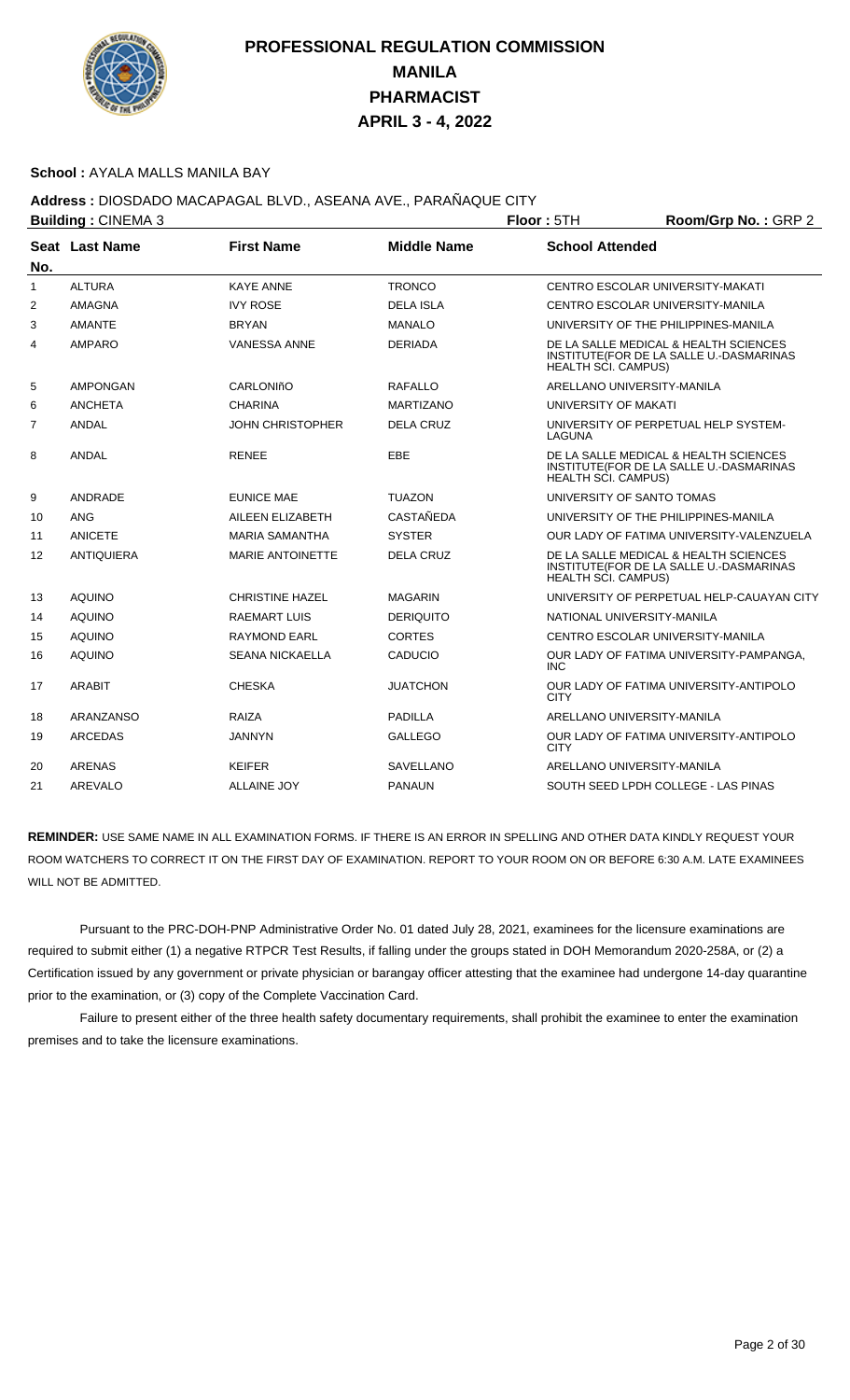

### **School :** AYALA MALLS MANILA BAY

## **Address :** DIOSDADO MACAPAGAL BLVD., ASEANA AVE., PARAÑAQUE CITY

| <b>Building: CINEMA 3</b> |                           |                    | Floor: 5TH                       | Room/Grp No.: GRP 3                                                              |
|---------------------------|---------------------------|--------------------|----------------------------------|----------------------------------------------------------------------------------|
| Seat Last Name            | <b>First Name</b>         | <b>Middle Name</b> | <b>School Attended</b>           |                                                                                  |
| ARNEDO                    |                           |                    | OUR LADY OF FATIMA UNIVERSITY-OC |                                                                                  |
| <b>ARROYO</b>             | <b>MARGARET</b>           | <b>APOLINAR</b>    | NATIONAL UNIVERSITY-MANILA       |                                                                                  |
| <b>ARZAGA</b>             | <b>ABIGAIL</b>            | <b>CABALHIN</b>    | NATIONAL UNIVERSITY-MANILA       |                                                                                  |
| <b>ASAMUDDIN</b>          | <b>KIMRILHIN</b>          | LADJABASA          | MED CTR COLL.FOUND INC)          | DMC COLLEGE FOUNDATION INC. (FOR DIPOLOG                                         |
| <b>ASMA</b>               | ZEUS JOSHUA               | <b>MALDO</b>       | <b>LAGUNA</b>                    | UNIVERSITY OF PERPETUAL HELP SYSTEM-                                             |
| <b>ASMADUN</b>            | <b>JANIEVIEVE</b>         | LUMARQUE           |                                  | UNIVERSIDAD DE ZAMBOANGA (for.ZAEC)                                              |
| <b>ASONG</b>              | <b>KRIZIA MAE</b>         | <b>MESIAS</b>      | CENTRO ESCOLAR UNIVERSITY-MANILA |                                                                                  |
| <b>ATANACIO</b>           | SHEILA MARIE              | <b>LLAMES</b>      |                                  | MANILA CENTRAL UNIVERSITY-CALOOCAN CITY                                          |
| <b>ATIENZA</b>            | <b>MARY DANIBELL</b>      | <b>LADERAS</b>     | <b>DALTA-LAS PINAS</b>           | UNIVERSITY OF PERPETUAL HELP SYSTEM                                              |
| <b>ATIGA</b>              | <b>MARY JACINTH</b>       | <b>FOJA</b>        | ARELLANO UNIVERSITY-MANILA       |                                                                                  |
| <b>AZUELA</b>             | <b>CHRISTIENNE JOANNE</b> | <b>MABALOT</b>     | LAGUNA                           | UNIVERSITY OF PERPETUAL HELP SYSTEM-                                             |
| <b>BAES</b>               | <b>JOHN KENNETH</b>       | <b>FLORES</b>      | <b>HEALTH SCI. CAMPUS)</b>       | DE LA SALLE MEDICAL & HEALTH SCIENCES<br>INSTITUTE(FOR DE LA SALLE U.-DASMARINAS |
| <b>BAGANG</b>             | <b>MARIA REILYNN</b>      | <b>RAMIREZ</b>     | <b>MEDICAL FOUNDATION</b>        | FAR EASTERN UNIVERSITY-NICANOR REYES                                             |
| <b>BAGUAN</b>             | <b>RAIHANA</b>            | <b>DOMARAYA</b>    | OUR LADY OF FATIMA UNIVERSITY-QC |                                                                                  |
| <b>BAHILANGO</b>          | <b>CYNTHIA</b>            | <b>LACERNA</b>     | <b>DALTA-LAS PINAS</b>           | UNIVERSITY OF PERPETUAL HELP SYSTEM                                              |
| <b>BAIRAN</b>             | <b>EANA NADINE</b>        | CARAG              |                                  | CENTRO ESCOLAR UNIVERSITY-MALOLOS                                                |
| <b>BALANKIG</b>           | IRI KEIKO NIÑA            | <b>CASTILLO</b>    |                                  | UNIVERSITY OF THE PHILIPPINES-MANILA                                             |
| <b>BALCAC</b>             | <b>MARIA CLARIN JOY</b>   | COLLADO            | ADAMSON UNIVERSITY               |                                                                                  |
| <b>BANAL</b>              | <b>LUIS GABRIEL</b>       | <b>ANG</b>         | UNIVERSITY OF SANTO TOMAS        |                                                                                  |
| <b>BANDIOLA</b>           | <b>HANNAH</b>             | <b>GELVOSA</b>     | LAGUNA                           | UNIVERSITY OF PERPETUAL HELP SYSTEM-                                             |
| <b>BANTO</b>              | <b>BAI SITTIE RAYANNA</b> | <b>TIÑA</b>        | <b>ADAMSON UNIVERSITY</b>        |                                                                                  |
|                           |                           |                    | JONATHAN JOHN WENDELL RETANA     |                                                                                  |

**REMINDER:** USE SAME NAME IN ALL EXAMINATION FORMS. IF THERE IS AN ERROR IN SPELLING AND OTHER DATA KINDLY REQUEST YOUR ROOM WATCHERS TO CORRECT IT ON THE FIRST DAY OF EXAMINATION. REPORT TO YOUR ROOM ON OR BEFORE 6:30 A.M. LATE EXAMINEES WILL NOT BE ADMITTED.

 Pursuant to the PRC-DOH-PNP Administrative Order No. 01 dated July 28, 2021, examinees for the licensure examinations are required to submit either (1) a negative RTPCR Test Results, if falling under the groups stated in DOH Memorandum 2020-258A, or (2) a Certification issued by any government or private physician or barangay officer attesting that the examinee had undergone 14-day quarantine prior to the examination, or (3) copy of the Complete Vaccination Card.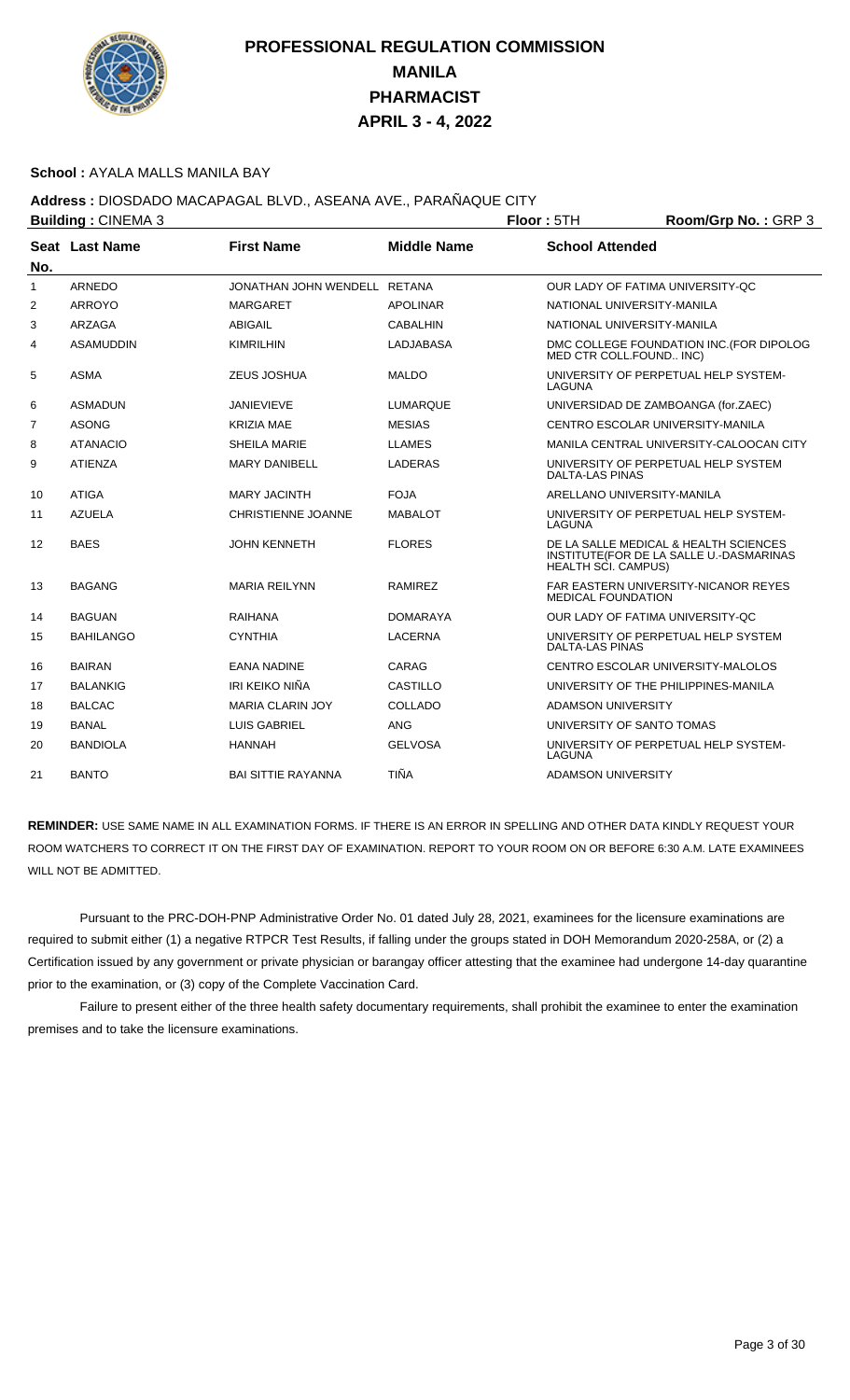

### **School :** AYALA MALLS MANILA BAY

## **Address :** DIOSDADO MACAPAGAL BLVD., ASEANA AVE., PARAÑAQUE CITY

| <b>Building: CINEMA 3</b> |                       |                         |                    | Floor: 5TH                       | Room/Grp No.: GRP 4                      |
|---------------------------|-----------------------|-------------------------|--------------------|----------------------------------|------------------------------------------|
| No.                       | <b>Seat Last Name</b> | <b>First Name</b>       | <b>Middle Name</b> | <b>School Attended</b>           |                                          |
| $\mathbf{1}$              | <b>BAOANAN</b>        | <b>JOHN LEE</b>         | <b>MENDOZA</b>     | LAGUNA                           | UNIVERSITY OF PERPETUAL HELP SYSTEM-     |
| 2                         | <b>BARANDA</b>        | <b>HAZEL MAE</b>        | <b>ROSALES</b>     | <b>CITY</b>                      | OUR LADY OF FATIMA UNIVERSITY-ANTIPOLO   |
| 3                         | <b>BARRINUEVO</b>     | <b>FROILAN TROI</b>     | <b>MATA</b>        | <b>CITY</b>                      | OUR LADY OF FATIMA UNIVERSITY-ANTIPOLO   |
| 4                         | <b>BARTIDO</b>        | <b>KYLA MARIE</b>       | <b>ARGUELLES</b>   | CENTRO ESCOLAR UNIVERSITY-MANILA |                                          |
| 5                         | <b>BARTOLOME</b>      | <b>BEATRICE</b>         | <b>TRINOS</b>      | <b>LAGUNA</b>                    | UNIVERSITY OF PERPETUAL HELP SYSTEM-     |
| 6                         | <b>BASA</b>           | <b>CHRISTINE JOY</b>    | <b>LATOSA</b>      | EMILIO AGUINALDO COLLEGE-MANILA  |                                          |
| 7                         | <b>BASELONIA</b>      | <b>EIZEL ANN</b>        | <b>GELLE</b>       | ADAMSON UNIVERSITY               |                                          |
| 8                         | <b>BATINGAN</b>       | <b>EVA</b>              | CAPARIÑO           | <b>CITY</b>                      | OUR LADY OF FATIMA UNIVERSITY-ANTIPOLO   |
| 9                         | <b>BAUTISTA</b>       | <b>ARETHA</b>           | <b>BASASIRA</b>    | <b>CITY</b>                      | OUR LADY OF FATIMA UNIVERSITY-ANTIPOLO   |
| 10                        | <b>BAUTISTA</b>       | <b>CESAR JR</b>         | <b>GADON</b>       | SAINT JUDE COLLEGE-MANILA        |                                          |
| 11                        | <b>BAUTISTA</b>       | <b>HEINZ MYKELL</b>     | <b>PINEDA</b>      | UNIVERSITY OF SANTO TOMAS        |                                          |
| 12                        | <b>BAUTISTA</b>       | <b>RENS JULLIAN</b>     | <b>RAYMUNDO</b>    | <b>CITY</b>                      | OUR LADY OF FATIMA UNIVERSITY-ANTIPOLO   |
| 13                        | <b>BAUZON</b>         | <b>FRANCHESCA</b>       | <b>DELA CRUZ</b>   | UNIVERSITY OF SANTO TOMAS        |                                          |
| 14                        | <b>BAYLON</b>         | <b>NHELDIC</b>          | <b>DICDICAN</b>    | LAGUNA                           | UNIVERSITY OF PERPETUAL HELP SYSTEM-     |
| 15                        | <b>BEDUYA</b>         | <b>HANNAH REANNE</b>    | <b>ODRON</b>       |                                  | UNIVERSITY OF THE PHILIPPINES-MANILA     |
| 16                        | <b>BELEN</b>          | <b>ZANDRA MAUREEN</b>   | <b>PEJANA</b>      | <b>DALTA-LAS PINAS</b>           | UNIVERSITY OF PERPETUAL HELP SYSTEM      |
| 17                        | <b>BELILA</b>         | <b>EUGENIE GRIZELLE</b> | <b>ZAMBRONA</b>    | UNIVERSITY OF SANTO TOMAS        |                                          |
| 18                        | <b>BELLEN</b>         | <b>ROSSELLE</b>         | <b>MARIÑAS</b>     |                                  | OUR LADY OF FATIMA UNIVERSITY-VALENZUELA |
| 19                        | <b>BELMONTE</b>       | <b>ERIC</b>             | <b>LABALAN</b>     |                                  | MANILA CENTRAL UNIVERSITY-CALOOCAN CITY  |
| 20                        | <b>BERNARDO</b>       | <b>TIJOHNA INGRID</b>   | <b>VILLASIS</b>    |                                  | OUR LADY OF FATIMA UNIVERSITY-VALENZUELA |

**REMINDER:** USE SAME NAME IN ALL EXAMINATION FORMS. IF THERE IS AN ERROR IN SPELLING AND OTHER DATA KINDLY REQUEST YOUR ROOM WATCHERS TO CORRECT IT ON THE FIRST DAY OF EXAMINATION. REPORT TO YOUR ROOM ON OR BEFORE 6:30 A.M. LATE EXAMINEES WILL NOT BE ADMITTED.

 Pursuant to the PRC-DOH-PNP Administrative Order No. 01 dated July 28, 2021, examinees for the licensure examinations are required to submit either (1) a negative RTPCR Test Results, if falling under the groups stated in DOH Memorandum 2020-258A, or (2) a Certification issued by any government or private physician or barangay officer attesting that the examinee had undergone 14-day quarantine prior to the examination, or (3) copy of the Complete Vaccination Card.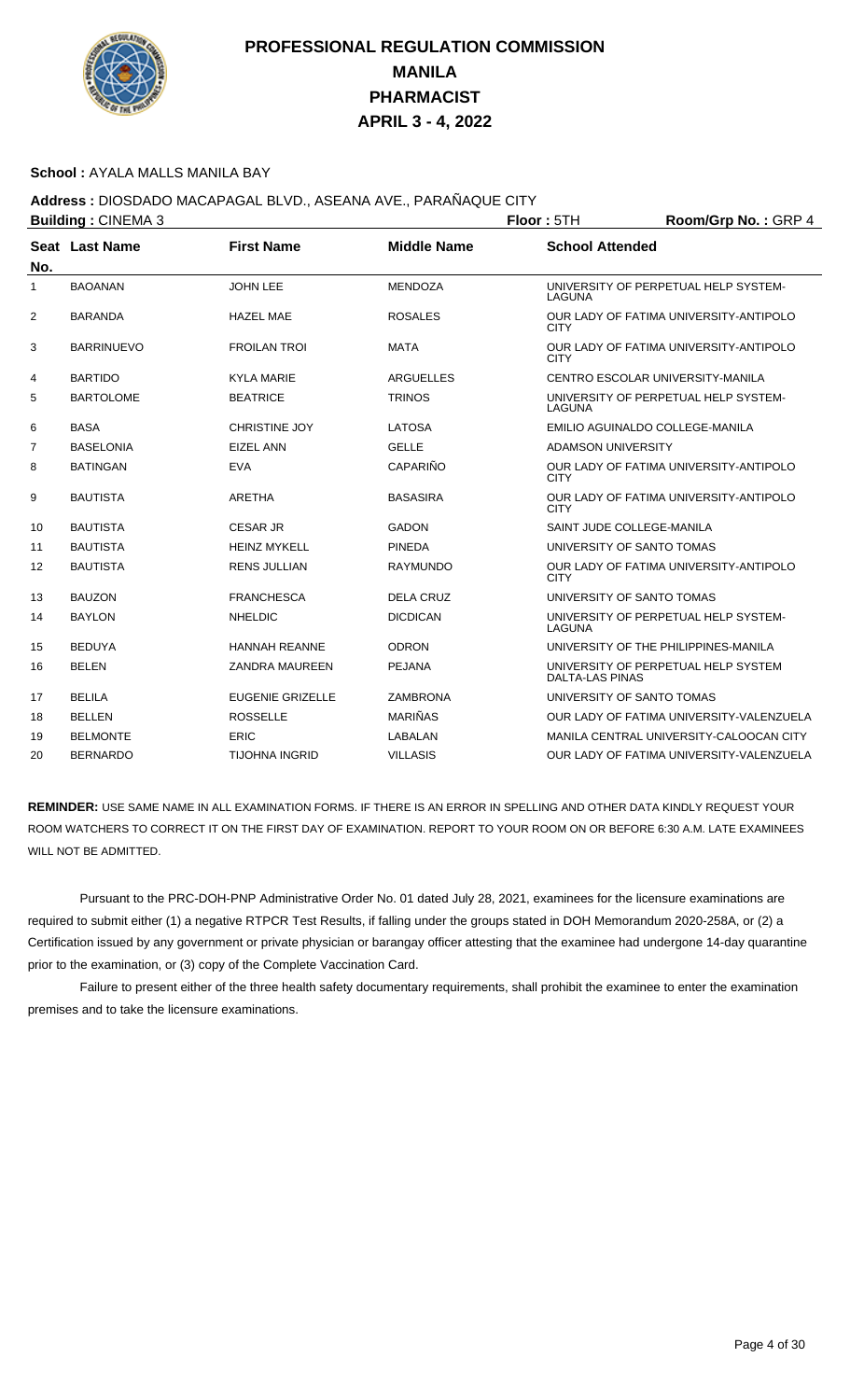

### **School :** AYALA MALLS MANILA BAY

## **Address :** DIOSDADO MACAPAGAL BLVD., ASEANA AVE., PARAÑAQUE CITY

|                | <b>Building: CINEMA 3</b> |                         |                    | <b>Floor: 5TH</b>                  | Room/Grp No.: GRP 5                      |
|----------------|---------------------------|-------------------------|--------------------|------------------------------------|------------------------------------------|
| No.            | Seat Last Name            | <b>First Name</b>       | <b>Middle Name</b> | <b>School Attended</b>             |                                          |
| 1              | <b>BIBAT</b>              | <b>CLARISSA ARCES</b>   | <b>FERNANDEZ</b>   | NATIONAL UNIVERSITY-MANILA         |                                          |
| 2              | <b>BISA</b>               | <b>CYRA MARIE</b>       | <b>PAULINO</b>     | UNIVERSITY OF SANTO TOMAS          |                                          |
| 3              | <b>BONHOC</b>             | <b>MARIE JEANETTE</b>   | CARPIO             | EMILIO AGUINALDO COLLEGE-MANILA    |                                          |
| 4              | <b>BONSOL</b>             | <b>SARAH MAY</b>        | <b>ABAYON</b>      | LYCEUM OF THE PHILIPPINES - CAVITE |                                          |
| 5              | <b>BOO</b>                | <b>BIANCA ROSELLE</b>   | <b>BACAL</b>       | SAINT JUDE COLLEGE-MANILA          |                                          |
| 6              | <b>BORNILLA</b>           | <b>MAIKA</b>            | <b>BERGONIO</b>    | SAINT JUDE COLLEGE-MANILA          |                                          |
| $\overline{7}$ | <b>BRAVO</b>              | ALEXANDRA LOU           | <b>EBARLE</b>      | CENTRO ESCOLAR UNIVERSITY-MANILA   |                                          |
| 8              | <b>BRAVO</b>              | <b>JERICHO</b>          | <b>ONG</b>         | OUR LADY OF FATIMA UNIVERSITY-QC   |                                          |
| 9              | <b>BRILLO</b>             | <b>CHRISZEL ANN</b>     | <b>REYES</b>       | CITY M.C.C)                        | WORLD CITI COLLEGES, QUEZON CITY(QUEZON  |
| 10             | <b>BRIONES</b>            | <b>CLARISE ALYSSA</b>   | <b>BARCENAL</b>    | OUR LADY OF FATIMA UNIVERSITY-OC   |                                          |
| 11             | <b>BRIONES</b>            | <b>KEILA ANDREA</b>     | <b>ARBOLADO</b>    | UNIVERSITY OF SANTO TOMAS          |                                          |
| 12             | <b>BRIOSO</b>             | <b>STEPHANIE</b>        | <b>BAUTISTA</b>    |                                    | PHILIPPINE COLLEGE OF HEALTH & SCIENCES  |
| 13             | <b>BUAQUIÑA</b>           | <b>THREXIE ABEGAIL</b>  | LARANANG           | SAINT JUDE COLLEGE-MANILA          |                                          |
| 14             | <b>BUEBO</b>              | <b>JECCA</b>            | <b>ABUDA</b>       | CITY M.C.C)                        | WORLD CITI COLLEGES, QUEZON CITY (QUEZON |
| 15             | <b>CAAGBAY</b>            | <b>SHAIRA MAE</b>       | <b>GARCIA</b>      | ARELLANO UNIVERSITY-MANILA         |                                          |
| 16             | <b>CABACUNGAN</b>         | <b>CAMILLE ERICKA</b>   | <b>TUGADE</b>      | OUR LADY OF FATIMA UNIVERSITY-OC   |                                          |
| 17             | <b>CABACUNGAN</b>         | <b>EASABELLE DEMMAN</b> | <b>ENRIQUE</b>     | UNIVERSITY OF SANTO TOMAS          |                                          |
| 18             | <b>CABANSAG</b>           | <b>MARY LYNNE</b>       | ORILLO             | OUR LADY OF FATIMA UNIVERSITY-QC   |                                          |
| 19             | <b>CABILLON</b>           | LIEZEL                  | <b>ANGOLUAN</b>    | NATIONAL UNIVERSITY-MANILA         |                                          |
| 20             | <b>CABONCE</b>            | <b>JESSALIE</b>         | <b>REBONG</b>      | ARELLANO UNIVERSITY-MANILA         |                                          |
|                |                           |                         |                    |                                    |                                          |

**REMINDER:** USE SAME NAME IN ALL EXAMINATION FORMS. IF THERE IS AN ERROR IN SPELLING AND OTHER DATA KINDLY REQUEST YOUR ROOM WATCHERS TO CORRECT IT ON THE FIRST DAY OF EXAMINATION. REPORT TO YOUR ROOM ON OR BEFORE 6:30 A.M. LATE EXAMINEES WILL NOT BE ADMITTED.

 Pursuant to the PRC-DOH-PNP Administrative Order No. 01 dated July 28, 2021, examinees for the licensure examinations are required to submit either (1) a negative RTPCR Test Results, if falling under the groups stated in DOH Memorandum 2020-258A, or (2) a Certification issued by any government or private physician or barangay officer attesting that the examinee had undergone 14-day quarantine prior to the examination, or (3) copy of the Complete Vaccination Card.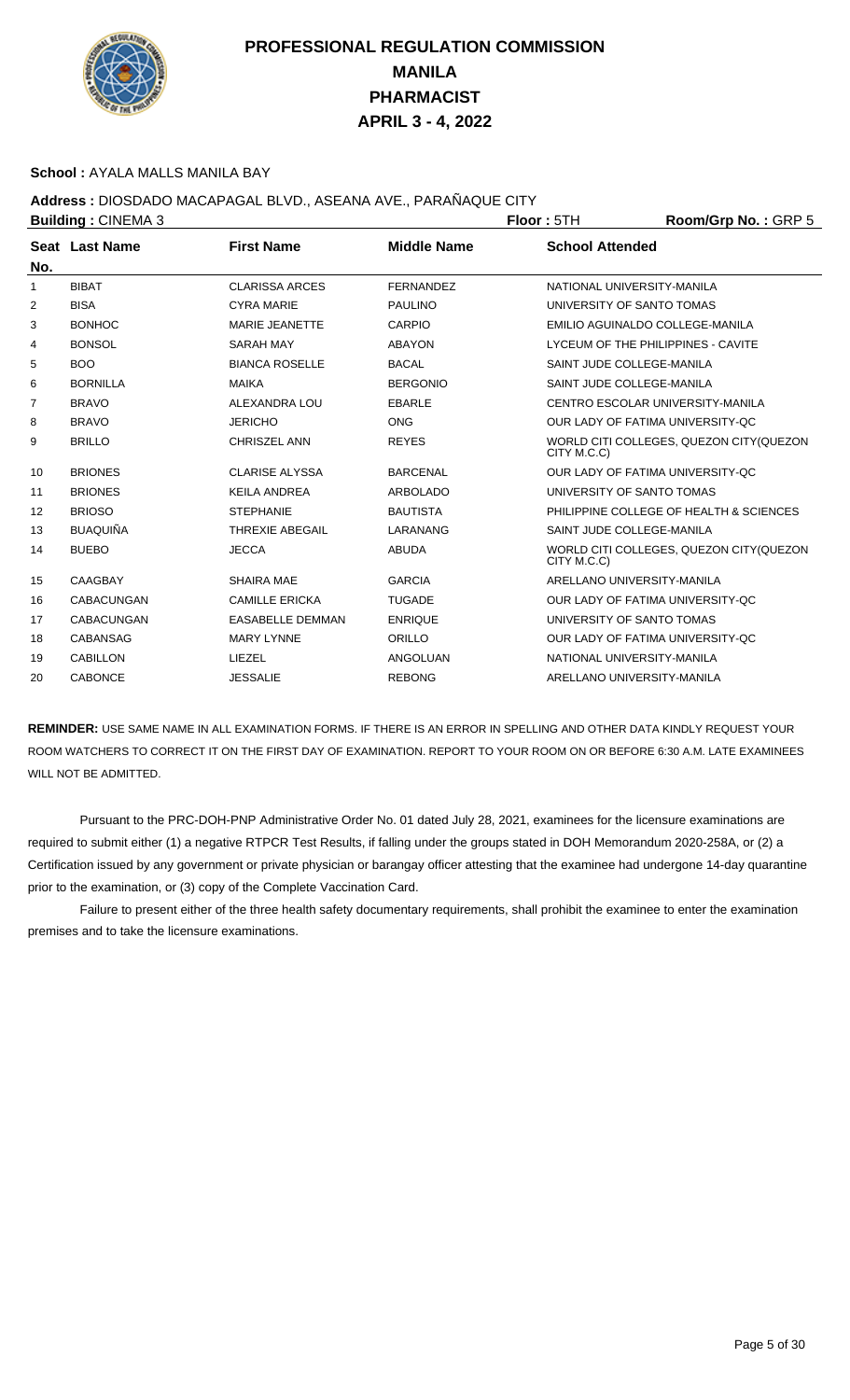

### **School :** AYALA MALLS MANILA BAY

## **Address :** DIOSDADO MACAPAGAL BLVD., ASEANA AVE., PARAÑAQUE CITY

| <b>Building: CINEMA 3</b> |                 |                         |                    | Floor: 5TH                       | Room/Grp No.: GRP 6                                                              |
|---------------------------|-----------------|-------------------------|--------------------|----------------------------------|----------------------------------------------------------------------------------|
| No.                       | Seat Last Name  | <b>First Name</b>       | <b>Middle Name</b> | <b>School Attended</b>           |                                                                                  |
| $\mathbf{1}$              | CABRERA         | THEREZHAMAE ANNE        | <b>MENDOZA</b>     | CENTRO ESCOLAR UNIVERSITY-MANILA |                                                                                  |
| 2                         | CAC             | <b>IVY ABEGAILE</b>     | <b>ILOVINO</b>     | ARELLANO UNIVERSITY-MANILA       |                                                                                  |
| 3                         | CADDAUAN        | <b>JOHN LESTER</b>      | AMEN               |                                  | OUR LADY OF FATIMA UNIVERSITY-VALENZUELA                                         |
| 4                         | <b>CAGA</b>     | <b>CAMILLE ANN</b>      | <b>SELLORIA</b>    | <b>ADAMSON UNIVERSITY</b>        |                                                                                  |
| 5                         | CAGANAP         | KATHYRINE KAYE          | <b>LARRUDER</b>    | EMILIO AGUINALDO COLLEGE-MANILA  |                                                                                  |
| 6                         | <b>CALAUNAN</b> | <b>MARY ROSE</b>        | <b>MOLINA</b>      | <b>CITY</b>                      | OUR LADY OF FATIMA UNIVERSITY-ANTIPOLO                                           |
| $\overline{7}$            | <b>CALIBJO</b>  | <b>KRYSTAL KATE</b>     | <b>CAPISTRANO</b>  | ARELLANO UNIVERSITY-MANILA       |                                                                                  |
| 8                         | CAMPO           | <b>SHAMMAH LURIES</b>   | <b>TIBAR</b>       | CENTRO ESCOLAR UNIVERSITY-MANILA |                                                                                  |
| 9                         | CAMPOSANO       | <b>MARIBELLE</b>        | <b>BULAGAO</b>     | OUR LADY OF FATIMA UNIVERSITY-OC |                                                                                  |
| 10                        | CANILLO         | <b>PATRICIA ANN</b>     | <b>GIRINGIN</b>    | <b>CITY</b>                      | OUR LADY OF FATIMA UNIVERSITY-ANTIPOLO                                           |
| 11                        | CAO             | <b>JAN FAITH NICOLE</b> | <b>MERCA</b>       | DALTA-MOLINO CAMPUS              | UNIVERSITY OF PERPETUAL HELP SYSTEM                                              |
| $12 \overline{ }$         | CAPAGAL         | <b>MARY GRACE</b>       | <b>IGOT</b>        |                                  | SOUTH SEED LPDH COLLEGE - LAS PINAS                                              |
| 13                        | <b>CAPARAS</b>  | <b>COLLIEN ANN</b>      | <b>BITICON</b>     | ARELLANO UNIVERSITY-MANILA       |                                                                                  |
| 14                        | <b>CARDENAS</b> | DIEGO RED               | <b>CHARIFA</b>     | ARELLANO UNIVERSITY-MANILA       |                                                                                  |
| 15                        | CARDIÑO         | <b>IRENE MARIE</b>      | <b>BONAGUA</b>     | NATIONAL UNIVERSITY-MANILA       |                                                                                  |
| 16                        | <b>CARISOLA</b> | <b>KATHLEEN MAE</b>     | <b>BAYDAL</b>      |                                  | MANILA CENTRAL UNIVERSITY-CALOOCAN CITY                                          |
| 17                        | <b>CARPIO</b>   | <b>JONALYN JOYCE</b>    | <b>VILLAFLOR</b>   | <b>MEDICAL FOUNDATION</b>        | FAR EASTERN UNIVERSITY-NICANOR REYES                                             |
| 18                        | CARRANZA        | <b>JEREMIAS III</b>     | CALUBAYAN          | <b>HEALTH SCI. CAMPUS)</b>       | DE LA SALLE MEDICAL & HEALTH SCIENCES<br>INSTITUTE(FOR DE LA SALLE U.-DASMARINAS |
| 19                        | CAS             | <b>ANGELICA</b>         | CASTILLO           | C.A.S                            | ST. DOMINIC COLLEGE OF ASIA (for. ST. DOMINIC                                    |
| 20                        | <b>CASALAN</b>  | <b>PAMELA</b>           | <b>SANTAMARIA</b>  |                                  | PHILIPPINE COLLEGE OF HEALTH & SCIENCES                                          |

**REMINDER:** USE SAME NAME IN ALL EXAMINATION FORMS. IF THERE IS AN ERROR IN SPELLING AND OTHER DATA KINDLY REQUEST YOUR ROOM WATCHERS TO CORRECT IT ON THE FIRST DAY OF EXAMINATION. REPORT TO YOUR ROOM ON OR BEFORE 6:30 A.M. LATE EXAMINEES WILL NOT BE ADMITTED.

 Pursuant to the PRC-DOH-PNP Administrative Order No. 01 dated July 28, 2021, examinees for the licensure examinations are required to submit either (1) a negative RTPCR Test Results, if falling under the groups stated in DOH Memorandum 2020-258A, or (2) a Certification issued by any government or private physician or barangay officer attesting that the examinee had undergone 14-day quarantine prior to the examination, or (3) copy of the Complete Vaccination Card.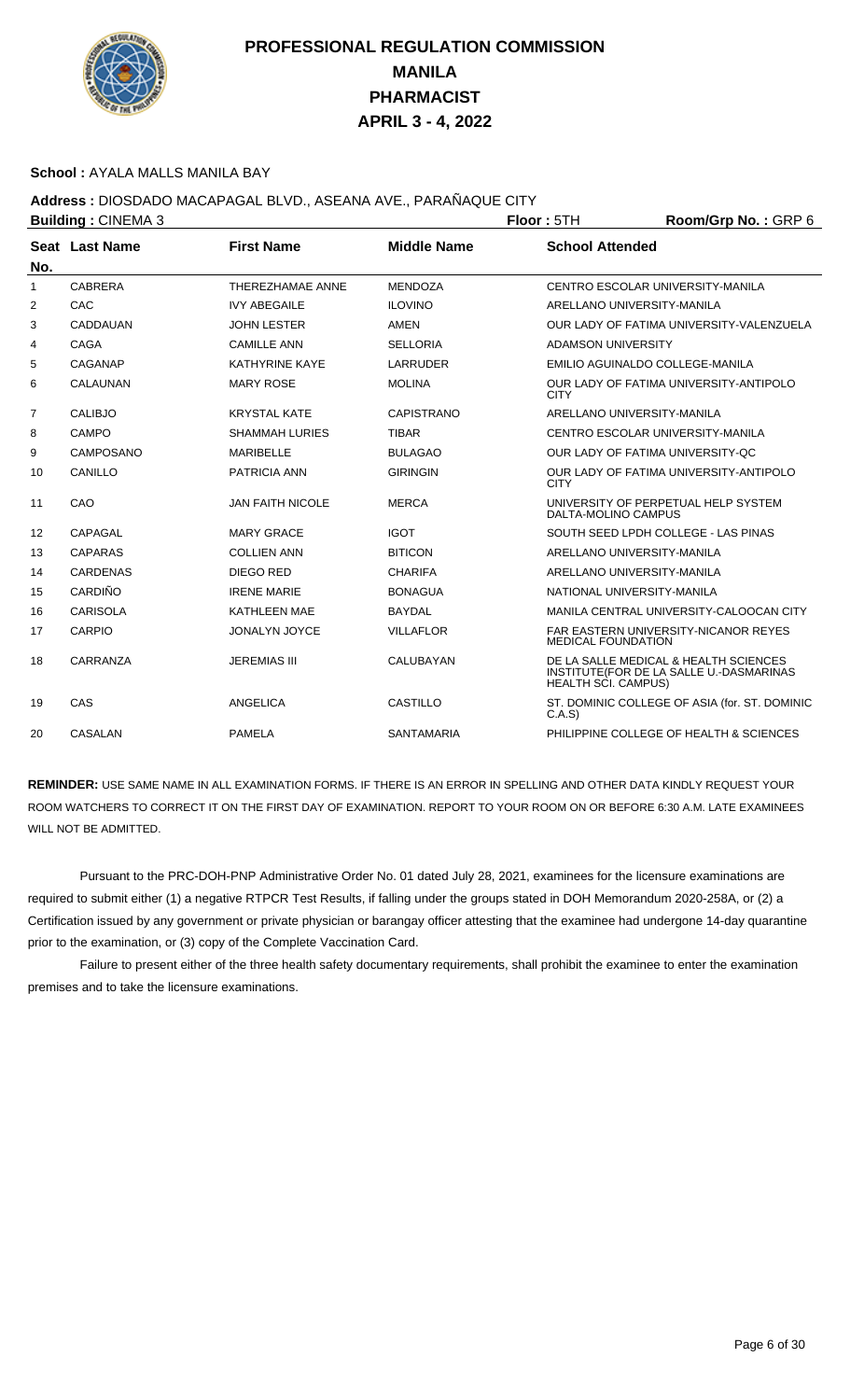

### **School :** AYALA MALLS MANILA BAY

## **Address :** DIOSDADO MACAPAGAL BLVD., ASEANA AVE., PARAÑAQUE CITY

| <b>Building: CINEMA 4</b> |                  |                         | Floor: 5TH         | Room/Grp No.: GRP 1          |                                                                                  |
|---------------------------|------------------|-------------------------|--------------------|------------------------------|----------------------------------------------------------------------------------|
| No.                       | Seat Last Name   | <b>First Name</b>       | <b>Middle Name</b> | <b>School Attended</b>       |                                                                                  |
| 1                         | CASAO            | <b>ELAINE ANDREA</b>    | <b>SOLLER</b>      | UNIVERSITY OF SANTO TOMAS    |                                                                                  |
| 2                         | CASIL            | <b>DEBBIE</b>           | LACANARIA          | HEALTH SCI. CAMPUS)          | DE LA SALLE MEDICAL & HEALTH SCIENCES<br>INSTITUTE(FOR DE LA SALLE U.-DASMARINAS |
| 3                         | CASTILLO         | <b>BRITHANY COLEEN</b>  | <b>PALCAT</b>      | NATIONAL UNIVERSITY-MANILA   |                                                                                  |
| 4                         | CASTILLO         | <b>CZARINA ISABELLE</b> | <b>TONIDO</b>      | <b>CITY</b>                  | OUR LADY OF FATIMA UNIVERSITY-ANTIPOLO                                           |
| 5                         | <b>CASTILLO</b>  | MA, MONICA              | <b>FERRER</b>      | <b>DALTA-LAS PINAS</b>       | UNIVERSITY OF PERPETUAL HELP SYSTEM                                              |
| 6                         | CASTRO           | MILIZA                  | <b>VENTURA</b>     | UNIVERSITY NORTH PHILIPPINES | PANPACIFIC UNIVERSITY INC. (FOR. PANPACIFIC                                      |
| $\overline{7}$            | CAUG             | <b>MONAIZA</b>          | <b>COMPETA</b>     |                              | UNIVERSIDAD DE ZAMBOANGA (for.ZAEC)                                              |
| 8                         | <b>CAYTON</b>    | <b>MENARD</b>           | <b>DIMAFELIX</b>   | C.A.S                        | ST. DOMINIC COLLEGE OF ASIA (for. ST. DOMINIC                                    |
| 9                         | <b>CELI</b>      | <b>MEGAN GLOW</b>       | <b>BOLIBOL</b>     | <b>CITY</b>                  | OUR LADY OF FATIMA UNIVERSITY-ANTIPOLO                                           |
| 10                        | <b>CELLAN</b>    | <b>CHRIS ELY</b>        | <b>YRAY</b>        |                              | UNIVERSITY OF SOUTHERN PHILIPPINES                                               |
| 11                        | <b>CEQUEÑA</b>   | <b>MARK CHRISTIAN</b>   | <b>CENINA</b>      | <b>CITY</b>                  | OUR LADY OF FATIMA UNIVERSITY-ANTIPOLO                                           |
| 12                        | <b>CERVANTES</b> | <b>KEM NICOLINE</b>     | <b>BERGADO</b>     |                              | UNIVERSITY OF THE PHILIPPINES-MANILA                                             |
| 13                        | CERVO            | <b>LEJ MARIS</b>        | <b>DUMAN</b>       | UNIVERSITY OF SANTO TOMAS    |                                                                                  |
| 14                        | CHAN             | <b>REGHLEI</b>          | <b>SALARDA</b>     | LAGUNA                       | UNIVERSITY OF PERPETUAL HELP SYSTEM-                                             |
| 15                        | <b>CHIH</b>      | <b>CHERUBIM</b>         | CRUZ               | <b>CITY</b>                  | OUR LADY OF FATIMA UNIVERSITY-ANTIPOLO                                           |
| 16                        | <b>CHUA</b>      | <b>BRITTANY</b>         | PARIÑO             | <b>MEDICAL FOUNDATION</b>    | <b>FAR EASTERN UNIVERSITY-NICANOR REYES</b>                                      |

**REMINDER:** USE SAME NAME IN ALL EXAMINATION FORMS. IF THERE IS AN ERROR IN SPELLING AND OTHER DATA KINDLY REQUEST YOUR ROOM WATCHERS TO CORRECT IT ON THE FIRST DAY OF EXAMINATION. REPORT TO YOUR ROOM ON OR BEFORE 6:30 A.M. LATE EXAMINEES WILL NOT BE ADMITTED.

 Pursuant to the PRC-DOH-PNP Administrative Order No. 01 dated July 28, 2021, examinees for the licensure examinations are required to submit either (1) a negative RTPCR Test Results, if falling under the groups stated in DOH Memorandum 2020-258A, or (2) a Certification issued by any government or private physician or barangay officer attesting that the examinee had undergone 14-day quarantine prior to the examination, or (3) copy of the Complete Vaccination Card.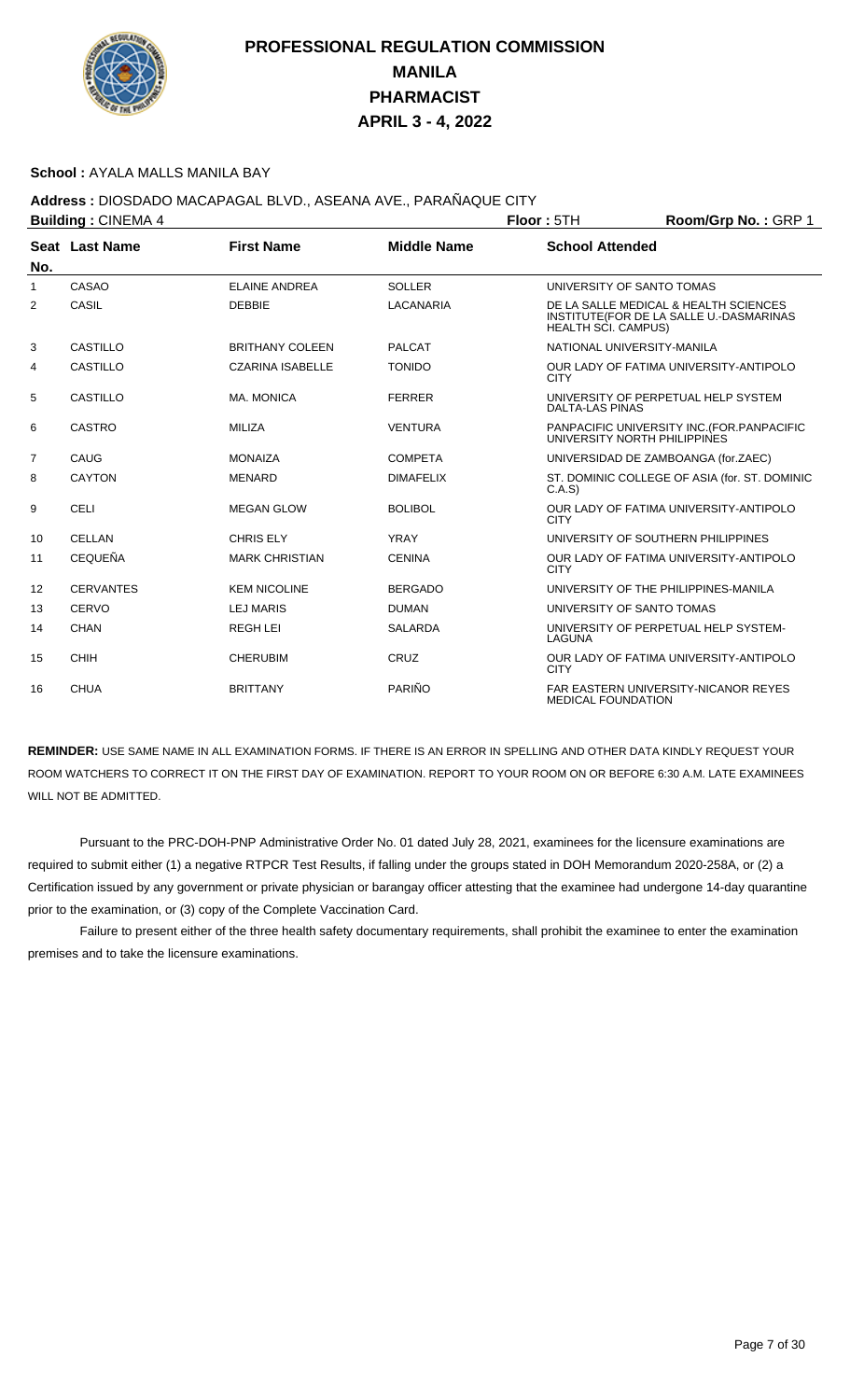

### **School :** AYALA MALLS MANILA BAY

**Address :** DIOSDADO MACAPAGAL BLVD., ASEANA AVE., PARAÑAQUE CITY

| <b>Building: CINEMA 4</b> |                  | <b>Floor: 5TH</b>            | Room/Grp No.: GRP 2 |                            |                                               |  |
|---------------------------|------------------|------------------------------|---------------------|----------------------------|-----------------------------------------------|--|
|                           | Seat Last Name   | <b>First Name</b>            | <b>Middle Name</b>  | <b>School Attended</b>     |                                               |  |
| No.                       |                  |                              |                     |                            |                                               |  |
| 1                         | <b>CHUA</b>      | <b>SHANNON GRACE QUEENIE</b> | ഹ                   |                            | UNIVERSITY OF THE PHILIPPINES-MANILA          |  |
| 2                         | <b>CLACIO</b>    | <b>MARIA CRISTINA JOY</b>    | <b>SANTOS</b>       | DALTA -- CALAMBA CAMPUS    | UNIVERSITY OF PERPETUAL HELP SYSTEM           |  |
| 3                         | <b>CLARETE</b>   | MARIA JUDEA                  | <b>MERCADO</b>      |                            | CENTRO ESCOLAR UNIVERSITY-MANILA              |  |
| 4                         | <b>CLEMENT</b>   | <b>MADELLE</b>               | <b>DABALMAT</b>     | NATIONAL UNIVERSITY-MANILA |                                               |  |
| 5                         | COLLAO           | ANGELITA                     | <b>GALICIA</b>      | <b>CITY</b>                | OUR LADY OF FATIMA UNIVERSITY-ANTIPOLO        |  |
| 6                         | <b>CONCIL</b>    | PRECIOUS VIMILLE             | <b>ROTONI</b>       | C.A.S                      | ST. DOMINIC COLLEGE OF ASIA (for. ST. DOMINIC |  |
| $\overline{7}$            | <b>CONTRERAS</b> | <b>JOCELLE</b>               | <b>MATEO</b>        |                            | MANILA CENTRAL UNIVERSITY-CALOOCAN CITY       |  |
| 8                         | CORDERO          | <b>CHARISE</b>               | <b>CORTEZ</b>       |                            | TRINITY UNIVERSITY OF ASIA (TRINITY-QC)       |  |
| 9                         | CORPUZ           | <b>EDEN VINNESE</b>          | <b>FABIONAR</b>     | <b>MEDICAL FOUNDATION</b>  | <b>FAR EASTERN UNIVERSITY-NICANOR REYES</b>   |  |
| 10                        | <b>CORTEZ</b>    | PEARL JASSHA                 | <b>PANGAN</b>       |                            | CENTRO ESCOLAR UNIVERSITY MALOLOS             |  |
| 11                        | <b>COSA</b>      | RANIEL                       | <b>PASCUAL</b>      | ARELLANO UNIVERSITY-MANILA |                                               |  |
| 12                        | <b>COSEIP</b>    | <b>ADRIEL LUIGI</b>          | <b>GARCIA</b>       |                            | UNIVERSITY OF THE PHILIPPINES-MANILA          |  |
| 13                        | <b>CRISTOBAL</b> | ALYSSA JOYCE                 | <b>POLINTAN</b>     | UNIVERSITY OF SANTO TOMAS  |                                               |  |
| 14                        | CRUZ             | <b>FELISHA ANTOINETTE</b>    | <b>VICHUACO</b>     | UNIVERSITY OF SANTO TOMAS  |                                               |  |
| 15                        | CRUZ             | <b>KARLA MAE</b>             | <b>BALTAZAR</b>     | NATIONAL UNIVERSITY-MANILA |                                               |  |
| 16                        | CRUZ             | KIM BERNADETTE               | <b>CALUAG</b>       |                            | TRINITY UNIVERSITY OF ASIA (TRINITY-QC)       |  |

**REMINDER:** USE SAME NAME IN ALL EXAMINATION FORMS. IF THERE IS AN ERROR IN SPELLING AND OTHER DATA KINDLY REQUEST YOUR ROOM WATCHERS TO CORRECT IT ON THE FIRST DAY OF EXAMINATION. REPORT TO YOUR ROOM ON OR BEFORE 6:30 A.M. LATE EXAMINEES WILL NOT BE ADMITTED.

 Pursuant to the PRC-DOH-PNP Administrative Order No. 01 dated July 28, 2021, examinees for the licensure examinations are required to submit either (1) a negative RTPCR Test Results, if falling under the groups stated in DOH Memorandum 2020-258A, or (2) a Certification issued by any government or private physician or barangay officer attesting that the examinee had undergone 14-day quarantine prior to the examination, or (3) copy of the Complete Vaccination Card.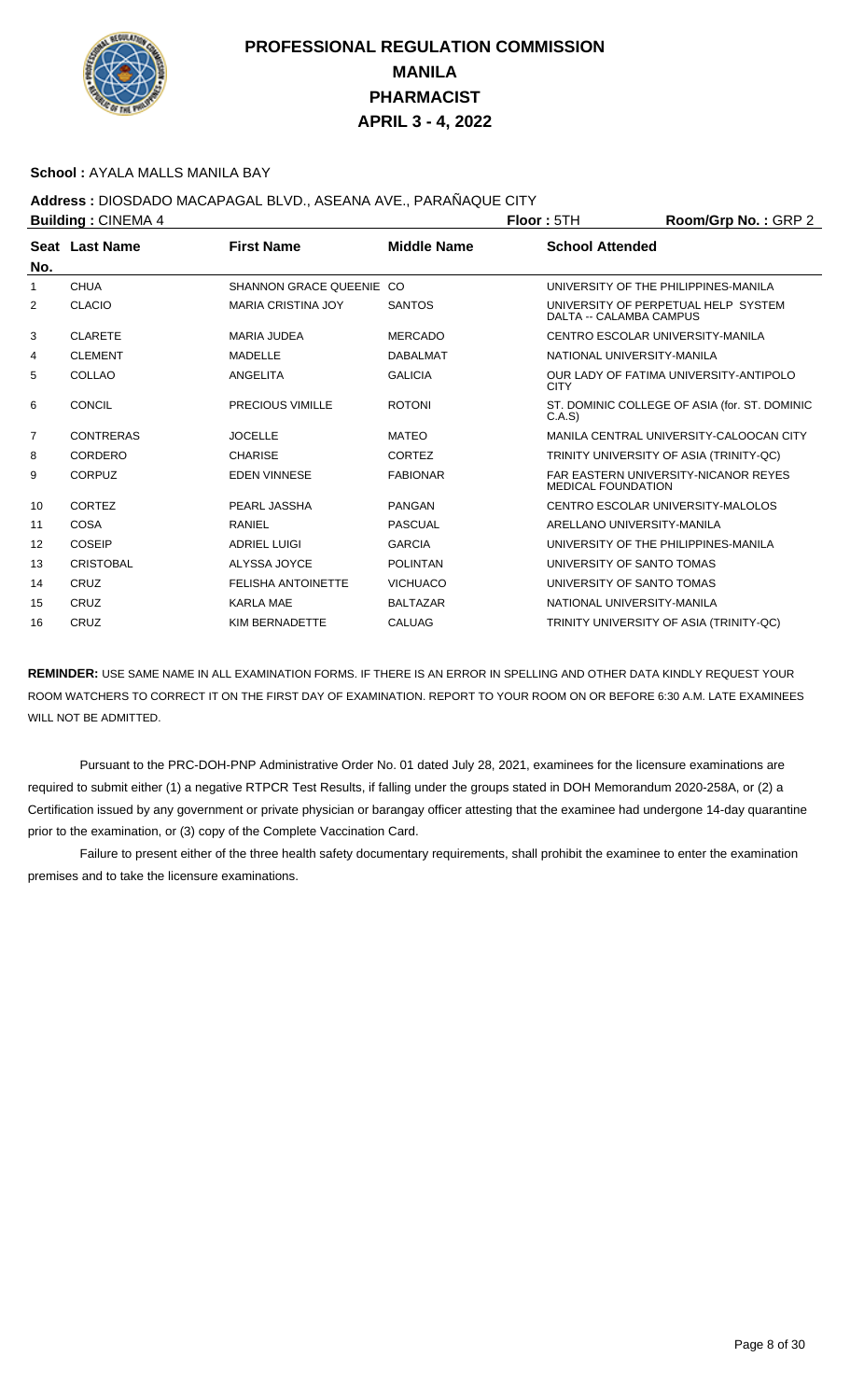

### **School :** AYALA MALLS MANILA BAY

**Address :** DIOSDADO MACAPAGAL BLVD., ASEANA AVE., PARAÑAQUE CITY

| <b>Building: CINEMA 4</b> |                   |                        |                    | <b>Floor: 5TH</b>             | Room/Grp No.: GRP 3                     |
|---------------------------|-------------------|------------------------|--------------------|-------------------------------|-----------------------------------------|
| No.                       | Seat Last Name    | <b>First Name</b>      | <b>Middle Name</b> | <b>School Attended</b>        |                                         |
| 1                         | CRUZ              | <b>TIMOTHY JAMES</b>   | <b>MARIANO</b>     | <b>CITY</b>                   | OUR LADY OF FATIMA UNIVERSITY-ANTIPOLO  |
| 2                         | <b>CUBIO</b>      | <b>ALLYSSA MARIE</b>   | <b>CASTALONE</b>   | LAGUNA                        | UNIVERSITY OF PERPETUAL HELP SYSTEM-    |
| 3                         | <b>CUNANAN</b>    | <b>JOMARI ROYCE</b>    | <b>RIVERA</b>      | <b>CITY</b>                   | OUR LADY OF FATIMA UNIVERSITY-ANTIPOLO  |
| 4                         | <b>CUSTODIO</b>   | <b>SHANNIEL ECCOLE</b> | <b>ARROYO</b>      | ADAMSON UNIVERSITY            |                                         |
| 5                         | <b>DAGALA</b>     | <b>KRISTINE BIANCA</b> | <b>TAN</b>         |                               | UNIVERSITY OF THE PHILIPPINES-MANILA    |
| 6                         | <b>DAHILOG</b>    | <b>RACHELLE</b>        | <b>PORCADILLA</b>  |                               | OUR LADY OF FATIMA UNIVERSITY-OC        |
| 7                         | <b>DALUMPINES</b> | <b>LOURDES</b>         | <b>FORTUNATO</b>   | ARELLANO UNIVERSITY-MANILA    |                                         |
| 8                         | <b>DAMPIL</b>     | <b>JESSEL</b>          | <b>MANALILI</b>    | <b>SAINT LOUIS UNIVERSITY</b> |                                         |
| 9                         | <b>DAUZ</b>       | <b>MARIA CATRINA</b>   | <b>AMOLAR</b>      |                               | SOUTH SEED LPDH COLLEGE - LAS PINAS     |
| 10                        | DE FELIPE         | <b>JOHN BENEDICT</b>   | <b>GONZALES</b>    | UNIVERSITY OF SANTO TOMAS     |                                         |
| 11                        | DE GUZMAN         | <b>JOEVIELLE</b>       | <b>MIRANDA</b>     |                               | CENTRO ESCOLAR UNIVERSITY-MANILA        |
| 12                        | DE JESUS          | <b>JENNIE ROSE</b>     | MANANSALA          | NATIONAL UNIVERSITY-MANILA    |                                         |
| 13                        | DE LEON           | RACHEL NANDA           | <b>MARABE</b>      |                               | PHILIPPINE COLLEGE OF HEALTH & SCIENCES |
| 14                        | DE LUIS           | <b>KIMBERLY</b>        | <b>GUEVARRA</b>    | <b>CITY</b>                   | OUR LADY OF FATIMA UNIVERSITY-ANTIPOLO  |
| 15                        | <b>DE MATA</b>    | <b>MARK JAY</b>        | <b>MACAPIA</b>     |                               | MEDICAL COLLEGE OF NORTHERN PHILIPPINES |
| 16                        | DE MESA           | <b>HOSANNA</b>         | <b>JOY</b>         |                               | PHILIPPINE WOMEN'S UNIVERSITY-MANILA    |

**REMINDER:** USE SAME NAME IN ALL EXAMINATION FORMS. IF THERE IS AN ERROR IN SPELLING AND OTHER DATA KINDLY REQUEST YOUR ROOM WATCHERS TO CORRECT IT ON THE FIRST DAY OF EXAMINATION. REPORT TO YOUR ROOM ON OR BEFORE 6:30 A.M. LATE EXAMINEES WILL NOT BE ADMITTED.

 Pursuant to the PRC-DOH-PNP Administrative Order No. 01 dated July 28, 2021, examinees for the licensure examinations are required to submit either (1) a negative RTPCR Test Results, if falling under the groups stated in DOH Memorandum 2020-258A, or (2) a Certification issued by any government or private physician or barangay officer attesting that the examinee had undergone 14-day quarantine prior to the examination, or (3) copy of the Complete Vaccination Card.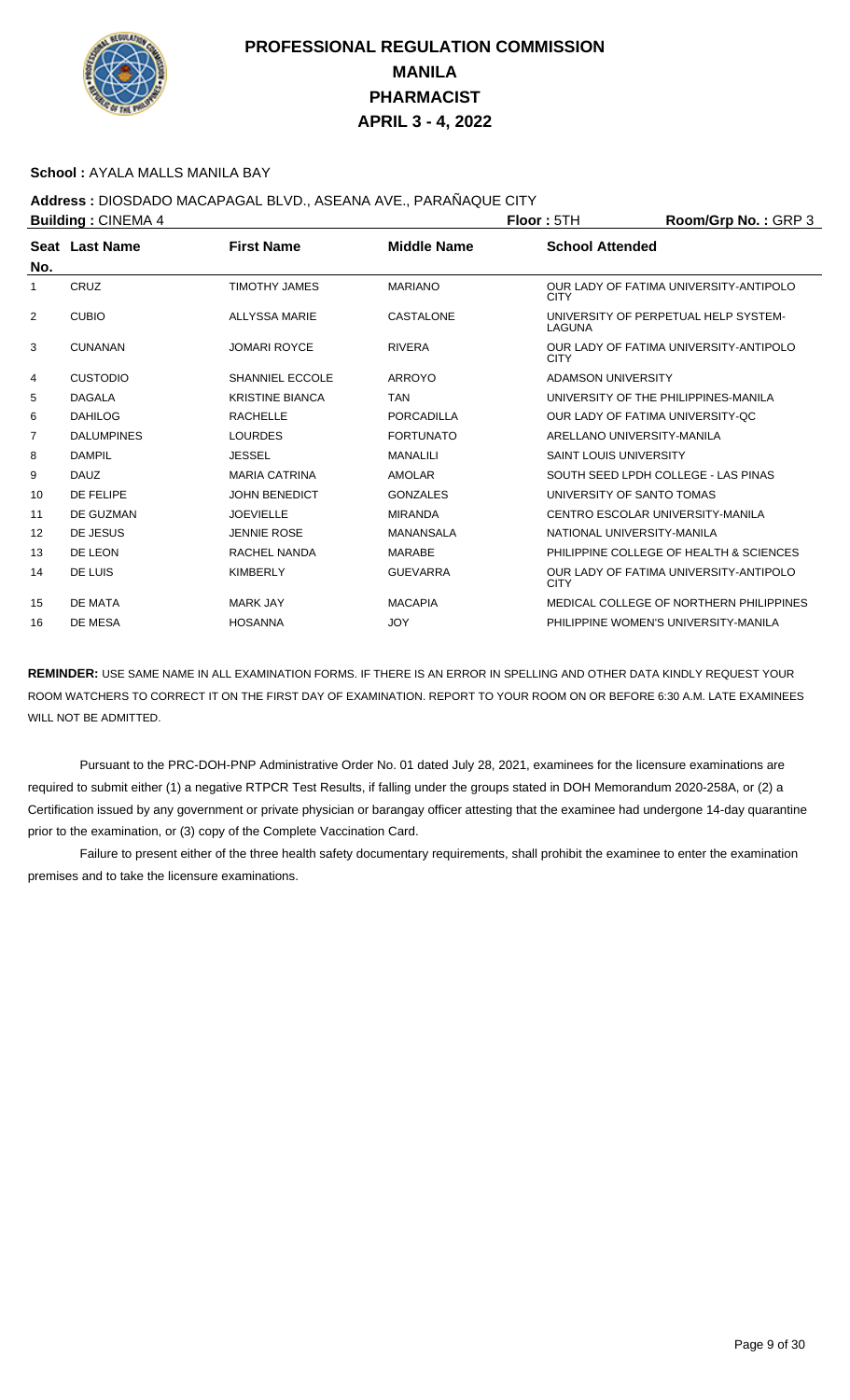

### **School :** AYALA MALLS MANILA BAY

## **Address :** DIOSDADO MACAPAGAL BLVD., ASEANA AVE., PARAÑAQUE CITY

| <b>Building: CINEMA 4</b> |                     |                          |                    | Floor: 5TH                       | Room/Grp No.: GRP 4                      |
|---------------------------|---------------------|--------------------------|--------------------|----------------------------------|------------------------------------------|
|                           | Seat Last Name      | <b>First Name</b>        | <b>Middle Name</b> | <b>School Attended</b>           |                                          |
| No.                       |                     |                          |                    |                                  |                                          |
| 1                         | <b>DEL ROSARIO</b>  | <b>ASHLEY VENICE DAY</b> | <b>SEBASTIAN</b>   | EMILIO AGUINALDO COLLEGE-MANILA  |                                          |
| 2                         | <b>DELA CRUZ</b>    | ELIZABETH ANN            | <b>PANES</b>       |                                  | UNIVERSITY OF THE PHILIPPINES-MANILA     |
| 3                         | <b>DELA CRUZ</b>    | <b>HANNAH LEA</b>        | <b>MENDOZA</b>     |                                  | MANILA CENTRAL UNIVERSITY-CALOOCAN CITY  |
| 4                         | <b>DELA CRUZ</b>    | <b>JAZMIN</b>            | <b>BAUTISTA</b>    |                                  | PHILIPPINE WOMEN'S UNIVERSITY-MANILA     |
| 5                         | DELA PAZ            | <b>MARY GRACE</b>        | <b>BANAL</b>       | DALTA-LAS PINAS                  | UNIVERSITY OF PERPETUAL HELP SYSTEM      |
| 6                         | <b>DELA TORRE</b>   | <b>AIKO</b>              | <b>PAMA</b>        | ARELLANO UNIVERSITY-MANILA       |                                          |
| $\overline{7}$            | <b>DELA TORRE</b>   | ANGEL JOY                | <b>DOMINGO</b>     | LAGUNA                           | UNIVERSITY OF PERPETUAL HELP SYSTEM-     |
| 8                         | DELAN               | <b>CAMILLE</b>           | <b>CONCEPCION</b>  | OUR LADY OF FATIMA UNIVERSITY-QC |                                          |
| 9                         | <b>DELARIARTE</b>   | <b>ELYVENUAREYS</b>      | <b>DIAZ</b>        | OUR LADY OF FATIMA UNIVERSITY-QC |                                          |
| 10                        | <b>DELOS REYES</b>  | <b>DIANA</b>             | GO                 |                                  | OUR LADY OF FATIMA UNIVERSITY-VALENZUELA |
| 11                        | <b>DELOS REYES</b>  | <b>LYLIA MARIE</b>       | <b>GALING</b>      | ADAMSON UNIVERSITY               |                                          |
| 12                        | <b>DELOS REYES</b>  | PRINCESS GELIAN          | <b>SAGAO</b>       | ARELLANO UNIVERSITY-MANILA       |                                          |
| 13                        | <b>DELOS SANTOS</b> | <b>KIMBERLY MEY</b>      | <b>SADE</b>        | OUR LADY OF FATIMA UNIVERSITY-OC |                                          |
| 14                        | <b>DELOS SANTOS</b> | LEA                      | <b>SAN MIGUEL</b>  | <b>CITY</b>                      | OUR LADY OF FATIMA UNIVERSITY-ANTIPOLO   |
| 15                        | <b>DELOS SANTOS</b> | <b>RENELYN</b>           | <b>MALUNES</b>     | <b>CITY</b>                      | OUR LADY OF FATIMA UNIVERSITY-ANTIPOLO   |
| 16                        | <b>DIALOGO</b>      | <b>DIANA GRACE</b>       | <b>BERMUDO</b>     | ARELLANO UNIVERSITY-MANILA       |                                          |

**REMINDER:** USE SAME NAME IN ALL EXAMINATION FORMS. IF THERE IS AN ERROR IN SPELLING AND OTHER DATA KINDLY REQUEST YOUR ROOM WATCHERS TO CORRECT IT ON THE FIRST DAY OF EXAMINATION. REPORT TO YOUR ROOM ON OR BEFORE 6:30 A.M. LATE EXAMINEES WILL NOT BE ADMITTED.

 Pursuant to the PRC-DOH-PNP Administrative Order No. 01 dated July 28, 2021, examinees for the licensure examinations are required to submit either (1) a negative RTPCR Test Results, if falling under the groups stated in DOH Memorandum 2020-258A, or (2) a Certification issued by any government or private physician or barangay officer attesting that the examinee had undergone 14-day quarantine prior to the examination, or (3) copy of the Complete Vaccination Card.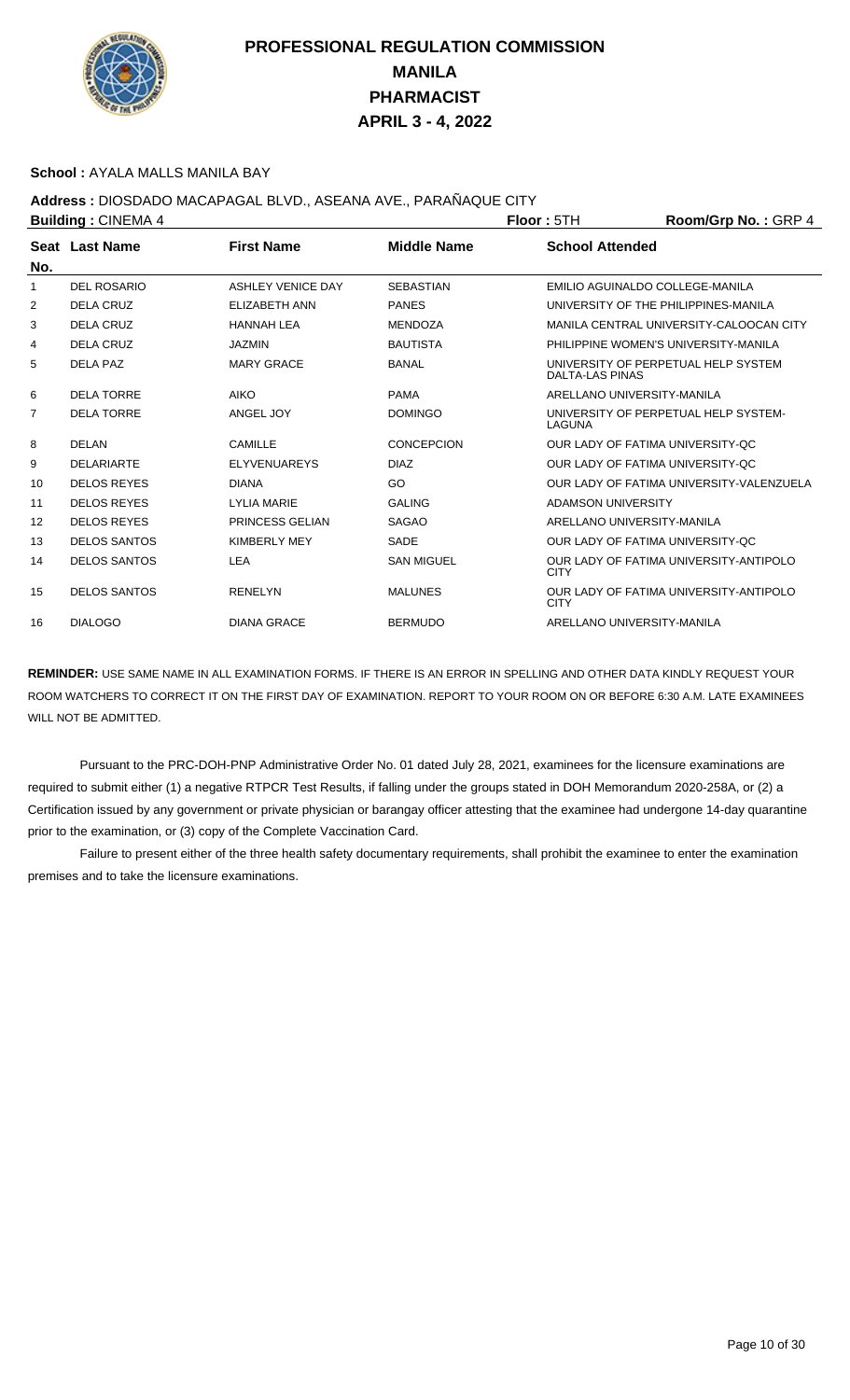

### **School :** AYALA MALLS MANILA BAY

## **Address :** DIOSDADO MACAPAGAL BLVD., ASEANA AVE., PARAÑAQUE CITY

| <b>Building: CINEMA 4</b> |                  |                             |                    | Floor: 5TH                | Room/Grp No.: GRP 5                      |
|---------------------------|------------------|-----------------------------|--------------------|---------------------------|------------------------------------------|
| No.                       | Seat Last Name   | <b>First Name</b>           | <b>Middle Name</b> | <b>School Attended</b>    |                                          |
| 1                         | <b>DIAZ</b>      | <b>JAY ROMAN</b>            | <b>BUNAG</b>       | DALTA-MOLINO CAMPUS       | UNIVERSITY OF PERPETUAL HELP SYSTEM      |
| 2                         | <b>DILLENA</b>   | <b>MA VERONICA</b>          | <b>SEÑORAN</b>     | SAINT JUDE COLLEGE-MANILA |                                          |
| 3                         | <b>DINO</b>      | <b>YVANN RYEN</b>           | ZAPANTA            | <b>CITY</b>               | OUR LADY OF FATIMA UNIVERSITY-ANTIPOLO   |
| 4                         | <b>DIONSON</b>   | <b>MELKA</b>                | <b>GIBERSON</b>    |                           | CENTRO ESCOLAR UNIVERSITY-MANILA         |
| 5                         | <b>DISPOLON</b>  | <b>RICKY MAE</b>            | <b>RITO</b>        | CITY M.C.C)               | WORLD CITI COLLEGES, QUEZON CITY (QUEZON |
| 6                         | <b>DIVERSON</b>  | PRECIOUS JOY                | <b>NISAY</b>       |                           | TRINITY UNIVERSITY OF ASIA (TRINITY-QC)  |
| 7                         | <b>DOLOR</b>     | LUCILLE JOY                 | <b>CRISOL</b>      |                           | OUR LADY OF FATIMA UNIVERSITY-VALENZUELA |
| 8                         | <b>DOMINGUEZ</b> | <b>MAYRIGEN</b>             | <b>SOMARSAR</b>    | <b>CITY</b>               | OUR LADY OF FATIMA UNIVERSITY-ANTIPOLO   |
| 9                         | <b>DONASCO</b>   | MA. JESSICA CHELSEA         | PALENZUELA         |                           | SOUTH SEED LPDH COLLEGE - LAS PINAS      |
| 10                        | <b>DONATO</b>    | <b>HANNA LACE</b>           | <b>FERNANDEZ</b>   | UNIVERSITY OF MAKATI      |                                          |
| 11                        | <b>DUBB</b>      | <b>EUNICE</b>               | SOGY               |                           | EMILIO AGUINALDO COLLEGE-MANILA          |
| $12 \overline{ }$         | <b>DULANAS</b>   | <b>SHEKINAH GLORY</b>       | <b>MATUNOG</b>     | LAGUNA                    | UNIVERSITY OF PERPETUAL HELP SYSTEM-     |
| 13                        | <b>DUMLING</b>   | <b>MARIA CRISTINA</b>       | <b>RETAMAR</b>     |                           | OUR LADY OF FATIMA UNIVERSITY-OC         |
| 14                        | <b>DUPRA</b>     | <b>JAN PAULINE</b>          | <b>SIMON</b>       |                           | UNIVERSITY OF LA SALETTE-SANTIAGO        |
| 15                        | <b>EDEM</b>      | <b>KRIEZA MAE</b>           | LAURIO             |                           | SOUTH SEED LPDH COLLEGE - LAS PINAS      |
| 16                        | <b>ELEPAÑO</b>   | <b>DENISSE AYNE KIRSTEN</b> | <b>DIZON</b>       |                           | UNIVERSITY OF THE PHILIPPINES-MANILA     |

**REMINDER:** USE SAME NAME IN ALL EXAMINATION FORMS. IF THERE IS AN ERROR IN SPELLING AND OTHER DATA KINDLY REQUEST YOUR ROOM WATCHERS TO CORRECT IT ON THE FIRST DAY OF EXAMINATION. REPORT TO YOUR ROOM ON OR BEFORE 6:30 A.M. LATE EXAMINEES WILL NOT BE ADMITTED.

 Pursuant to the PRC-DOH-PNP Administrative Order No. 01 dated July 28, 2021, examinees for the licensure examinations are required to submit either (1) a negative RTPCR Test Results, if falling under the groups stated in DOH Memorandum 2020-258A, or (2) a Certification issued by any government or private physician or barangay officer attesting that the examinee had undergone 14-day quarantine prior to the examination, or (3) copy of the Complete Vaccination Card.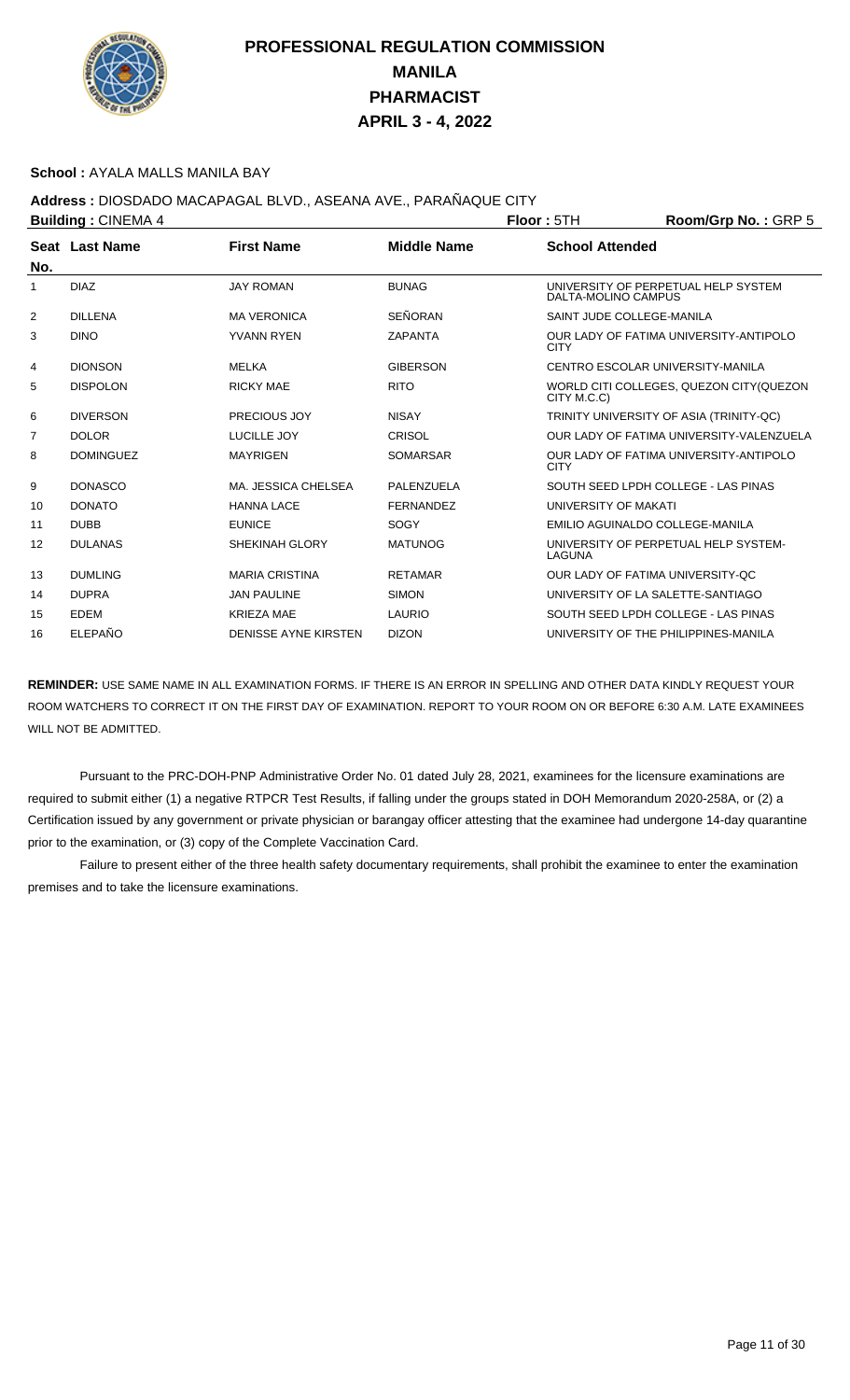

### **School :** AYALA MALLS MANILA BAY

## **Address :** DIOSDADO MACAPAGAL BLVD., ASEANA AVE., PARAÑAQUE CITY

| <b>Building: CINEMA 4</b> |                       |                            |                    | <b>Floor: 5TH</b>          | Room/Grp No.: GRP 6                      |
|---------------------------|-----------------------|----------------------------|--------------------|----------------------------|------------------------------------------|
|                           | Seat Last Name        | <b>First Name</b>          | <b>Middle Name</b> | <b>School Attended</b>     |                                          |
| No.                       |                       |                            |                    |                            |                                          |
| $\mathbf{1}$              | <b>ENDAYA</b>         | <b>HANNA THEA LOVELY</b>   | <b>BAUTISTA</b>    |                            | EMILIO AGUINALDO COLLEGE-MANILA          |
| 2                         | <b>ENDONA</b>         | <b>SHIELA MARIE</b>        | <b>BENIGAY</b>     | <b>CITY</b>                | OUR LADY OF FATIMA UNIVERSITY-ANTIPOLO   |
| 3                         | <b>ENRIQUEZ</b>       | ANGEL JOY                  | <b>TARRIELA</b>    | <b>CITY</b>                | OUR LADY OF FATIMA UNIVERSITY-ANTIPOLO   |
| 4                         | <b>EPINO</b>          | <b>CARISSA JOYCE</b>       | <b>ALBIOR</b>      | LAGUNA                     | UNIVERSITY OF PERPETUAL HELP SYSTEM-     |
| 5                         | <b>ESCULTURA</b>      | <b>JAINA</b>               | <b>UBALDO</b>      |                            | UNIVERSITY OF THE PHILIPPINES-MANILA     |
| 6                         | <b>ESGUERRA</b>       | <b>ANNA BEATRIZE</b>       | <b>DIRECTO</b>     |                            | UNIVERSITY OF THE PHILIPPINES-MANILA     |
| 7                         | <b>ESPANILLO</b>      | <b>DIANNE THERESE</b>      | <b>COLDERIA</b>    | <b>ADAMSON UNIVERSITY</b>  |                                          |
| 8                         | <b>ESPEÑO</b>         | <b>RHANCZEL</b>            | OLIT               | ARELLANO UNIVERSITY-MANILA |                                          |
| 9                         | <b>ESPINOSA</b>       | <b>ADRIAN GABRIEL</b>      | <b>ENRIQUEZ</b>    | <b>ADAMSON UNIVERSITY</b>  |                                          |
| 10                        | <b>ESPIRITU SANTO</b> | PRECIOUS THEA              | <b>GONZALES</b>    | <b>CITY</b>                | OUR LADY OF FATIMA UNIVERSITY-ANTIPOLO   |
| 11                        | <b>ESPIRITU</b>       | <b>AUBREY ANGELI</b>       | <b>SISON</b>       | <b>ADAMSON UNIVERSITY</b>  |                                          |
| $12 \overline{ }$         | <b>ESPIRITU</b>       | <b>KEVIN VICTOR</b>        | <b>MEDINA</b>      |                            | UNIVERSITY OF THE PHILIPPINES-MANILA     |
| 13                        | <b>ESPIRITU</b>       | <b>VIVIALYN</b>            | <b>BALDERA</b>     | LAGUNA                     | UNIVERSITY OF PERPETUAL HELP SYSTEM-     |
| 14                        | <b>ESTORQUE</b>       | YVONNE XENA                | <b>GARDOSE</b>     | <b>DALTA-LAS PINAS</b>     | UNIVERSITY OF PERPETUAL HELP SYSTEM      |
| 15                        | <b>ESTRELLES</b>      | <b>SHAILOH</b>             | <b>ORION</b>       |                            | OUR LADY OF FATIMA UNIVERSITY-VALENZUELA |
| 16                        | <b>ETEROZA</b>        | <b>JEAMILLE KYM ANGELA</b> | <b>RABE</b>        | <b>CITY</b>                | OUR LADY OF FATIMA UNIVERSITY-ANTIPOLO   |
| 17                        | <b>EUSEBIO</b>        | <b>PATRICIA CRISIEL</b>    | CONTE              | <b>ADAMSON UNIVERSITY</b>  |                                          |
| 18                        | <b>EVANGELISTA</b>    | <b>THERESSE AIREEN</b>     | <b>MACALALAD</b>   |                            | UNIVERSITY OF THE PHILIPPINES-MANILA     |
| 19                        | <b>FABIANO</b>        | <b>BLESSIE MAE</b>         | <b>MALECDIM</b>    | <b>ADAMSON UNIVERSITY</b>  |                                          |
| 20                        | <b>FAJILAN</b>        | <b>CRIS IAN</b>            | <b>FANER</b>       | ARELLANO UNIVERSITY-MANILA |                                          |

**REMINDER:** USE SAME NAME IN ALL EXAMINATION FORMS. IF THERE IS AN ERROR IN SPELLING AND OTHER DATA KINDLY REQUEST YOUR ROOM WATCHERS TO CORRECT IT ON THE FIRST DAY OF EXAMINATION. REPORT TO YOUR ROOM ON OR BEFORE 6:30 A.M. LATE EXAMINEES WILL NOT BE ADMITTED.

 Pursuant to the PRC-DOH-PNP Administrative Order No. 01 dated July 28, 2021, examinees for the licensure examinations are required to submit either (1) a negative RTPCR Test Results, if falling under the groups stated in DOH Memorandum 2020-258A, or (2) a Certification issued by any government or private physician or barangay officer attesting that the examinee had undergone 14-day quarantine prior to the examination, or (3) copy of the Complete Vaccination Card.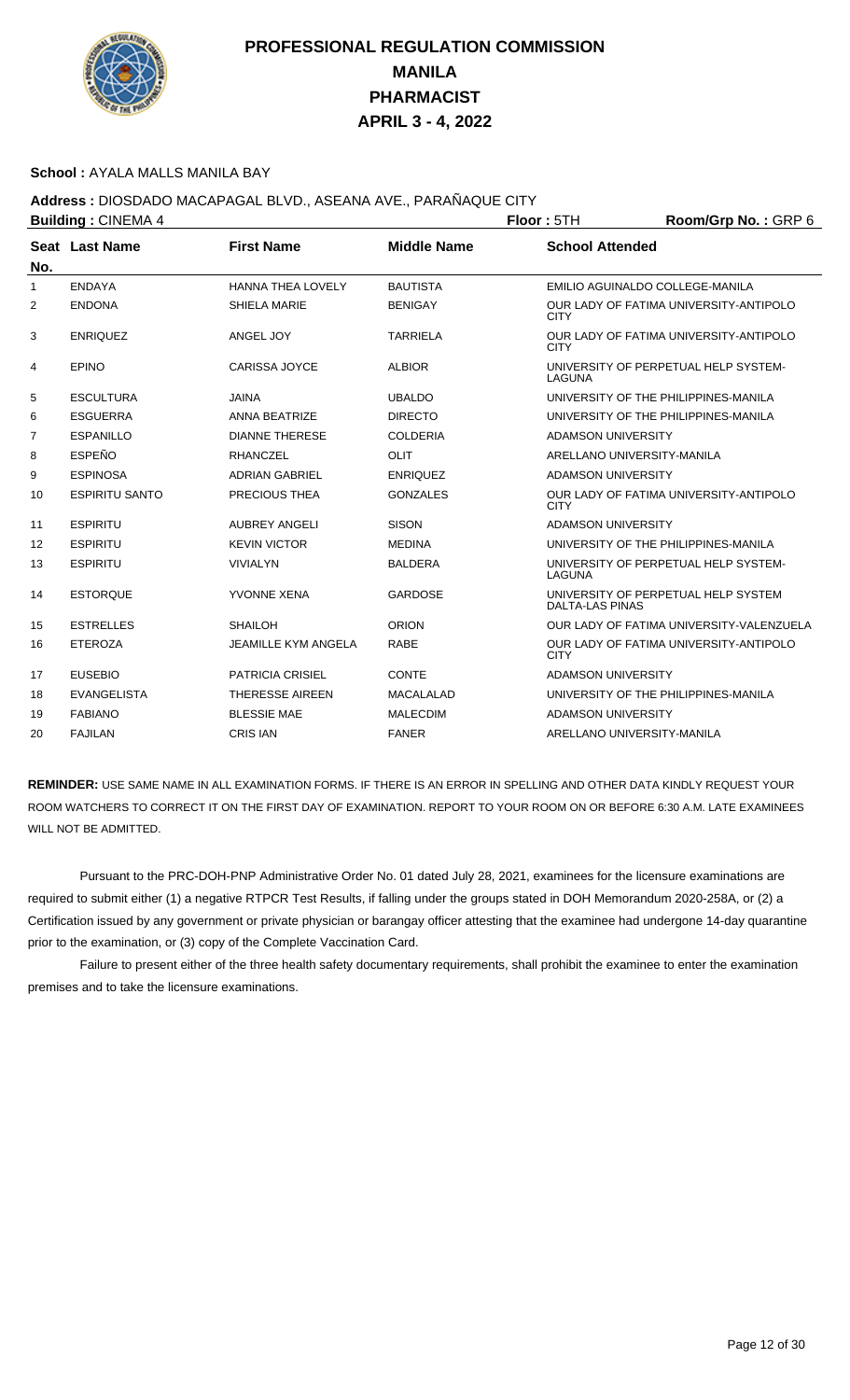

### **School :** AYALA MALLS MANILA BAY

## **Address :** DIOSDADO MACAPAGAL BLVD., ASEANA AVE., PARAÑAQUE CITY

| <b>Building: CINEMA 5</b> |                       |                          |                    | Floor: 5TH                 | Room/Grp No.: GRP 1                                                              |
|---------------------------|-----------------------|--------------------------|--------------------|----------------------------|----------------------------------------------------------------------------------|
|                           | <b>Seat Last Name</b> | <b>First Name</b>        | <b>Middle Name</b> | <b>School Attended</b>     |                                                                                  |
| No.                       |                       |                          |                    |                            |                                                                                  |
| 1                         | <b>FAMILARA</b>       | MA. CIARA NICOLE         | <b>PADECIO</b>     |                            | SOUTH SEED LPDH COLLEGE - LAS PINAS                                              |
| 2                         | <b>FARAON</b>         | <b>ALYSSA</b>            | <b>LERPIDO</b>     | LAGUNA                     | UNIVERSITY OF PERPETUAL HELP SYSTEM-                                             |
| 3                         | <b>FARILLON</b>       | <b>ROSE MARIE</b>        | CASTILLO           |                            | SOUTH SEED LPDH COLLEGE - LAS PINAS                                              |
| 4                         | <b>FERNANDEZ</b>      | <b>JUAN PAOLO</b>        | <b>CANARES</b>     | <b>ADAMSON UNIVERSITY</b>  |                                                                                  |
| 5                         | <b>FERRER</b>         | <b>OLGA JANINE</b>       | <b>MOLINA</b>      |                            | EMILIO AGUINALDO COLLEGE-MANILA                                                  |
| 6                         | <b>FIGUEROA</b>       | <b>JASMIN MARCIEL</b>    | <b>SAPIDA</b>      | <b>HEALTH SCI. CAMPUS)</b> | DE LA SALLE MEDICAL & HEALTH SCIENCES<br>INSTITUTE(FOR DE LA SALLE U.-DASMARINAS |
| 7                         | <b>FLORIDA</b>        | <b>AEDEL</b>             | CORDERO            | UNIVERSITY OF SANTO TOMAS  |                                                                                  |
| 8                         | <b>FLORO</b>          | <b>AMIRA</b>             | <b>AMATA</b>       |                            | ARELLANO UNIVERSITY-MANILA                                                       |
| 9                         | <b>FONTEJON</b>       | <b>SHIELA MARIE</b>      | <b>PEREDA</b>      |                            | <b>COLEGIO DE SAN GABRIEL ARCANGEL</b>                                           |
| 10                        | <b>FORTALEZA</b>      | <b>PATRICIA DANIELLE</b> | <b>ALEJANDRIA</b>  |                            | CENTRO ESCOLAR UNIVERSITY-MANILA                                                 |
| 11                        | <b>FORTOZO</b>        | <b>KYRA JANE</b>         | <b>CABULAY</b>     | <b>CITY</b>                | OUR LADY OF FATIMA UNIVERSITY-ANTIPOLO                                           |
| $12 \overline{ }$         | <b>FRANCISCO</b>      | MHERIE JOY               | <b>SAMONTE</b>     |                            | OUR LADY OF FATIMA UNIVERSITY-VALENZUELA                                         |
| 13                        | <b>FRIAS</b>          | <b>ALMART JUN</b>        | <b>ESTEMBER</b>    |                            | ARELLANO UNIVERSITY-MANILA                                                       |
| 14                        | <b>FROGOSO</b>        | <b>MARIA KRISTINA</b>    | <b>ENRIQUEZ</b>    |                            | UNIVERSITY OF THE PHILIPPINES-MANILA                                             |
| 15                        | <b>GABIN</b>          | <b>RIZA JOY</b>          | <b>CHEONG</b>      |                            | PHILIPPINE COLLEGE OF HEALTH & SCIENCES                                          |
| 16                        | <b>GABRIEL</b>        | <b>SHIRLEY</b>           | PRADO              |                            | OUR LADY OF FATIMA UNIVERSITY-OC                                                 |
| 17                        | <b>GALACE</b>         | <b>FRAULINE KATHLEEN</b> | <b>ORTIONA</b>     |                            | PHILIPPINE WOMEN'S UNIVERSITY-MANILA                                             |
| 18                        | <b>GAN</b>            | <b>JOSEPHINE MARIE</b>   | <b>DIMATACOT</b>   |                            | CENTRO ESCOLAR UNIVERSITY-MALOLOS                                                |

**REMINDER:** USE SAME NAME IN ALL EXAMINATION FORMS. IF THERE IS AN ERROR IN SPELLING AND OTHER DATA KINDLY REQUEST YOUR ROOM WATCHERS TO CORRECT IT ON THE FIRST DAY OF EXAMINATION. REPORT TO YOUR ROOM ON OR BEFORE 6:30 A.M. LATE EXAMINEES WILL NOT BE ADMITTED.

 Pursuant to the PRC-DOH-PNP Administrative Order No. 01 dated July 28, 2021, examinees for the licensure examinations are required to submit either (1) a negative RTPCR Test Results, if falling under the groups stated in DOH Memorandum 2020-258A, or (2) a Certification issued by any government or private physician or barangay officer attesting that the examinee had undergone 14-day quarantine prior to the examination, or (3) copy of the Complete Vaccination Card.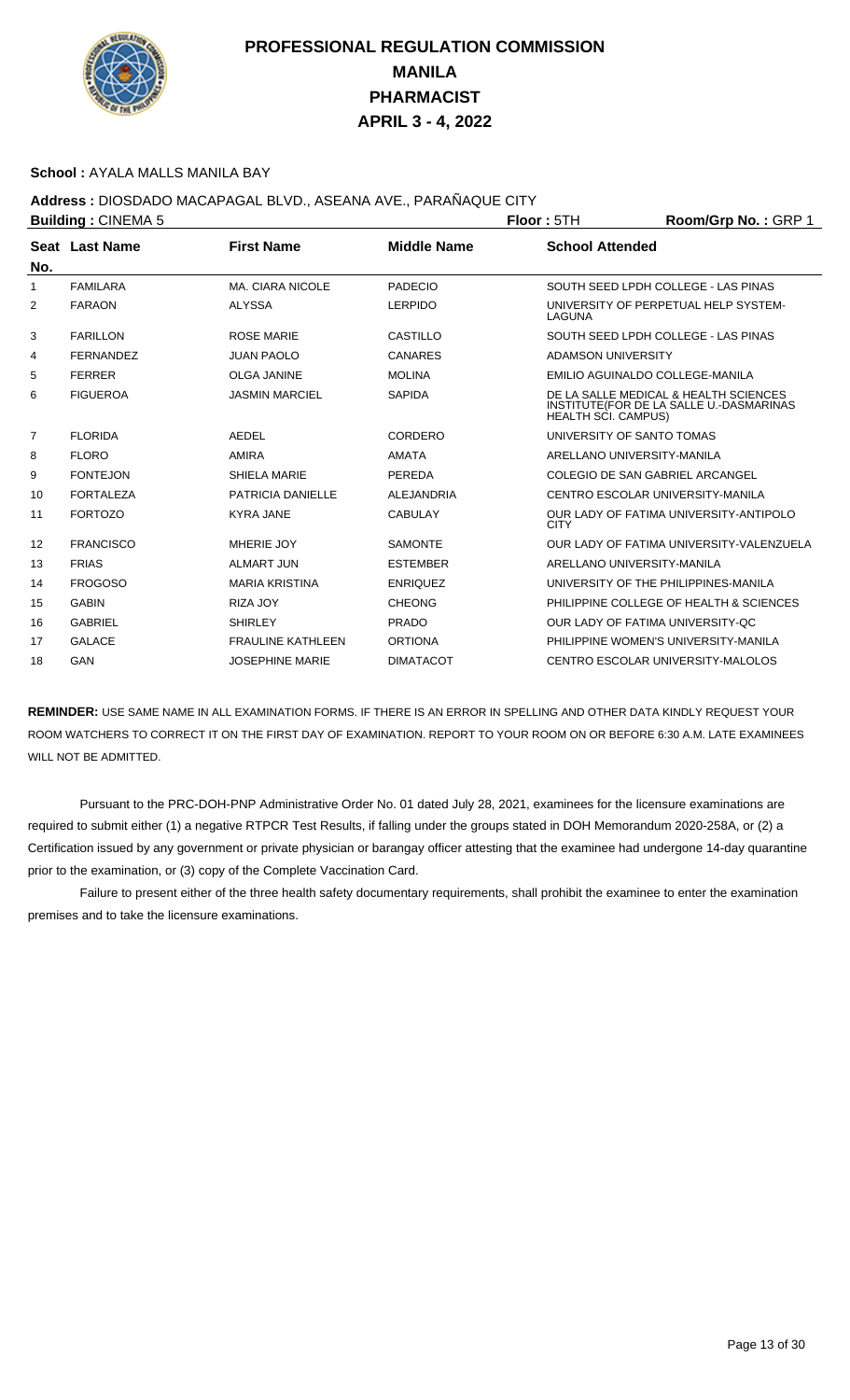

#### **School :** AYALA MALLS MANILA BAY

## **Address :** DIOSDADO MACAPAGAL BLVD., ASEANA AVE., PARAÑAQUE CITY

| <b>Building: CINEMA 5</b> |                   |                          | Floor: 5TH         | Room/Grp No.: GRP 2        |                                                                                  |
|---------------------------|-------------------|--------------------------|--------------------|----------------------------|----------------------------------------------------------------------------------|
| No.                       | Seat Last Name    | <b>First Name</b>        | <b>Middle Name</b> | <b>School Attended</b>     |                                                                                  |
| 1                         | <b>GANALON</b>    | KING JOSHUA              | <b>BOLO</b>        |                            | ARELLANO UNIVERSITY-MANILA                                                       |
| 2                         | <b>GANIA</b>      | <b>RIZELLE ALIA</b>      |                    |                            | CENTRO ESCOLAR UNIVERSITY-MANILA                                                 |
| 3                         | <b>GARCIA</b>     | ANGELA MONIQUE           | <b>TABIJE</b>      |                            | UNIVERSITY OF SANTO TOMAS                                                        |
| 4                         | <b>GARCIA</b>     | <b>JEWEL BEATRICE</b>    | <b>SARMIENTO</b>   |                            | SOUTH SEED LPDH COLLEGE - LAS PINAS                                              |
| 5                         | <b>GARCIA</b>     | <b>RAVEN</b>             | <b>RAMOS</b>       | <b>INC</b>                 | OUR LADY OF FATIMA UNIVERSITY-PAMPANGA.                                          |
| 6                         | <b>GARDE</b>      | <b>JHAREINNE SHEEN</b>   | ARAZA              |                            | PHILIPPINE COLLEGE OF HEALTH & SCIENCES                                          |
| $\overline{7}$            | <b>GASINO</b>     | <b>JHESA</b>             | <b>BALBOA</b>      | LAGUNA                     | UNIVERSITY OF PERPETUAL HELP SYSTEM-                                             |
| 8                         | <b>GATCHALIAN</b> | <b>EUNICE</b>            | <b>SANTIAGO</b>    |                            | SAINT JUDE COLLEGE-MANILA                                                        |
| 9                         | <b>GEDA</b>       | <b>SAMANTHA</b>          | <b>DIALA</b>       | <b>HEALTH SCI. CAMPUS)</b> | DE LA SALLE MEDICAL & HEALTH SCIENCES<br>INSTITUTE(FOR DE LA SALLE U.-DASMARINAS |
| 10                        | <b>GERALDEZ</b>   | <b>BETTINA CELINE</b>    | <b>VIVAS</b>       |                            | UNIVERSITY OF SANTO TOMAS                                                        |
| 11                        | GO                | <b>MARIA LOURDES</b>     | <b>TY</b>          |                            | UNIVERSITY OF SANTO TOMAS                                                        |
| 12                        | <b>GOBOY</b>      | <b>CHELSEA</b>           | <b>TANG</b>        | UNIVERSITY OF SAN AGUSTIN  |                                                                                  |
| 13                        | <b>GOMEZ</b>      | <b>KATRINA ANNE</b>      | <b>DELA CRUZ</b>   |                            | UNIVERSITY OF THE PHILIPPINES-MANILA                                             |
| 14                        | <b>GOMEZ</b>      | <b>MARIA DEBORAH MAE</b> | <b>GUANZON</b>     |                            | UNIVERSITY OF SANTO TOMAS                                                        |
| 15                        | <b>GONZALES</b>   | <b>BIANCA CAMILLE</b>    | <b>IRENEA</b>      |                            | EMILIO AGUINALDO COLLEGE-MANILA                                                  |
| 16                        | <b>GONZALES</b>   | EDWARD JR                | <b>JAVIER</b>      | <b>HEALTH SCI. CAMPUS)</b> | DE LA SALLE MEDICAL & HEALTH SCIENCES<br>INSTITUTE(FOR DE LA SALLE U.-DASMARINAS |
| 17                        | <b>GONZALES</b>   | <b>JANICA AIRYL</b>      | <b>BATONGBAKAL</b> |                            | CENTRO ESCOLAR UNIVERSITY-MALOLOS                                                |
| 18                        | <b>GONZALES</b>   | <b>KATRINE NICOLE</b>    | <b>PLACIDO</b>     |                            | EMILIO AGUINALDO COLLEGE-MANILA                                                  |
|                           |                   |                          |                    |                            |                                                                                  |

**REMINDER:** USE SAME NAME IN ALL EXAMINATION FORMS. IF THERE IS AN ERROR IN SPELLING AND OTHER DATA KINDLY REQUEST YOUR ROOM WATCHERS TO CORRECT IT ON THE FIRST DAY OF EXAMINATION. REPORT TO YOUR ROOM ON OR BEFORE 6:30 A.M. LATE EXAMINEES WILL NOT BE ADMITTED.

 Pursuant to the PRC-DOH-PNP Administrative Order No. 01 dated July 28, 2021, examinees for the licensure examinations are required to submit either (1) a negative RTPCR Test Results, if falling under the groups stated in DOH Memorandum 2020-258A, or (2) a Certification issued by any government or private physician or barangay officer attesting that the examinee had undergone 14-day quarantine prior to the examination, or (3) copy of the Complete Vaccination Card.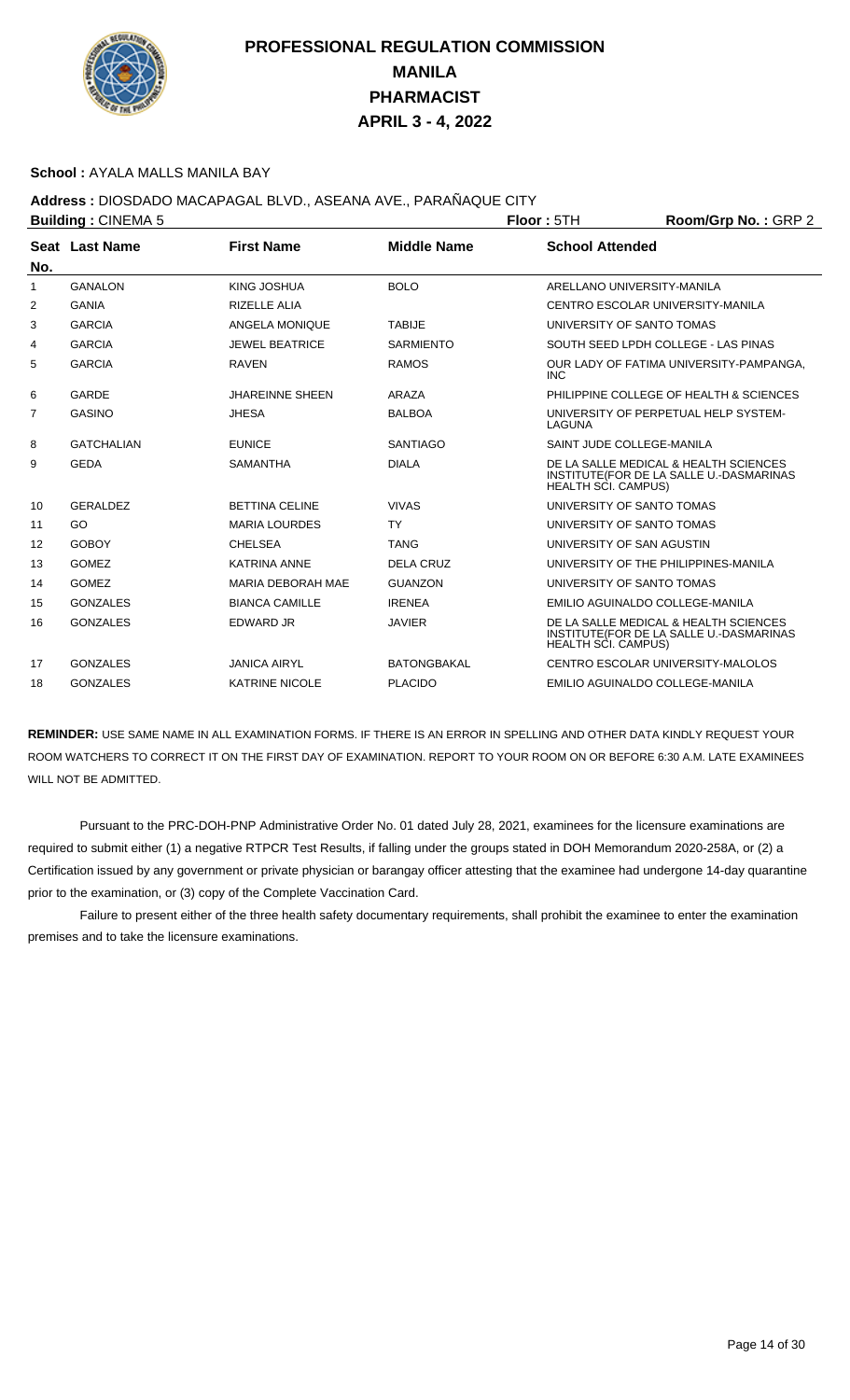

### **School :** AYALA MALLS MANILA BAY

## **Address :** DIOSDADO MACAPAGAL BLVD., ASEANA AVE., PARAÑAQUE CITY

|             | <b>Building: CINEMA 5</b> |                       |                    | <b>Floor: 5TH</b>              | Room/Grp No.: GRP 3                          |
|-------------|---------------------------|-----------------------|--------------------|--------------------------------|----------------------------------------------|
|             | Seat Last Name            | <b>First Name</b>     | <b>Middle Name</b> | <b>School Attended</b>         |                                              |
| No.         |                           |                       |                    |                                |                                              |
| $\mathbf 1$ | <b>GONZALES</b>           | <b>OMELYN</b>         | <b>TAGUINOD</b>    |                                | PHILIPPINE WOMEN'S UNIVERSITY-MANILA         |
| 2           | <b>GRANDE</b>             | <b>NAHARA</b>         | <b>ORANGGAGA</b>   | GUAGUA, PAMP.                  | PHILIPPINE REHAB.INSTITUTE FOUNDATION, INC.- |
| 3           | <b>GUBATON</b>            | <b>MARY ERMA KATE</b> | <b>AMERILA</b>     |                                | OUR LADY OF FATIMA UNIVERSITY-QC             |
| 4           | <b>GUILLERMO</b>          | <b>CHRISTIAN</b>      | <b>RESIDE</b>      | <b>SAINT MARY'S UNIVERSITY</b> |                                              |
| 5           | <b>GUJOL</b>              | <b>CHERIE MAE</b>     | <b>PAMIL</b>       | UNIVERSITY OF BOHOL            |                                              |
| 6           | <b>GUMANOY</b>            | <b>ROSE ANNE</b>      | <b>IBAÑEZ</b>      | <b>CITY</b>                    | OUR LADY OF FATIMA UNIVERSITY-ANTIPOLO       |
| 7           | <b>GUMATAY</b>            | <b>MERYLL ORBIN</b>   | DELA CRUZ          |                                | OUR LADY OF FATIMA UNIVERSITY-VALENZUELA     |
| 8           | <b>GUMPAL</b>             | <b>IDA EDLWEISS</b>   | LAZAM              |                                | NATIONAL UNIVERSITY-MANILA                   |
| 9           | <b>GUTIERREZ</b>          | <b>RONLEYN</b>        | <b>BRIZA</b>       |                                | OUR LADY OF FATIMA UNIVERSITY-OC             |
| 10          | <b>HAM</b>                | <b>JADDEN GABRIEL</b> | <b>ENCARNACION</b> |                                | TRINITY UNIVERSITY OF ASIA (TRINITY-QC)      |
| 11          | <b>HERAMIS</b>            | <b>ALMERA</b>         | <b>RILLA</b>       | <b>CITY</b>                    | OUR LADY OF FATIMA UNIVERSITY-ANTIPOLO       |
| 12          | <b>HERNANDEZ</b>          | <b>COLEEN</b>         | <b>FIRMANTE</b>    |                                | UNIVERSITY OF SANTO TOMAS                    |
| 13          | <b>HERNANDEZ</b>          | <b>LESLIE ANNE</b>    | <b>CATANIAG</b>    | UNIVERSITY OF SANTO TOMAS      |                                              |
| 14          | <b>HEYRANA</b>            | PETER KELVIN          | <b>TIMBANG</b>     |                                | CENTRO ESCOLAR UNIVERSITY-MALOLOS            |
| 15          | <b>HILIT</b>              | <b>MICHAEL</b>        | <b>GROTAS</b>      | <b>CITY</b>                    | OUR LADY OF FATIMA UNIVERSITY-ANTIPOLO       |
| 16          | <b>HITOSIS</b>            | <b>MARIBEL</b>        | <b>TABALANZA</b>   |                                | MANILA CENTRAL UNIVERSITY-CALOOCAN CITY      |
| 17          | <b>HUFANO</b>             | <b>NIKKI MARRIELA</b> | ORTIZ              |                                | UNIVERSITY OF THE PHILIPPINES-MANILA         |
| 18          | <b>IMPERIAL</b>           | KLAREZZA JEDAYA       | <b>GONDA</b>       | <b>CITY</b>                    | OUR LADY OF FATIMA UNIVERSITY-ANTIPOLO       |

**REMINDER:** USE SAME NAME IN ALL EXAMINATION FORMS. IF THERE IS AN ERROR IN SPELLING AND OTHER DATA KINDLY REQUEST YOUR ROOM WATCHERS TO CORRECT IT ON THE FIRST DAY OF EXAMINATION. REPORT TO YOUR ROOM ON OR BEFORE 6:30 A.M. LATE EXAMINEES WILL NOT BE ADMITTED.

 Pursuant to the PRC-DOH-PNP Administrative Order No. 01 dated July 28, 2021, examinees for the licensure examinations are required to submit either (1) a negative RTPCR Test Results, if falling under the groups stated in DOH Memorandum 2020-258A, or (2) a Certification issued by any government or private physician or barangay officer attesting that the examinee had undergone 14-day quarantine prior to the examination, or (3) copy of the Complete Vaccination Card.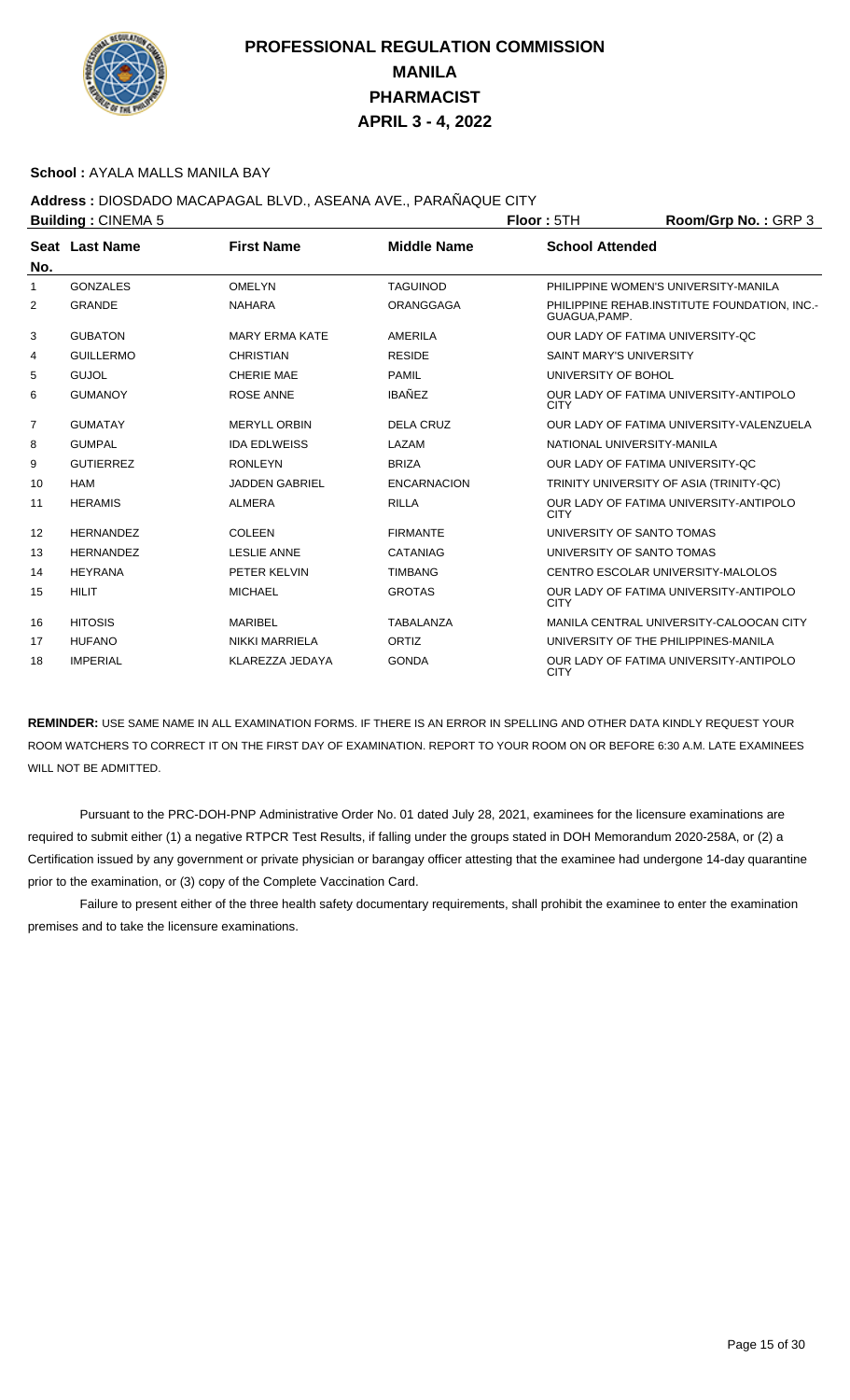

### **School :** AYALA MALLS MANILA BAY

## **Address :** DIOSDADO MACAPAGAL BLVD., ASEANA AVE., PARAÑAQUE CITY

|     | <b>Building: CINEMA 5</b> |                      |                    | <b>Floor: 5TH</b>          | Room/Grp No.: GRP 4                           |
|-----|---------------------------|----------------------|--------------------|----------------------------|-----------------------------------------------|
|     | Seat Last Name            | <b>First Name</b>    | <b>Middle Name</b> | <b>School Attended</b>     |                                               |
| No. |                           |                      |                    |                            |                                               |
| -1  | <b>ISAGA</b>              | <b>JESELLE</b>       | <b>SISON</b>       | DALTA-MOLINO CAMPUS        | UNIVERSITY OF PERPETUAL HELP SYSTEM           |
| 2   | <b>ISMAEL</b>             | <b>ZIHADA</b>        | <b>HAMSAJI</b>     |                            | CENTRO ESCOLAR UNIVERSITY-MANILA              |
| 3   | <b>JACINTO</b>            | RONNA CHRYSELLE      | <b>HERRERA</b>     |                            | OUR LADY OF FATIMA UNIVERSITY-VALENZUELA      |
| 4   | <b>JAMES</b>              | <b>CEASARIE JANE</b> | <b>GRANADOZO</b>   | NATIONAL UNIVERSITY-MANILA |                                               |
| 5   | <b>JUANICO</b>            | <b>JELINE</b>        | <b>LIMUA</b>       |                            | CENTRO ESCOLAR UNIVERSITY-MANILA              |
| 6   | <b>JUINIO</b>             | <b>JOANNA PAULA</b>  | GO                 | <b>CITY</b>                | OUR LADY OF FATIMA UNIVERSITY-ANTIPOLO        |
| 7   | <b>KADIL</b>              | APRIL IVY JOY        | LABANZA            |                            | UNIVERSITY OF SOUTHERN MINDANAO-KABACAN       |
| 8   | <b>KOO</b>                | <b>RYSON</b>         | <b>MANZANO</b>     | C.A.S                      | ST. DOMINIC COLLEGE OF ASIA (for. ST. DOMINIC |
| 9   | LABAY                     | <b>MITZI COLEEN</b>  | <b>HEREDIA</b>     | UNIVERSITY OF SANTO TOMAS  |                                               |
| 10  | <b>LABRADOR</b>           | <b>CHRISTINE</b>     | <b>AQUINO</b>      | <b>CITY</b>                | OUR LADY OF FATIMA UNIVERSITY-ANTIPOLO        |
| 11  | LACANILAO                 | DANIELLE ANNE        | <b>GUTIERREZ</b>   | UNIVERSITY OF SANTO TOMAS  |                                               |
| 12  | LACANILAO                 | <b>GAMALIEL</b>      | <b>ATOY</b>        | SAINT JUDE COLLEGE-MANILA  |                                               |
| 13  | <b>LADESMA</b>            | MA. XELANEN          | <b>MANSIBUGAN</b>  |                            | MANILA CENTRAL UNIVERSITY-CALOOCAN CITY       |
| 14  | LAHINA                    | <b>GLADYS</b>        | <b>BINTACAN</b>    | PLT COLLEGE, INC           |                                               |
| 15  | LAKI                      | MIGUEL PEDRO         | <b>TORRES</b>      |                            | UNIVERSITY OF THE PHILIPPINES-MANILA          |
| 16  | <b>LANDICHO</b>           | MA. KIMBERLY         | <b>ANACIO</b>      |                            | MANILA CENTRAL UNIVERSITY-CALOOCAN CITY       |
| 17  | <b>LANDIG</b>             | <b>CATHLEEN ANN</b>  | MALABANAN          |                            | CENTRO ESCOLAR UNIVERSITY-MANILA              |
| 18  | LAYLO                     | ANGELA               | PEREZ              | LAGUNA                     | UNIVERSITY OF PERPETUAL HELP SYSTEM-          |

**REMINDER:** USE SAME NAME IN ALL EXAMINATION FORMS. IF THERE IS AN ERROR IN SPELLING AND OTHER DATA KINDLY REQUEST YOUR ROOM WATCHERS TO CORRECT IT ON THE FIRST DAY OF EXAMINATION. REPORT TO YOUR ROOM ON OR BEFORE 6:30 A.M. LATE EXAMINEES WILL NOT BE ADMITTED.

 Pursuant to the PRC-DOH-PNP Administrative Order No. 01 dated July 28, 2021, examinees for the licensure examinations are required to submit either (1) a negative RTPCR Test Results, if falling under the groups stated in DOH Memorandum 2020-258A, or (2) a Certification issued by any government or private physician or barangay officer attesting that the examinee had undergone 14-day quarantine prior to the examination, or (3) copy of the Complete Vaccination Card.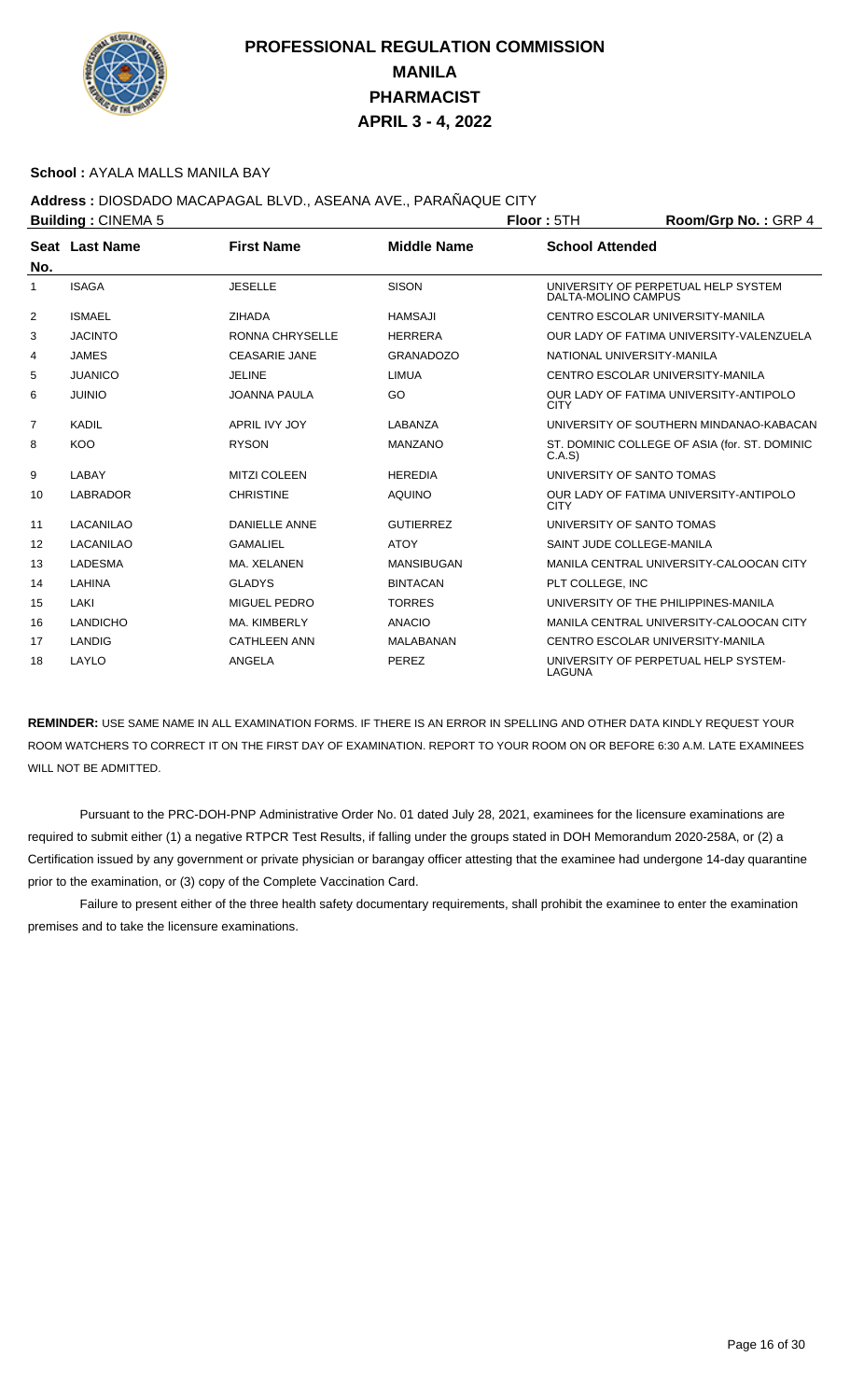

### **School :** AYALA MALLS MANILA BAY

## **Address :** DIOSDADO MACAPAGAL BLVD., ASEANA AVE., PARAÑAQUE CITY

|                | <b>Building: CINEMA 5</b> |                           |                    | Floor: 5TH                       | Room/Grp No.: GRP 5                                                              |
|----------------|---------------------------|---------------------------|--------------------|----------------------------------|----------------------------------------------------------------------------------|
|                | Seat Last Name            | <b>First Name</b>         | <b>Middle Name</b> | <b>School Attended</b>           |                                                                                  |
| No.            |                           |                           |                    |                                  |                                                                                  |
| 1              | LAYLO                     | MA. KIMBERLY              | <b>SACDALAN</b>    | CENTRO ESCOLAR UNIVERSITY-MANILA |                                                                                  |
| 2              | <b>LENCIOCO</b>           | <b>DANIELLE</b>           | <b>ORDINADO</b>    | <b>HEALTH SCI. CAMPUS)</b>       | DE LA SALLE MEDICAL & HEALTH SCIENCES<br>INSTITUTE(FOR DE LA SALLE U.-DASMARINAS |
| 3              | <b>LEPARDO</b>            | PEARL AME                 | <b>RAMOS</b>       | NATIONAL UNIVERSITY-MANILA       |                                                                                  |
| 4              | <b>LEYSON</b>             | <b>YVONNE</b>             | STA.MARIA          | <b>CITY</b>                      | OUR LADY OF FATIMA UNIVERSITY-ANTIPOLO                                           |
| 5              | <b>LIBONGCUGON</b>        | <b>EUVIE MARIE</b>        | <b>ARO</b>         | ADAMSON UNIVERSITY               |                                                                                  |
| 6              | LIM                       | <b>KOLYN SOPHIA</b>       | CATAP              | UNIVERSITY OF SANTO TOMAS        |                                                                                  |
| $\overline{7}$ | <b>LIMBAGA</b>            | <b>EMILY</b>              | <b>ALVAREZ</b>     | SAINT JUDE COLLEGE-MANILA        |                                                                                  |
| 8              | <b>LIONGSON</b>           | <b>JULLIAN FAYE MARIE</b> | <b>GARCIA</b>      | <b>CITY</b>                      | OUR LADY OF FATIMA UNIVERSITY-ANTIPOLO                                           |
| 9              | LIRIO                     | MA. LYNETH                | <b>ARANTE</b>      | LAGUNA                           | UNIVERSITY OF PERPETUAL HELP SYSTEM-                                             |
| 10             | <b>LITONJUA</b>           | LEVY                      | <b>CUSTODIO</b>    | EMILIO AGUINALDO COLLEGE-MANILA  |                                                                                  |
| 11             | <b>LLADONES</b>           | <b>KATHERINE JANE</b>     | <b>NAVAJA</b>      | OUR LADY OF FATIMA UNIVERSITY-OC |                                                                                  |
| 12             | LLAME                     | <b>ANGELIQUE</b>          | <b>TEODORO</b>     | EMILIO AGUINALDO COLLEGE-MANILA  |                                                                                  |
| 13             | LLEVE                     | <b>MITZI</b>              | <b>COSTORIO</b>    |                                  | OUR LADY OF FATIMA UNIVERSITY-VALENZUELA                                         |
| 14             | <b>LOMIBAO</b>            | <b>ZENLLY MAE</b>         | <b>MARAMBA</b>     |                                  | PHILIPPINE COLLEGE OF HEALTH & SCIENCES                                          |
| 15             | <b>LOPEZ</b>              | <b>MAIRINETTE</b>         | <b>CASTILLO</b>    | ARELLANO UNIVERSITY-MANILA       |                                                                                  |
| 16             | <b>LUCAS</b>              | <b>ALYSSA CATHERINE</b>   | <b>GAMILLA</b>     | CENTRO ESCOLAR UNIVERSITY-MAKATI |                                                                                  |
| 17             | <b>LUCAS</b>              | <b>PATRICIA BIEN</b>      | <b>BADILLO</b>     | OUR LADY OF FATIMA UNIVERSITY-QC |                                                                                  |
| 18             | <b>LUCELO</b>             | <b>MARK JAYSSEL</b>       | <b>BASBAS</b>      | LAGUNA                           | UNIVERSITY OF PERPETUAL HELP SYSTEM-                                             |

**REMINDER:** USE SAME NAME IN ALL EXAMINATION FORMS. IF THERE IS AN ERROR IN SPELLING AND OTHER DATA KINDLY REQUEST YOUR ROOM WATCHERS TO CORRECT IT ON THE FIRST DAY OF EXAMINATION. REPORT TO YOUR ROOM ON OR BEFORE 6:30 A.M. LATE EXAMINEES WILL NOT BE ADMITTED.

 Pursuant to the PRC-DOH-PNP Administrative Order No. 01 dated July 28, 2021, examinees for the licensure examinations are required to submit either (1) a negative RTPCR Test Results, if falling under the groups stated in DOH Memorandum 2020-258A, or (2) a Certification issued by any government or private physician or barangay officer attesting that the examinee had undergone 14-day quarantine prior to the examination, or (3) copy of the Complete Vaccination Card.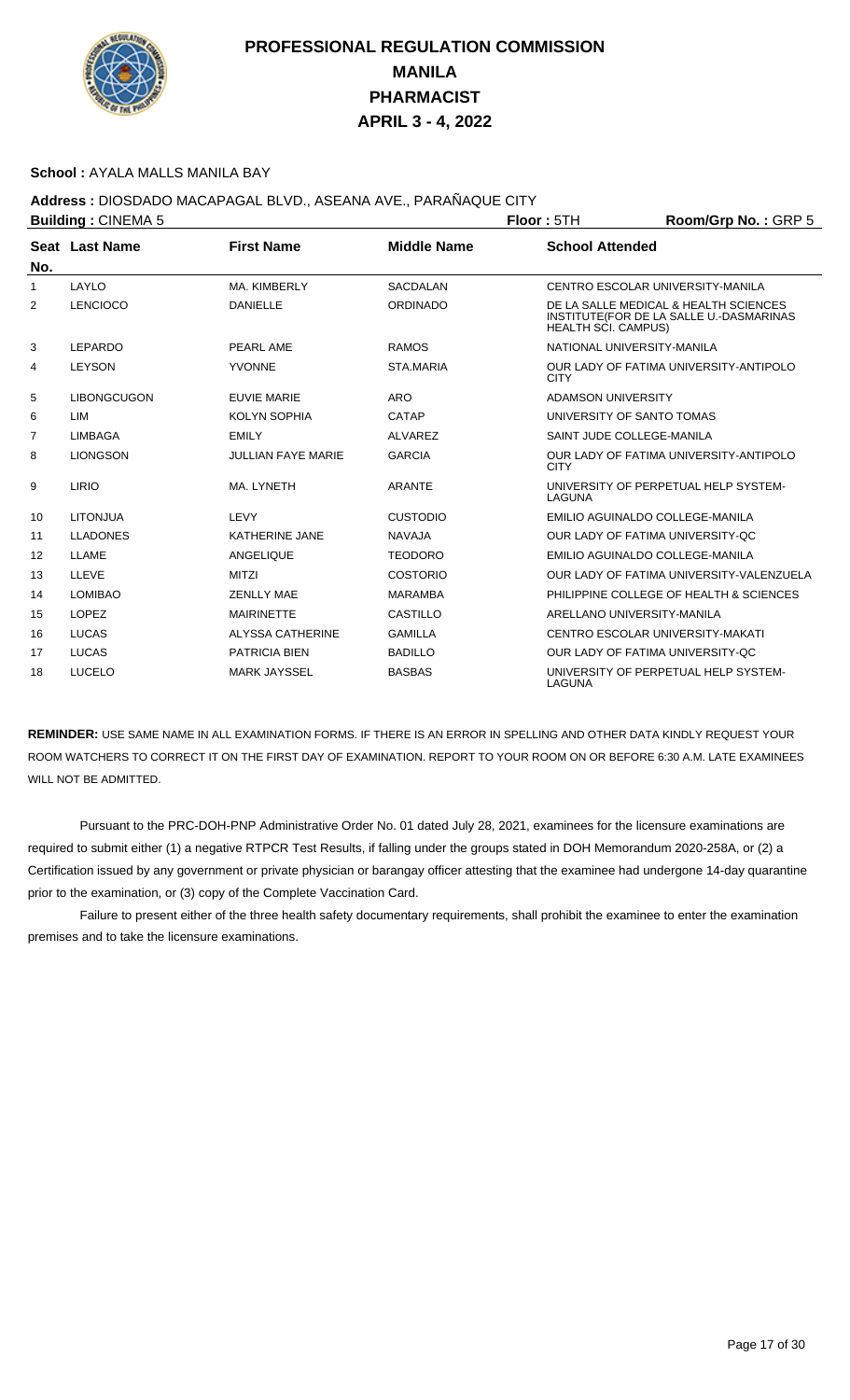

### **School :** AYALA MALLS MANILA BAY

## **Address :** DIOSDADO MACAPAGAL BLVD., ASEANA AVE., PARAÑAQUE CITY

|                | <b>Building: CINEMA 5</b> |                     |                    | Room/Grp No.: GRP 6<br>Floor: 5TH |                                                                                  |  |
|----------------|---------------------------|---------------------|--------------------|-----------------------------------|----------------------------------------------------------------------------------|--|
| No.            | <b>Seat Last Name</b>     | <b>First Name</b>   | <b>Middle Name</b> | <b>School Attended</b>            |                                                                                  |  |
| $\mathbf{1}$   | <b>LUCENA</b>             | <b>IRISH NIñA</b>   | <b>MANTELE</b>     |                                   | LYCEUM OF THE PHILIPPINES - CAVITE                                               |  |
| 2              | LUCEÑO                    | <b>ANTHONETTE</b>   | <b>ESPADA</b>      | C.A.S                             | ST. DOMINIC COLLEGE OF ASIA (for. ST. DOMINIC                                    |  |
| 3              | <b>LUCERO</b>             | <b>FHEAMOR</b>      | <b>CANTIMBUHAN</b> | <b>HEALTH SCI. CAMPUS)</b>        | DE LA SALLE MEDICAL & HEALTH SCIENCES<br>INSTITUTE(FOR DE LA SALLE U.-DASMARINAS |  |
| 4              | <b>LUGOD</b>              | PATRICHA LAURICE    | <b>TUNGPALAN</b>   | <b>ADAMSON UNIVERSITY</b>         |                                                                                  |  |
| 5              | <b>LUMAOIG</b>            | <b>ROGER CARLO</b>  | CARIÑO             |                                   | OUR LADY OF FATIMA UNIVERSITY-VALENZUELA                                         |  |
| 6              | LUZON                     | <b>CHRISTA LYN</b>  | ANDAL              |                                   | ARELLANO UNIVERSITY-MANILA                                                       |  |
| $\overline{7}$ | MA                        | <b>SHARINAH MAE</b> | <b>BALAGAT</b>     | <b>ADAMSON UNIVERSITY</b>         |                                                                                  |  |
| 8              | <b>MABBORANG</b>          | <b>MARILO</b>       | MARAYAG            |                                   | MEDICAL COLLEGE OF NORTHERN PHILIPPINES                                          |  |
| 9              | <b>MACABANTI</b>          | <b>HEENA MAE</b>    | <b>APAD</b>        | <b>HEALTH SCI. CAMPUS)</b>        | DE LA SALLE MEDICAL & HEALTH SCIENCES<br>INSTITUTE(FOR DE LA SALLE U.-DASMARINAS |  |
| 10             | <b>MACARAIG</b>           | <b>DIANA</b>        | <b>MATEO</b>       |                                   | ARELLANO UNIVERSITY-MANILA                                                       |  |
| 11             | <b>MACHA</b>              | AEZEL JOY           | <b>REYES</b>       |                                   | ARELLANO UNIVERSITY-MANILA                                                       |  |
| 12             | <b>MADDARA</b>            | XZYLE               | <b>NARAG</b>       |                                   | CENTRO ESCOLAR UNIVERSITY-MANILA                                                 |  |
| 13             | <b>MADRIO</b>             | <b>RACHELL</b>      | <b>ARCENAL</b>     | <b>CITY</b>                       | OUR LADY OF FATIMA UNIVERSITY-ANTIPOLO                                           |  |
| 14             | <b>MAGISTRADO</b>         | <b>FLOYD</b>        | <b>ROCA</b>        |                                   | SAN PEDRO COLLEGE-DAVAO CITY                                                     |  |
| 15             | <b>MAGTALAS</b>           | <b>MARK JHANUEL</b> | <b>DIAMSE</b>      |                                   | PHILIPPINE COLLEGE OF HEALTH & SCIENCES                                          |  |
| 16             | <b>MAGTALAS</b>           | NIñA SAMANTHA       | <b>DIONISIO</b>    |                                   | CENTRO ESCOLAR UNIVERSITY-MANILA                                                 |  |
| 17             | <b>MAGUDDAYAO</b>         | <b>MILKA DEA</b>    | <b>ASENCION</b>    |                                   | NATIONAL UNIVERSITY-MANILA                                                       |  |
| 18             | <b>MAHILUM</b>            | DANNIELLE MAE       | <b>MAMMAH</b>      |                                   | UNIVERSIDAD DE ZAMBOANGA (for.ZAEC)                                              |  |
| 19             | <b>MALATE</b>             | JHANELA JHANE       | <b>GONZALES</b>    |                                   | PHILIPPINE WOMEN'S UNIVERSITY-MANILA                                             |  |
| 20             | MALAY                     | MIKAELA JOWELL      | CATAPANG           |                                   | UNIVERSITY OF SANTO TOMAS                                                        |  |
| 21             | <b>MANALESE</b>           | <b>MARIA SOFIA</b>  | <b>DOCE</b>        |                                   | MANILA CENTRAL UNIVERSITY-CALOOCAN CITY                                          |  |
| 22             | <b>MANALO</b>             | CATALINA VICTORIA   | <b>MOJICA</b>      | C.A.S                             | ST. DOMINIC COLLEGE OF ASIA (for. ST. DOMINIC                                    |  |
| 23             | <b>MANDANAS</b>           | <b>SOPHIA</b>       | <b>CABRITO</b>     | <b>ADAMSON UNIVERSITY</b>         |                                                                                  |  |

**REMINDER:** USE SAME NAME IN ALL EXAMINATION FORMS. IF THERE IS AN ERROR IN SPELLING AND OTHER DATA KINDLY REQUEST YOUR ROOM WATCHERS TO CORRECT IT ON THE FIRST DAY OF EXAMINATION. REPORT TO YOUR ROOM ON OR BEFORE 6:30 A.M. LATE EXAMINEES WILL NOT BE ADMITTED.

 Pursuant to the PRC-DOH-PNP Administrative Order No. 01 dated July 28, 2021, examinees for the licensure examinations are required to submit either (1) a negative RTPCR Test Results, if falling under the groups stated in DOH Memorandum 2020-258A, or (2) a Certification issued by any government or private physician or barangay officer attesting that the examinee had undergone 14-day quarantine prior to the examination, or (3) copy of the Complete Vaccination Card.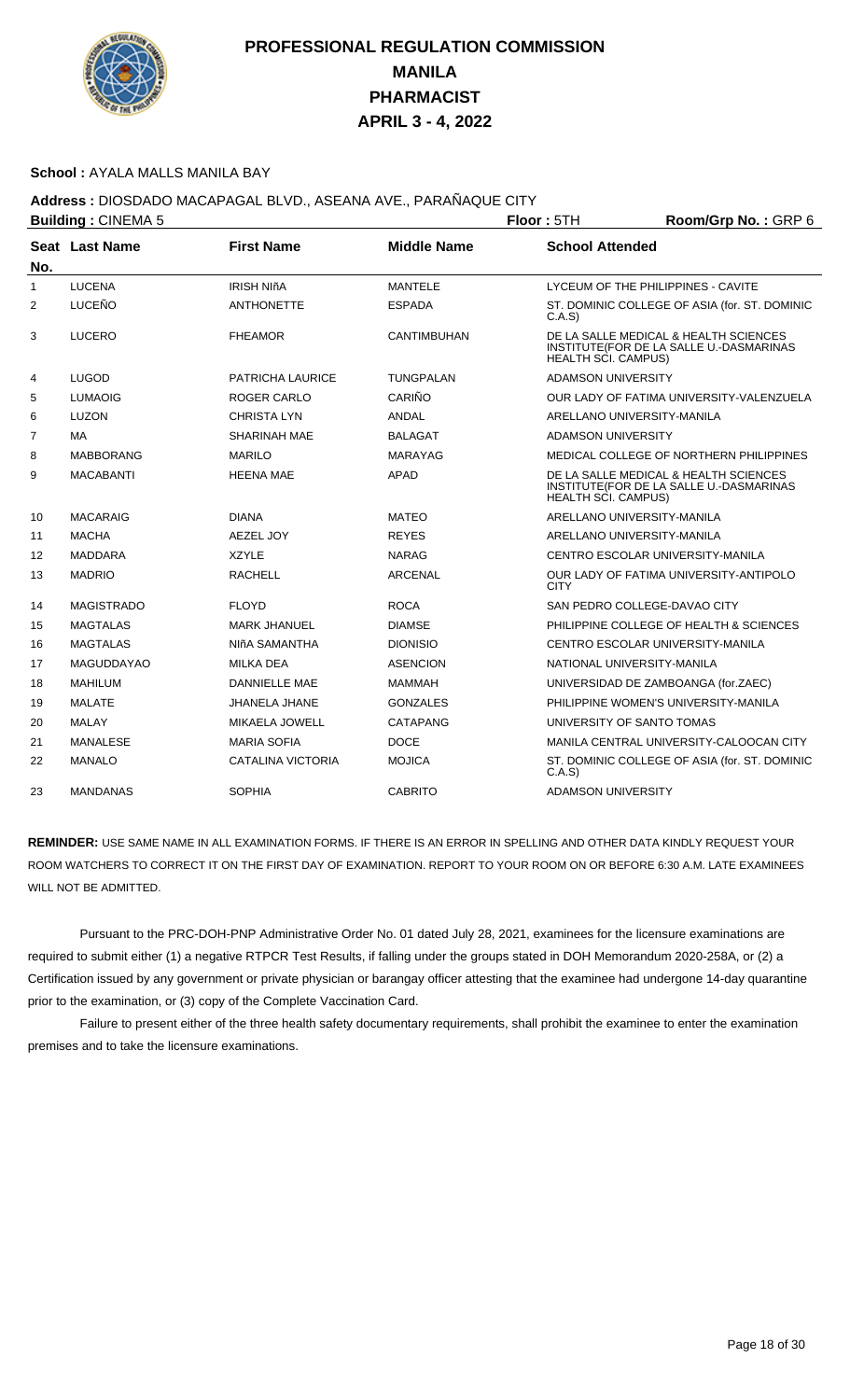

### **School :** AYALA MALLS MANILA BAY

## **Address :** DIOSDADO MACAPAGAL BLVD., ASEANA AVE., PARAÑAQUE CITY

|                   | <b>Building: CINEMA 5</b> |                           |                    | Floor: 5TH                 | Room/Grp No.: GRP 7                                                              |
|-------------------|---------------------------|---------------------------|--------------------|----------------------------|----------------------------------------------------------------------------------|
| No.               | Seat Last Name            | <b>First Name</b>         | <b>Middle Name</b> | <b>School Attended</b>     |                                                                                  |
| 1                 | <b>MANDOCDOC</b>          | MAGIELYN                  | LOPEZ              |                            | OUR LADY OF FATIMA UNIVERSITY-VALENZUELA                                         |
| 2                 | <b>MANGAMBIT</b>          | AMERAH                    | SOLAYMAN           | SAINT JUDE COLLEGE-MANILA  |                                                                                  |
| 3                 | <b>MANGURUN</b>           | <b>ASNAIRAH</b>           | <b>PANTAR</b>      |                            | PHILIPPINE COLLEGE OF HEALTH & SCIENCES                                          |
| 4                 | MANLAPIG                  | ROSE ANN                  | TALASTAS           |                            | OUR LADY OF FATIMA UNIVERSITY-VALENZUELA                                         |
| 5                 | <b>MANUEL</b>             | <b>CARMINA</b>            | <b>SARMIENTO</b>   |                            | MANILA CENTRAL UNIVERSITY-CALOOCAN CITY                                          |
| 6                 | <b>MANUEL</b>             | <b>NADINE</b>             | <b>BALTAZAR</b>    |                            | TRINITY UNIVERSITY OF ASIA (TRINITY-QC)                                          |
| $\overline{7}$    | <b>MARANAN</b>            | <b>FAYE ANNE</b>          | DE JESUS           | HEALTH SCI. CAMPUS)        | DE LA SALLE MEDICAL & HEALTH SCIENCES<br>INSTITUTE(FOR DE LA SALLE U.-DASMARINAS |
| 8                 | <b>MARARAC</b>            | <b>AIDAN KINGSEV</b>      | <b>LORENZO</b>     |                            | SOUTH SEED LPDH COLLEGE - LAS PINAS                                              |
| 9                 | <b>MARASIGAN</b>          | <b>GABRIELLE ANGELO</b>   | <b>CASTRO</b>      | <b>HEALTH SCI. CAMPUS)</b> | DE LA SALLE MEDICAL & HEALTH SCIENCES<br>INSTITUTE(FOR DE LA SALLE U.-DASMARINAS |
| 10                | MARASIGAN                 | <b>STEPHEN</b>            | <b>HODREAL</b>     |                            | PHILIPPINE COLLEGE OF HEALTH & SCIENCES                                          |
| 11                | <b>MARCELO</b>            | <b>JOHN MAYNUEL</b>       | <b>SANTOS</b>      |                            | MANILA CENTRAL UNIVERSITY-CALOOCAN CITY                                          |
| $12 \overline{ }$ | <b>MARCO</b>              | JEMELEH                   | <b>ROYLO</b>       | <b>CITY</b>                | OUR LADY OF FATIMA UNIVERSITY-ANTIPOLO                                           |
| 13                | <b>MARIANO</b>            | <b>TRIXIA JOYCE</b>       | <b>ROSETE</b>      |                            | PHILIPPINE COLLEGE OF HEALTH & SCIENCES                                          |
| 14                | <b>MARIN</b>              | <b>CIARA MAE</b>          | <b>ANOOS</b>       |                            | CENTRO ESCOLAR UNIVERSITY-MANILA                                                 |
| 15                | <b>MARIÑO</b>             | PRINCESS LEE              | <b>RIOS</b>        |                            | CENTRO ESCOLAR UNIVERSITY-MANILA                                                 |
| 16                | <b>MARTE</b>              | <b>SYRIA KRIS</b>         | <b>HINAUTAN</b>    | SAINT JUDE COLLEGE-MANILA  |                                                                                  |
| 17                | <b>MARTICIO</b>           | <b>MELISSA</b>            | <b>ROSIN</b>       |                            | UNIVERSITY OF THE PHILIPPINES-MANILA                                             |
| 18                | <b>MARTINEZ</b>           | <b>DAINELLE GABRIELLE</b> | <b>RAYALA</b>      |                            | UNIVERSITY OF THE PHILIPPINES-MANILA                                             |
| 19                | <b>MARTINEZ</b>           | <b>SHERLANE</b>           | <b>DUMANAYOS</b>   |                            | MANILA CENTRAL UNIVERSITY-CALOOCAN CITY                                          |
| 20                | <b>MARTINO</b>            | <b>VON MARIE</b>          | <b>LACHICA</b>     | ARELLANO UNIVERSITY-MANILA |                                                                                  |
| 21                | <b>MATAS</b>              | <b>ERISSE JANE</b>        | <b>CONCEPCION</b>  | <b>MEDICAL FOUNDATION</b>  | FAR EASTERN UNIVERSITY-NICANOR REYES                                             |
| 22                | <b>MATINING</b>           | <b>MARY CLARENCE</b>      | <b>SILANG</b>      |                            | CENTRO ESCOLAR UNIVERSITY-MANILA                                                 |
| 23                | <b>MEDINA</b>             | <b>MARC JERVIN</b>        | <b>ATRACTIVO</b>   | LAGUNA                     | UNIVERSITY OF PERPETUAL HELP SYSTEM-                                             |

**REMINDER:** USE SAME NAME IN ALL EXAMINATION FORMS. IF THERE IS AN ERROR IN SPELLING AND OTHER DATA KINDLY REQUEST YOUR ROOM WATCHERS TO CORRECT IT ON THE FIRST DAY OF EXAMINATION. REPORT TO YOUR ROOM ON OR BEFORE 6:30 A.M. LATE EXAMINEES WILL NOT BE ADMITTED.

 Pursuant to the PRC-DOH-PNP Administrative Order No. 01 dated July 28, 2021, examinees for the licensure examinations are required to submit either (1) a negative RTPCR Test Results, if falling under the groups stated in DOH Memorandum 2020-258A, or (2) a Certification issued by any government or private physician or barangay officer attesting that the examinee had undergone 14-day quarantine prior to the examination, or (3) copy of the Complete Vaccination Card.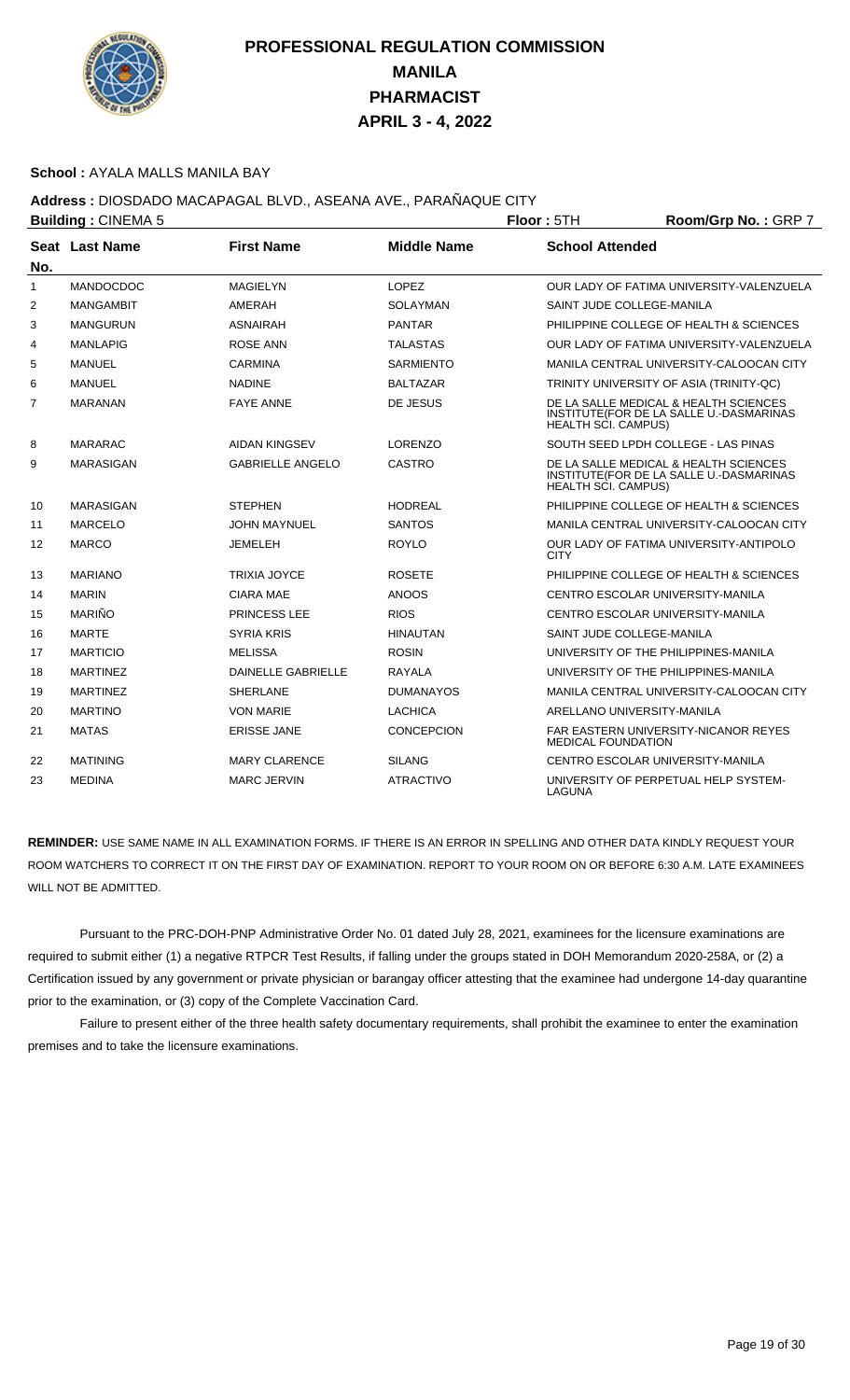

#### **School :** AYALA MALLS MANILA BAY

### **Address :** DIOSDADO MACAPAGAL BLVD., ASEANA AVE., PARAÑAQUE CITY

| <b>Building: CINEMA 5</b> |                  |                        | Floor: 5TH         | Room/Grp No.: GRP 8             |                                                                                  |
|---------------------------|------------------|------------------------|--------------------|---------------------------------|----------------------------------------------------------------------------------|
| No.                       | Seat Last Name   | <b>First Name</b>      | <b>Middle Name</b> | <b>School Attended</b>          |                                                                                  |
| $\mathbf{1}$              | <b>MEDRANO</b>   | <b>JAYSON</b>          | YU                 | LAGUNA                          | UNIVERSITY OF PERPETUAL HELP SYSTEM-                                             |
| 2                         | <b>MEJIA</b>     | <b>MIA LALAINE</b>     | <b>FLORES</b>      | SAINT JUDE COLLEGE-MANILA       |                                                                                  |
| 3                         | <b>MENDOZA</b>   | <b>FRANCEZ FEREEZE</b> | <b>VOCAL</b>       |                                 | UNIVERSITY OF THE PHILIPPINES-MANILA                                             |
| 4                         | <b>MENDOZA</b>   | <b>JENNY ROSE</b>      | <b>RODIL</b>       |                                 | LYCEUM OF THE PHILIPPINES - CAVITE                                               |
| 5                         | <b>MENDOZA</b>   | JENYLLE KYLE           | <b>ROBILLOS</b>    |                                 | CENTRO ESCOLAR UNIVERSITY-MANILA                                                 |
| 6                         | <b>MENDOZA</b>   | <b>JUSTINE EYA</b>     | QUIRANTE           | LAGUNA                          | UNIVERSITY OF PERPETUAL HELP SYSTEM-                                             |
| 7                         | <b>MENDOZA</b>   | <b>RAPHAEL VICTOR</b>  | <b>TRINIDAD</b>    |                                 | UNIVERSITY OF THE PHILIPPINES-DILIMAN                                            |
| 8                         | <b>MENODIADO</b> | <b>VINCENT BIEN</b>    | <b>LEYSA</b>       | CITY M.C.C)                     | WORLD CITI COLLEGES, QUEZON CITY (QUEZON                                         |
| 9                         | <b>MERCADO</b>   | <b>HEYZEL</b>          | AVIÑANTE           |                                 | CENTRO ESCOLAR UNIVERSITY-MANILA                                                 |
| 10                        | <b>MERINO</b>    | ANDREI KENNETH DOMINIC | <b>TARIGA</b>      |                                 | UNIVERSITY OF THE PHILIPPINES-MANILA                                             |
| 11                        | <b>MIEDES</b>    | <b>KATHELEEN JOY</b>   | <b>ABIERA</b>      | UNIVERSITY OF SAN AGUSTIN       |                                                                                  |
| 12                        | <b>MIGUEL</b>    | LYAH ANGELEEN          | <b>SURIO</b>       |                                 | CENTRO ESCOLAR UNIVERSITY-MALOLOS                                                |
| 13                        | <b>MILAR</b>     | <b>KHRIZ SYRENE</b>    | <b>MATINING</b>    | NATIONAL UNIVERSITY-MANILA      |                                                                                  |
| 14                        | MILLAN           | <b>JIREH O'LEARY</b>   | <b>MARQUEZ</b>     |                                 | OUR LADY OF FATIMA UNIVERSITY-VALENZUELA                                         |
| 15                        | <b>MIRAFLOR</b>  | <b>RONNIE</b>          | DE LEON            | <b>GUAGUA NATIONAL COLLEGES</b> |                                                                                  |
| 16                        | <b>MIRANDA</b>   | <b>MARZHA MAY</b>      | <b>MASILANG</b>    | <b>CITY</b>                     | OUR LADY OF FATIMA UNIVERSITY-ANTIPOLO                                           |
| 17                        | <b>MIRANDA</b>   | <b>MYLA</b>            | <b>TONGGA</b>      | LAGUNA                          | UNIVERSITY OF PERPETUAL HELP SYSTEM-                                             |
| 18                        | <b>MISSION</b>   | <b>MECHELLE</b>        | <b>SALCEDO</b>     | UNIVERSITY OF SAN AGUSTIN       |                                                                                  |
| 19                        | <b>MOJICA</b>    | <b>ANNALISSA</b>       | <b>FLORES</b>      | <b>CITY</b>                     | OUR LADY OF FATIMA UNIVERSITY-ANTIPOLO                                           |
| 20                        | <b>MOJICA</b>    | <b>MARIA MADEL</b>     | <b>ARATAN</b>      | <b>HEALTH SCI. CAMPUS)</b>      | DE LA SALLE MEDICAL & HEALTH SCIENCES<br>INSTITUTE(FOR DE LA SALLE U.-DASMARINAS |
| 21                        | <b>MOLINING</b>  | <b>SHARLYN</b>         | <b>OLASO</b>       | <b>FOUNDATION</b>               | <b>GENERAL SANTOS DOCTORS' MEDICAL SCHOOL</b>                                    |

**REMINDER:** USE SAME NAME IN ALL EXAMINATION FORMS. IF THERE IS AN ERROR IN SPELLING AND OTHER DATA KINDLY REQUEST YOUR ROOM WATCHERS TO CORRECT IT ON THE FIRST DAY OF EXAMINATION. REPORT TO YOUR ROOM ON OR BEFORE 6:30 A.M. LATE EXAMINEES WILL NOT BE ADMITTED.

 Pursuant to the PRC-DOH-PNP Administrative Order No. 01 dated July 28, 2021, examinees for the licensure examinations are required to submit either (1) a negative RTPCR Test Results, if falling under the groups stated in DOH Memorandum 2020-258A, or (2) a Certification issued by any government or private physician or barangay officer attesting that the examinee had undergone 14-day quarantine prior to the examination, or (3) copy of the Complete Vaccination Card.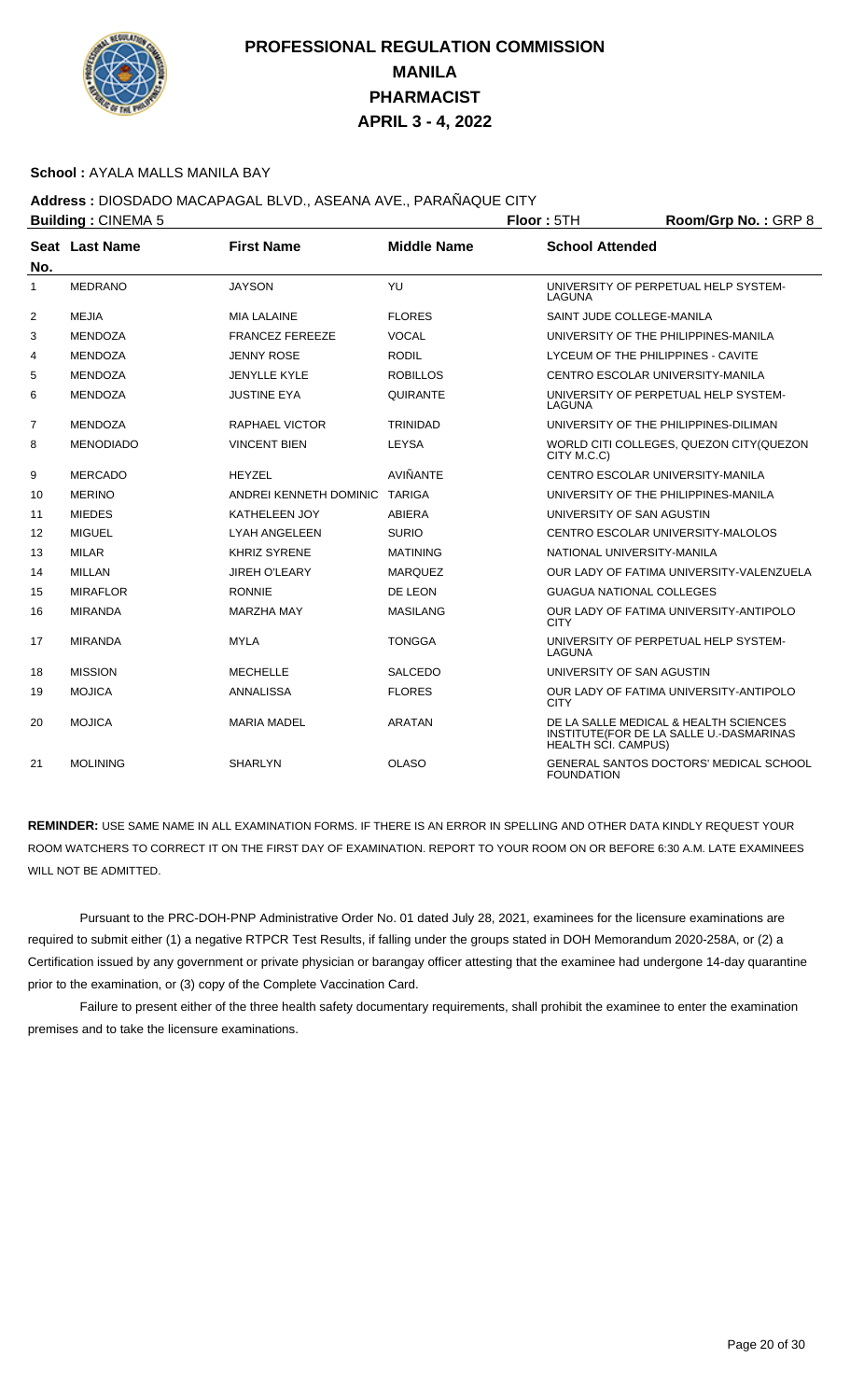

#### **School :** AYALA MALLS MANILA BAY

## **Address :** DIOSDADO MACAPAGAL BLVD., ASEANA AVE., PARAÑAQUE CITY

| <b>Building: CINEMA 6</b> |                     |                       |                    | Floor: 5TH                         | Room/Grp No.: GRP 1                                                              |
|---------------------------|---------------------|-----------------------|--------------------|------------------------------------|----------------------------------------------------------------------------------|
| No.                       | Seat Last Name      | <b>First Name</b>     | <b>Middle Name</b> | <b>School Attended</b>             |                                                                                  |
| $\mathbf{1}$              | <b>MOLINO</b>       | <b>ARA MAE</b>        | <b>MORAÑA</b>      | <b>DALTA-LAS PINAS</b>             | UNIVERSITY OF PERPETUAL HELP SYSTEM                                              |
| 2                         | <b>MONDAY</b>       | <b>MARJORIE</b>       | <b>SISON</b>       | DALTA-MOLINO CAMPUS                | UNIVERSITY OF PERPETUAL HELP SYSTEM                                              |
| 3                         | MONTE DE RAMOS      | <b>MITCHELLE</b>      | <b>PANTALEON</b>   | OUR LADY OF FATIMA UNIVERSITY-QC   |                                                                                  |
| 4                         | <b>MONTEALEGRE</b>  | <b>DANICA</b>         | <b>FAJARDO</b>     | ARELLANO UNIVERSITY-MANILA         |                                                                                  |
| 5                         | <b>MONTECLARO</b>   | <b>MEGAN</b>          | <b>BERNALDEZ</b>   | <b>MEDICAL FOUNDATION</b>          | FAR EASTERN UNIVERSITY-NICANOR REYES                                             |
| 6                         | <b>MONTERDE</b>     | <b>MIKEE</b>          | <b>MORTEL</b>      |                                    | OUR LADY OF FATIMA UNIVERSITY-VALENZUELA                                         |
| $\overline{7}$            | <b>MORAL</b>        | <b>KIMBERLY ANN</b>   | ZARZOSO            |                                    | UNIVERSITY OF THE PHILIPPINES-MANILA                                             |
| 8                         | <b>MORAL</b>        | <b>ROWENA</b>         | <b>ESTRADA</b>     | OUR LADY OF FATIMA UNIVERSITY-QC   |                                                                                  |
| 9                         | <b>MORALES</b>      | ADRIAN CEASAR         | CRUZ               | UNIVERSITY OF SANTO TOMAS          |                                                                                  |
| 10                        | <b>MORELOS</b>      | <b>JASMIN DANE</b>    | <b>MENDOZA</b>     | CENTRO ESCOLAR UNIVERSITY-MANILA   |                                                                                  |
| 11                        | <b>MORILLO</b>      | <b>IRISH</b>          | <b>TUMALIUAN</b>   |                                    | MEDICAL COLLEGE OF NORTHERN PHILIPPINES                                          |
| $12 \overline{ }$         | <b>MULINGTAPANG</b> | <b>JASMINE</b>        | <b>RIÑON</b>       | LAGUNA                             | UNIVERSITY OF PERPETUAL HELP SYSTEM-                                             |
| 13                        | <b>MUÑOZ</b>        | <b>FRANCENE MARIE</b> | <b>TOYTOY</b>      | LYCEUM OF THE PHILIPPINES - CAVITE |                                                                                  |
| 14                        | <b>NACAR</b>        | <b>KRYSCA CAE</b>     | <b>NEPOMUCENO</b>  | <b>HEALTH SCI. CAMPUS)</b>         | DE LA SALLE MEDICAL & HEALTH SCIENCES<br>INSTITUTE(FOR DE LA SALLE U.-DASMARINAS |
| 15                        | <b>NASIR</b>        | <b>NURAINA</b>        | <b>ILLIAS</b>      |                                    | PHILIPPINE COLLEGE OF HEALTH & SCIENCES                                          |
| 16                        | <b>NAVARRO</b>      | <b>ALLEN ASHLEY</b>   | <b>BERGONIA</b>    | LAGUNA                             | UNIVERSITY OF PERPETUAL HELP SYSTEM-                                             |
| 17                        | <b>NAVARRO</b>      | PATRIESE KYRA         | <b>GARGANTA</b>    | UNIVERSITY OF SANTO TOMAS          |                                                                                  |
| 18                        | <b>NAVARRO</b>      | THEA FLORIZZE         | <b>MARATAS</b>     |                                    | UNIVERSITY OF THE PHILIPPINES-MANILA                                             |
| 19                        | <b>NAVIO</b>        | JENELYN               | JALINA             |                                    | MANILA CENTRAL UNIVERSITY-CALOOCAN CITY                                          |
| 20                        | <b>NAZARENO</b>     | <b>MARIELLE</b>       | <b>RODRIGUEZ</b>   |                                    | PHILIPPINE WOMEN'S UNIVERSITY-MANILA                                             |
| 21                        | <b>NG</b>           | <b>HAZEL ISABEL</b>   | <b>FONG</b>        | UNIVERSITY OF SANTO TOMAS          |                                                                                  |
| 22                        | <b>NGO</b>          | SOFIA NASTASSJA       | <b>ONG</b>         | UNIVERSITY OF SANTO TOMAS          |                                                                                  |
|                           |                     |                       |                    |                                    |                                                                                  |

**REMINDER:** USE SAME NAME IN ALL EXAMINATION FORMS. IF THERE IS AN ERROR IN SPELLING AND OTHER DATA KINDLY REQUEST YOUR ROOM WATCHERS TO CORRECT IT ON THE FIRST DAY OF EXAMINATION. REPORT TO YOUR ROOM ON OR BEFORE 6:30 A.M. LATE EXAMINEES WILL NOT BE ADMITTED.

 Pursuant to the PRC-DOH-PNP Administrative Order No. 01 dated July 28, 2021, examinees for the licensure examinations are required to submit either (1) a negative RTPCR Test Results, if falling under the groups stated in DOH Memorandum 2020-258A, or (2) a Certification issued by any government or private physician or barangay officer attesting that the examinee had undergone 14-day quarantine prior to the examination, or (3) copy of the Complete Vaccination Card.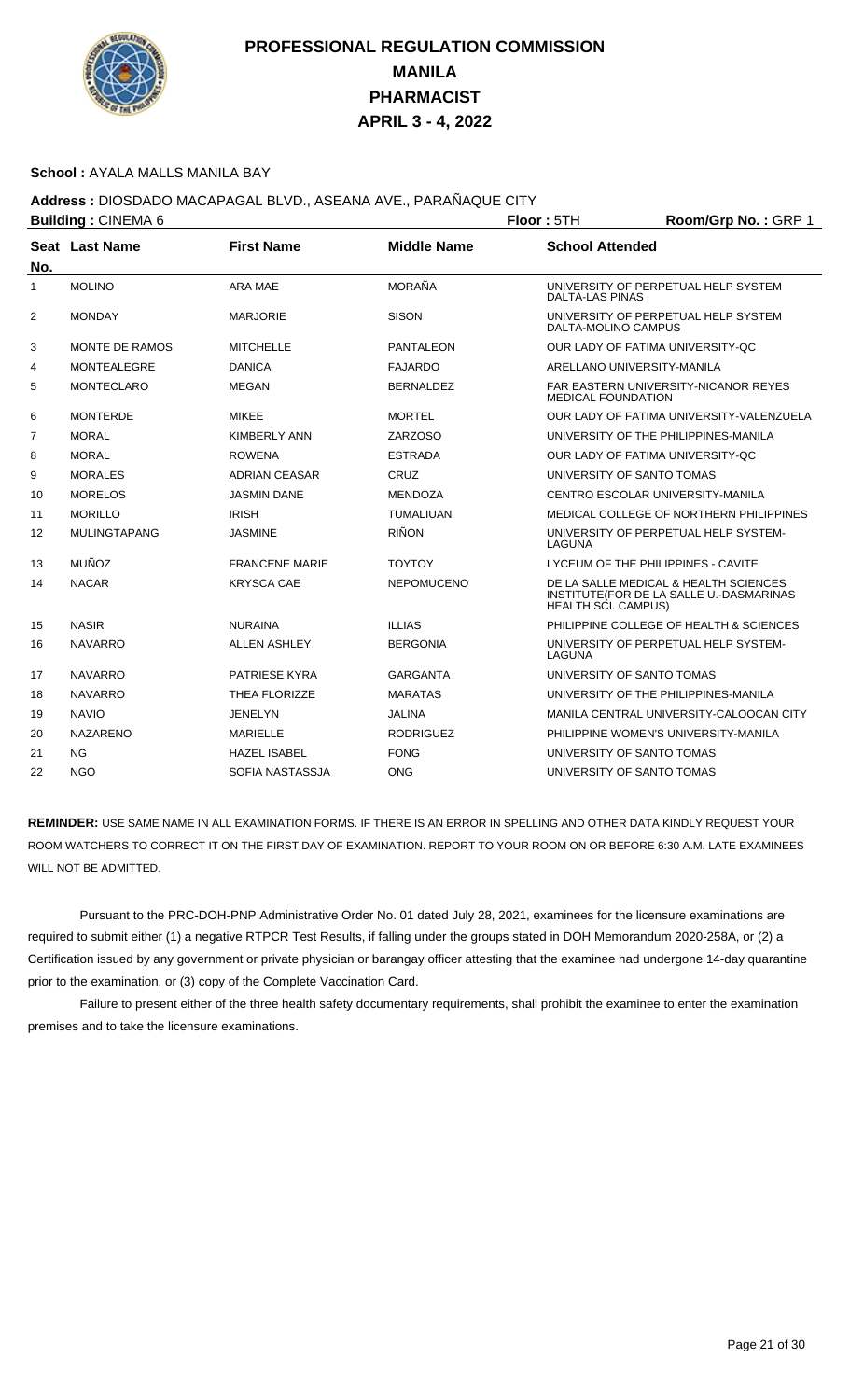

### **School :** AYALA MALLS MANILA BAY

## **Address :** DIOSDADO MACAPAGAL BLVD., ASEANA AVE., PARAÑAQUE CITY

|              | <b>Building: CINEMA 6</b> |                         |                    | Room/Grp No.: GRP 2<br>Floor: 5TH |                                                                                  |  |
|--------------|---------------------------|-------------------------|--------------------|-----------------------------------|----------------------------------------------------------------------------------|--|
| No.          | <b>Seat Last Name</b>     | <b>First Name</b>       | <b>Middle Name</b> | <b>School Attended</b>            |                                                                                  |  |
| $\mathbf{1}$ | <b>NICOLAS</b>            | <b>KAREN</b>            | DE GUZMAN          |                                   | OUR LADY OF FATIMA UNIVERSITY-VALENZUELA                                         |  |
| 2            | <b>NIDO</b>               | <b>JOHBEANNE CLAIRE</b> | <b>TAN</b>         | <b>CITY</b>                       | OUR LADY OF FATIMA UNIVERSITY-ANTIPOLO                                           |  |
| 3            | <b>NITOLLANO</b>          | <b>ERICA LAIANE</b>     | <b>PAMADA</b>      | <b>CITY</b>                       | OUR LADY OF FATIMA UNIVERSITY-ANTIPOLO                                           |  |
| 4            | <b>NOE</b>                | MA, MARELLA             | CONANAN            | <b>ADAMSON UNIVERSITY</b>         |                                                                                  |  |
| 5            | <b>NOVENARIO</b>          | <b>NERISSA</b>          | PALAGAM            |                                   | ST. JUDE COLLEGE-DASMARIÑAS, CAVITE, INC.                                        |  |
| 6            | <b>NUARIN</b>             | <b>ZALMA</b>            | <b>MAGTANUM</b>    |                                   | CENTRO ESCOLAR UNIVERSITY-MALOLOS                                                |  |
| 7            | <b>OAO</b>                | <b>KRIS ANGEL</b>       | <b>CORPUZ</b>      | NATIONAL UNIVERSITY-MANILA        |                                                                                  |  |
| 8            | <b>OCAMPO</b>             | ALECHANDRA NICOLLE      | <b>LOGA</b>        |                                   | CENTRO ESCOLAR UNIVERSITY-MAKATI                                                 |  |
| 9            | <b>OGBONNA</b>            | <b>ESTHER PHOEBE</b>    | <b>CELLEZA</b>     | C.A.S                             | ST. DOMINIC COLLEGE OF ASIA (for. ST. DOMINIC                                    |  |
| 10           | <b>OLIVERA</b>            | <b>GHENNA HERMINIA</b>  | <b>URGENA</b>      |                                   | TRINITY UNIVERSITY OF ASIA (TRINITY-QC)                                          |  |
| 11           | <b>OLOROSO</b>            | <b>THEA MAE</b>         | CAYAO              | <b>HEALTH SCI. CAMPUS)</b>        | DE LA SALLE MEDICAL & HEALTH SCIENCES<br>INSTITUTE(FOR DE LA SALLE U.-DASMARINAS |  |
| 12           | <b>OMAGUING</b>           | <b>ZAHARA</b>           | <b>RENACIA</b>     |                                   | UNIVERSITY OF SOUTHERN PHILIPPINES                                               |  |
| 13           | <b>OMAÑA</b>              | <b>MARIA JOBELLE</b>    | <b>ABUEL</b>       |                                   | CENTRO ESCOLAR UNIVERSITY-MANILA                                                 |  |
| 14           | <b>ORAYE</b>              | <b>DELNA</b>            | <b>TURLA</b>       | <b>CITY</b>                       | OUR LADY OF FATIMA UNIVERSITY-ANTIPOLO                                           |  |
| 15           | ORDOÑEZ                   | AIRIELLE JANINE         | <b>MONTON</b>      |                                   | UNIVERSITY OF THE PHILIPPINES-MANILA                                             |  |
| 16           | <b>ORDONIA</b>            | <b>MICHAEL</b>          | <b>COLOMA</b>      | PLT COLLEGE, INC                  |                                                                                  |  |
| 17           | <b>OROSIA</b>             | <b>KASSANDRA</b>        | <b>GEMINA</b>      | <b>CITY</b>                       | OUR LADY OF FATIMA UNIVERSITY-ANTIPOLO                                           |  |
| 18           | ORTIZ                     | <b>APRIL JOY</b>        | <b>SANTOS</b>      | HEALTH SCI. CAMPUS)               | DE LA SALLE MEDICAL & HEALTH SCIENCES<br>INSTITUTE(FOR DE LA SALLE U.-DASMARINAS |  |
| 19           | <b>OSERA</b>              | <b>WILLAIN</b>          | <b>HONG</b>        |                                   | OUR LADY OF FATIMA UNIVERSITY-VALENZUELA                                         |  |
| 20           | <b>OVERA</b>              | <b>BLIZELE GAY</b>      | <b>BOLONGON</b>    | MED CTR COLL.FOUND INC)           | DMC COLLEGE FOUNDATION INC. (FOR DIPOLOG                                         |  |
| 21           | <b>PABLO</b>              | <b>MIGUEL LUIS</b>      | <b>DINGLASAN</b>   | LAGUNA                            | UNIVERSITY OF PERPETUAL HELP SYSTEM-                                             |  |
| 22           | <b>PACINO</b>             | <b>JULIE ANNE</b>       | <b>PORLAS</b>      | <b>CITY</b>                       | OUR LADY OF FATIMA UNIVERSITY-ANTIPOLO                                           |  |

**REMINDER:** USE SAME NAME IN ALL EXAMINATION FORMS. IF THERE IS AN ERROR IN SPELLING AND OTHER DATA KINDLY REQUEST YOUR ROOM WATCHERS TO CORRECT IT ON THE FIRST DAY OF EXAMINATION. REPORT TO YOUR ROOM ON OR BEFORE 6:30 A.M. LATE EXAMINEES WILL NOT BE ADMITTED.

 Pursuant to the PRC-DOH-PNP Administrative Order No. 01 dated July 28, 2021, examinees for the licensure examinations are required to submit either (1) a negative RTPCR Test Results, if falling under the groups stated in DOH Memorandum 2020-258A, or (2) a Certification issued by any government or private physician or barangay officer attesting that the examinee had undergone 14-day quarantine prior to the examination, or (3) copy of the Complete Vaccination Card.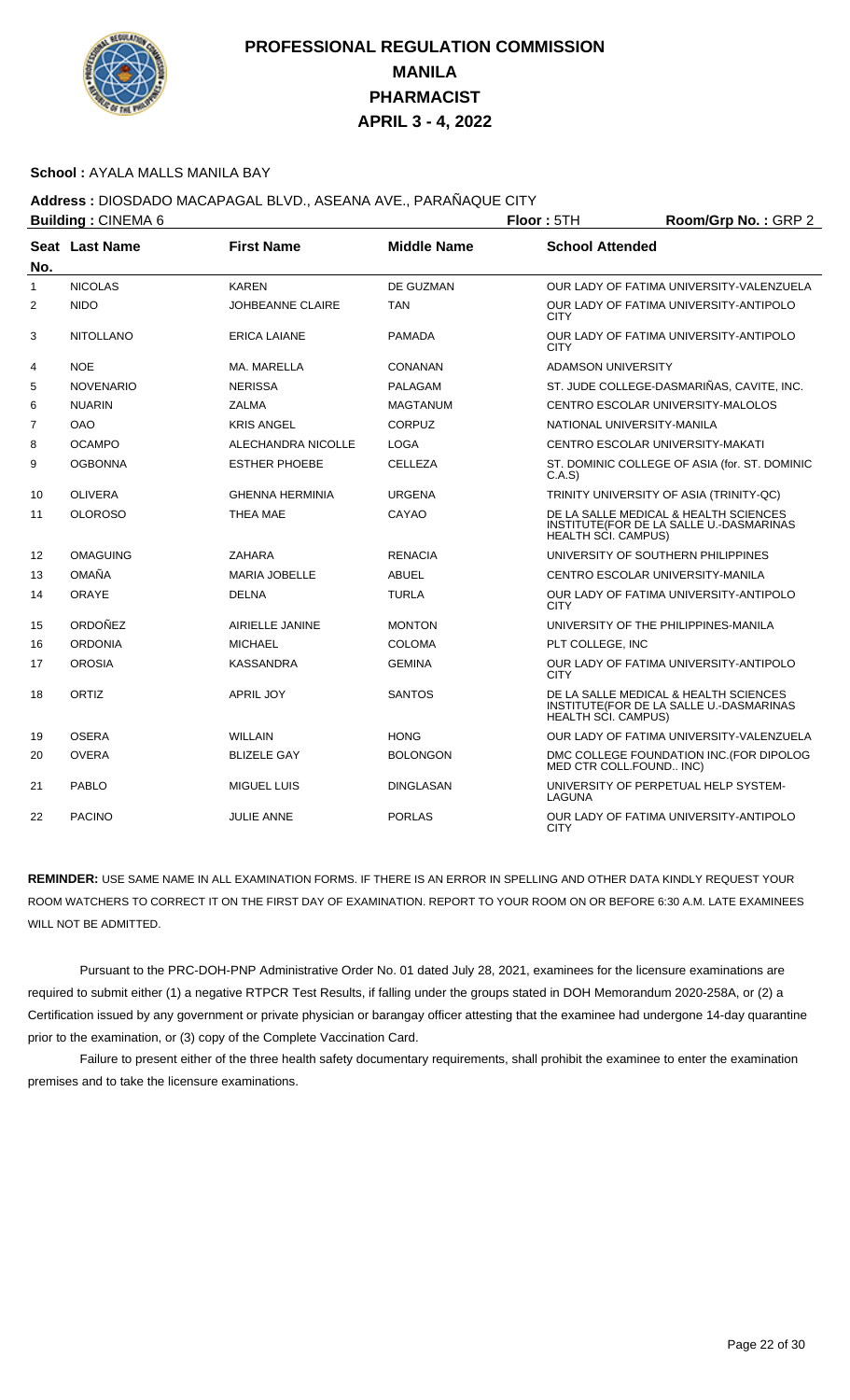

#### **School :** AYALA MALLS MANILA BAY

### **Address :** DIOSDADO MACAPAGAL BLVD., ASEANA AVE., PARAÑAQUE CITY

|     | <b>Building: CINEMA 6</b> |                              |                    | Floor: 5TH                 | Room/Grp No.: GRP 3                                                              |
|-----|---------------------------|------------------------------|--------------------|----------------------------|----------------------------------------------------------------------------------|
| No. | Seat Last Name            | <b>First Name</b>            | <b>Middle Name</b> | <b>School Attended</b>     |                                                                                  |
| 1   | <b>PADILLA</b>            | <b>JESSA MARIE</b>           | <b>TALUSAN</b>     | <b>ADAMSON UNIVERSITY</b>  |                                                                                  |
| 2   | <b>PAGBILAO</b>           | <b>MERIEL MAAN</b>           | ANGELES            | ADAMSON UNIVERSITY         |                                                                                  |
| 3   | PAGKANLUNGAN              | <b>SYRIL LYRIS</b>           | <b>BANSUELO</b>    | UNIVERSITY OF SANTO TOMAS  |                                                                                  |
| 4   | <b>PAJARES</b>            | <b>GIORGIA AUREA KIRSTEN</b> | <b>FEIMER</b>      | <b>HEALTH SCI. CAMPUS)</b> | DE LA SALLE MEDICAL & HEALTH SCIENCES<br>INSTITUTE(FOR DE LA SALLE U.-DASMARINAS |
| 5   | <b>PAJARIN</b>            | <b>CHENRY JOIE</b>           | <b>MUNING</b>      |                            | PHILIPPINE WOMEN'S UNIVERSITY-MANILA                                             |
| 6   | <b>PALMA</b>              | <b>VIC VEA</b>               | <b>TAYABAN</b>     | PLT COLLEGE, INC           |                                                                                  |
| 7   | <b>PALOMO</b>             | <b>JESSA MAE</b>             | <b>RICO</b>        |                            | NORTH VALLEY COLLEGE FOUNDATION, INC.                                            |
| 8   | PALPARAN                  | <b>CHANTELL</b>              | <b>DAYNA</b>       |                            | OUR LADY OF FATIMA UNIVERSITY-OC                                                 |
| 9   | <b>PAMARAN</b>            | <b>JOSHUA CLARENCE</b>       | <b>RICASATA</b>    | <b>DALTA-LAS PINAS</b>     | UNIVERSITY OF PERPETUAL HELP SYSTEM                                              |
| 10  | <b>PANGILINAN</b>         | <b>CRISTELA</b>              | <b>ESTRELLA</b>    | UNIVERSITY OF SANTO TOMAS  |                                                                                  |
| 11  | <b>PANOL</b>              | <b>MYTZ VALE COLEEN</b>      | <b>FERRIOL</b>     | UNIVERSITY OF SANTO TOMAS  |                                                                                  |
| 12  | <b>PANTALEON</b>          | <b>GLANNY</b>                | <b>LEDESMA</b>     |                            | MANILA CENTRAL UNIVERSITY-CALOOCAN CITY                                          |
| 13  | <b>PANTALEON</b>          | <b>KRYSTLE</b>               | <b>PAJARES</b>     |                            | OUR LADY OF FATIMA UNIVERSITY-VALENZUELA                                         |
| 14  | PARAYO                    | LHEANA MARIE                 | <b>TRINIDAD</b>    |                            | COLLEGE OF OUR LADY OF MT. CARMEL                                                |
| 15  | <b>PARLERO</b>            | <b>VALERIE</b>               | CABALQUINTO        | <b>CITY</b>                | OUR LADY OF FATIMA UNIVERSITY-ANTIPOLO                                           |
| 16  | <b>PARUNGAO</b>           | ETHYL JOY                    | JALASAN            |                            | OUR LADY OF FATIMA UNIVERSITY-VALENZUELA                                         |
| 17  | <b>PASCUA</b>             | <b>MARIAN ANGELI</b>         | <b>TALOSIG</b>     |                            | OUR LADY OF FATIMA UNIVERSITY-VALENZUELA                                         |
| 18  | <b>PASCUAL</b>            | <b>COLEEN ANN</b>            | <b>MENDOZA</b>     | <b>CITY</b>                | OUR LADY OF FATIMA UNIVERSITY-ANTIPOLO                                           |
| 19  | <b>PASCUAL</b>            | <b>PATRICIA</b>              | <b>ALIBANSA</b>    |                            | OUR LADY OF FATIMA UNIVERSITY-OC                                                 |
| 20  | <b>PASIA</b>              | <b>CHRISTINE LOUISE</b>      | <b>DIZON</b>       |                            | ANGELES UNIVERSITY FOUNDATION                                                    |
| 21  | <b>PATDU</b>              | <b>JOANNA DALE</b>           | <b>SUMANG</b>      | <b>CITY</b>                | OUR LADY OF FATIMA UNIVERSITY-ANTIPOLO                                           |
| 22  | <b>PATINGO</b>            | ANGEL MAY GRACE              | LIGASAN            | ARELLANO UNIVERSITY-MANILA |                                                                                  |

**REMINDER:** USE SAME NAME IN ALL EXAMINATION FORMS. IF THERE IS AN ERROR IN SPELLING AND OTHER DATA KINDLY REQUEST YOUR ROOM WATCHERS TO CORRECT IT ON THE FIRST DAY OF EXAMINATION. REPORT TO YOUR ROOM ON OR BEFORE 6:30 A.M. LATE EXAMINEES WILL NOT BE ADMITTED.

 Pursuant to the PRC-DOH-PNP Administrative Order No. 01 dated July 28, 2021, examinees for the licensure examinations are required to submit either (1) a negative RTPCR Test Results, if falling under the groups stated in DOH Memorandum 2020-258A, or (2) a Certification issued by any government or private physician or barangay officer attesting that the examinee had undergone 14-day quarantine prior to the examination, or (3) copy of the Complete Vaccination Card.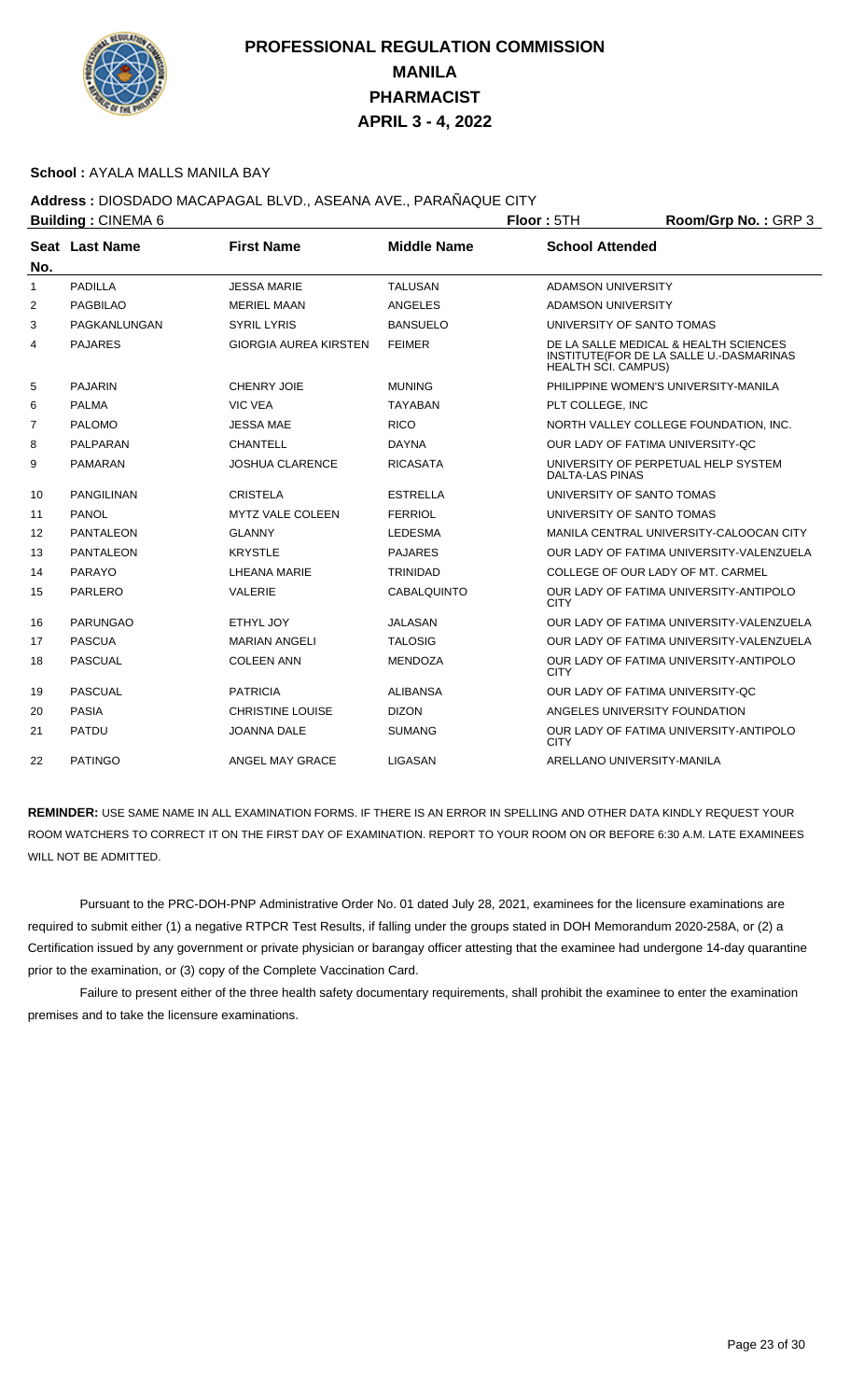

#### **School :** AYALA MALLS MANILA BAY

## **Address :** DIOSDADO MACAPAGAL BLVD., ASEANA AVE., PARAÑAQUE CITY

|              | <b>Building: CINEMA 6</b> |                        | Floor: 5TH<br>Room/Grp No.: GRP 4 |                           |                                               |
|--------------|---------------------------|------------------------|-----------------------------------|---------------------------|-----------------------------------------------|
| No.          | <b>Seat Last Name</b>     | <b>First Name</b>      | <b>Middle Name</b>                | <b>School Attended</b>    |                                               |
| $\mathbf{1}$ | <b>PAULINO</b>            | ANGELA MAE             | <b>LUNA</b>                       |                           | UNIVERSITY OF SANTO TOMAS                     |
| 2            | PAZ                       | <b>ANGELICA</b>        | <b>SALVADOR</b>                   | <b>CITY</b>               | OUR LADY OF FATIMA UNIVERSITY-ANTIPOLO        |
| 3            | <b>PECUNDO</b>            | <b>MA. LOURDES</b>     | <b>PATRON</b>                     |                           | UNIVERSITY OF THE PHILIPPINES-MANILA          |
| 4            | PEDREZA                   | <b>STELLA GRACE</b>    | <b>GAVERIA</b>                    | <b>CITY</b>               | OUR LADY OF FATIMA UNIVERSITY-ANTIPOLO        |
| 5            | PEÑALOZA                  | DAVE JERICHO           | <b>MIRABALLES</b>                 | <b>CITY</b>               | OUR LADY OF FATIMA UNIVERSITY-ANTIPOLO        |
| 6            | <b>PENULIAR</b>           | <b>NELBIE JOY</b>      | <b>DAGDAG</b>                     |                           | UNIVERSITY OF THE PHILIPPINES-MANILA          |
| 7            | PEPUGAL                   | <b>VIENA LINSEN</b>    | <b>ALMEDA</b>                     | LAGUNA                    | UNIVERSITY OF PERPETUAL HELP SYSTEM-          |
| 8            | PERALTA                   | <b>EMILY BERNADINE</b> | <b>RUIDERA</b>                    |                           | PHILIPPINE COLLEGE OF HEALTH & SCIENCES       |
| 9            | PEREÑO                    | <b>SALVE GLORYROSE</b> | <b>LUMANTAS</b>                   | UNIVERSITY OF BOHOL       |                                               |
| 10           | PEREYRA                   | <b>LAICA MARIE</b>     | <b>RICOHERMOSO</b>                | C.A.S                     | ST. DOMINIC COLLEGE OF ASIA (for. ST. DOMINIC |
| 11           | PEREZ                     | <b>JOHN LEVI</b>       | <b>KAYANAN</b>                    |                           | UNIVERSITY OF THE PHILIPPINES-MANILA          |
| 12           | PEREZ                     | <b>MAVIC LAUREN</b>    | <b>NEJAR</b>                      | <b>MEDICAL FOUNDATION</b> | <b>FAR EASTERN UNIVERSITY-NICANOR REYES</b>   |
| 13           | PERICO                    | <b>AIRAH EBERLEEN</b>  |                                   | SAINT JUDE COLLEGE-MANILA |                                               |
| 14           | <b>PERTOS</b>             | <b>KIMBERLY</b>        | <b>DIALDE</b>                     |                           | OUR LADY OF FATIMA UNIVERSITY-QC              |
| 15           | <b>PESITO</b>             | <b>TIMOTHY PAUL</b>    | <b>SAN ANDRES</b>                 | <b>CITY</b>               | OUR LADY OF FATIMA UNIVERSITY-ANTIPOLO        |
| 16           | <b>PICASO</b>             | <b>MARY GRACE</b>      | <b>DIONISIO</b>                   |                           | EMILIO AGUINALDO COLLEGE-MANILA               |
| 17           | <b>PICO</b>               | PHILLINA MARIE         | <b>RICACHO</b>                    |                           | UNIVERSITY OF SANTO TOMAS                     |
| 18           | <b>PLOTEÑA</b>            | <b>EMMANUEL</b>        | <b>SADJE</b>                      |                           | TRINITY UNIVERSITY OF ASIA (TRINITY-QC)       |
| 19           | <b>PONCE</b>              | <b>JESSICA</b>         | <b>AMADOR</b>                     | SAINT JUDE COLLEGE-MANILA |                                               |
| 20           | <b>POTANTE</b>            | <b>JONALYN</b>         | <b>MANIEBO</b>                    | LAGUNA                    | UNIVERSITY OF PERPETUAL HELP SYSTEM-          |
| 21           | <b>PUERTA</b>             | <b>CHINNETH</b>        | <b>ESPIRITU</b>                   |                           | CENTRO ESCOLAR UNIVERSITY-MALOLOS             |
| 22           | <b>PUTOSA</b>             | <b>LESLIE ANN</b>      |                                   | <b>CITY</b>               | OUR LADY OF FATIMA UNIVERSITY-ANTIPOLO        |

**REMINDER:** USE SAME NAME IN ALL EXAMINATION FORMS. IF THERE IS AN ERROR IN SPELLING AND OTHER DATA KINDLY REQUEST YOUR ROOM WATCHERS TO CORRECT IT ON THE FIRST DAY OF EXAMINATION. REPORT TO YOUR ROOM ON OR BEFORE 6:30 A.M. LATE EXAMINEES WILL NOT BE ADMITTED.

 Pursuant to the PRC-DOH-PNP Administrative Order No. 01 dated July 28, 2021, examinees for the licensure examinations are required to submit either (1) a negative RTPCR Test Results, if falling under the groups stated in DOH Memorandum 2020-258A, or (2) a Certification issued by any government or private physician or barangay officer attesting that the examinee had undergone 14-day quarantine prior to the examination, or (3) copy of the Complete Vaccination Card.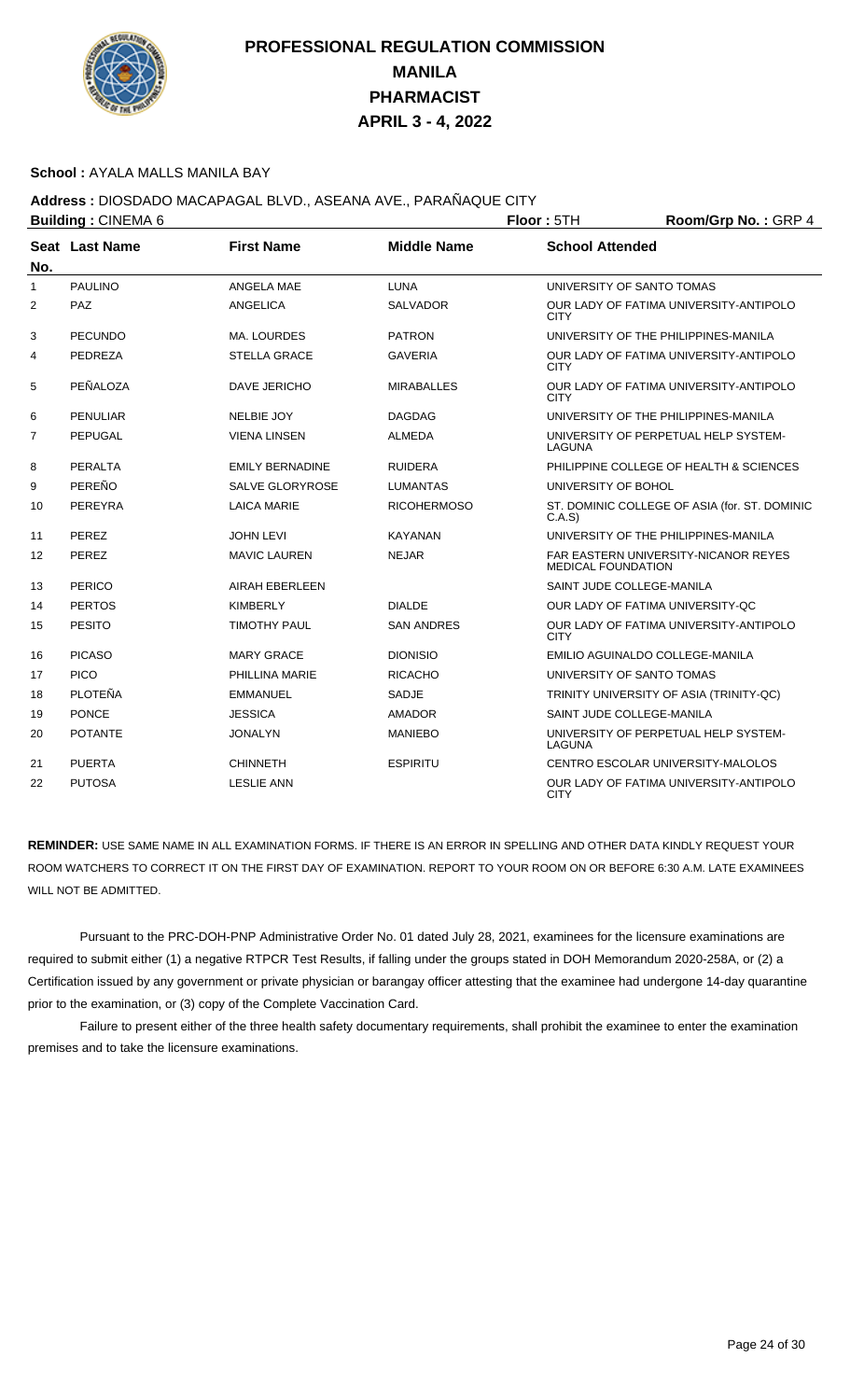

### **School :** AYALA MALLS MANILA BAY

## **Address :** DIOSDADO MACAPAGAL BLVD., ASEANA AVE., PARAÑAQUE CITY

|                | <b>Building: CINEMA 6</b> |                         | Floor: 5TH         | Room/Grp No.: GRP 5        |                                                                                                                |  |
|----------------|---------------------------|-------------------------|--------------------|----------------------------|----------------------------------------------------------------------------------------------------------------|--|
| No.            | Seat Last Name            | <b>First Name</b>       | <b>Middle Name</b> | <b>School Attended</b>     |                                                                                                                |  |
| $\mathbf{1}$   | QUEMADO                   | <b>MEXANCHILLE</b>      | <b>CUARTEROS</b>   | <b>DALTA-LAS PINAS</b>     | UNIVERSITY OF PERPETUAL HELP SYSTEM                                                                            |  |
| $\overline{2}$ | <b>QUESTIN</b>            | <b>JUSTINE JOSHUA</b>   | <b>BARNEDO</b>     | <b>CITY</b>                | OUR LADY OF FATIMA UNIVERSITY-ANTIPOLO                                                                         |  |
| 3              | <b>QUION</b>              | <b>TRIXIE MAE</b>       | JOYA               | C.A.S                      | ST. DOMINIC COLLEGE OF ASIA (for. ST. DOMINIC                                                                  |  |
| 4              | <b>RACMAN</b>             | AMEERAH                 | <b>TABLIT</b>      |                            | PHILIPPINE WOMEN'S UNIVERSITY-MANILA                                                                           |  |
| 5              | <b>RADAM</b>              | <b>GLADYS</b>           | <b>MACEDA</b>      | <b>CITY</b>                | OUR LADY OF FATIMA UNIVERSITY-ANTIPOLO                                                                         |  |
| 6              | <b>RAMOS</b>              | <b>CZARINA ANNE</b>     | <b>NAZ</b>         | <b>CITY</b>                | OUR LADY OF FATIMA UNIVERSITY-ANTIPOLO                                                                         |  |
| $\overline{7}$ | <b>RAMOS</b>              | <b>LOUISE ANNE</b>      | <b>FAJARDO</b>     |                            | DE LA SALLE MEDICAL & HEALTH SCIENCES<br>INSTITUTE(FOR DE LA SALLE U.-DASMARINAS<br><b>HEALTH SCI. CAMPUS)</b> |  |
| 8              | <b>RANAY</b>              | SHERIFAH JHAYLYN        | <b>RUADO</b>       |                            | OUR LADY OF FATIMA UNIVERSITY-VALENZUELA                                                                       |  |
| 9              | <b>RANOCO</b>             | <b>KAREN CHRISTINE</b>  | <b>SILVA</b>       | LAGUNA                     | UNIVERSITY OF PERPETUAL HELP SYSTEM-                                                                           |  |
| 10             | <b>REBETA</b>             | <b>ANNE KLIEN</b>       | <b>AUSTERO</b>     | <b>CITY</b>                | OUR LADY OF FATIMA UNIVERSITY-ANTIPOLO                                                                         |  |
| 11             | <b>REGINALDO</b>          | <b>CHARMAINE</b>        | <b>MOLINA</b>      | <b>MEDICAL FOUNDATION</b>  | <b>FAR EASTERN UNIVERSITY-NICANOR REYES</b>                                                                    |  |
| 12             | <b>REGIS</b>              | <b>MA CARMELA</b>       | <b>REYES</b>       | C.A.S                      | ST. DOMINIC COLLEGE OF ASIA (for. ST. DOMINIC                                                                  |  |
| 13             | <b>REGLOS</b>             | <b>ALYANNA LORRAINE</b> | <b>EDEM</b>        | <b>ADAMSON UNIVERSITY</b>  |                                                                                                                |  |
| 14             | <b>RELOS</b>              | <b>JILLIAN FREXIEN</b>  | <b>TRAJANO</b>     |                            | UNIVERSITY OF THE PHILIPPINES-MANILA                                                                           |  |
| 15             | <b>REYES</b>              | PAULA BERNADETTE        | <b>OBISPO</b>      | <b>HEALTH SCI. CAMPUS)</b> | DE LA SALLE MEDICAL & HEALTH SCIENCES<br>INSTITUTE(FOR DE LA SALLE U.-DASMARINAS                               |  |
| 16             | <b>REYES</b>              | <b>STAR ELI</b>         | <b>TABINGO</b>     | UNIVERSITY OF SANTO TOMAS  |                                                                                                                |  |
| 17             | <b>REYNALDO</b>           | <b>JILLIAN KYLE</b>     | <b>NIU</b>         |                            | <b>FAR EASTERN UNIVERSITY-NICANOR REYES</b><br><b>MEDICAL FOUNDATION</b>                                       |  |
| 18             | <b>RICO</b>               | KEYZARINAH              | <b>MAGNO</b>       | <b>MEDICAL FOUNDATION</b>  | <b>FAR EASTERN UNIVERSITY-NICANOR REYES</b>                                                                    |  |
| 19             | <b>RILLO</b>              | <b>MARCELINA</b>        | <b>PADUA</b>       |                            | PHILIPPINE WOMEN'S UNIVERSITY-MANILA                                                                           |  |
| 20             | <b>RIOFLORIDO</b>         | <b>CHARRISE</b>         | <b>DEL MUNDO</b>   |                            | SOUTH SEED LPDH COLLEGE - LAS PINAS                                                                            |  |
| 21             | <b>RIVERO</b>             | ANIKA SHYNNA            | <b>RIVERA</b>      | SAINT JUDE COLLEGE-MANILA  |                                                                                                                |  |
| 22             | <b>ROBLES</b>             | <b>ELIJAH MAE</b>       | <b>BADAR</b>       | <b>HEALTH SCI. CAMPUS)</b> | DE LA SALLE MEDICAL & HEALTH SCIENCES<br>INSTITUTE(FOR DE LA SALLE U.-DASMARINAS                               |  |

**REMINDER:** USE SAME NAME IN ALL EXAMINATION FORMS. IF THERE IS AN ERROR IN SPELLING AND OTHER DATA KINDLY REQUEST YOUR ROOM WATCHERS TO CORRECT IT ON THE FIRST DAY OF EXAMINATION. REPORT TO YOUR ROOM ON OR BEFORE 6:30 A.M. LATE EXAMINEES WILL NOT BE ADMITTED.

 Pursuant to the PRC-DOH-PNP Administrative Order No. 01 dated July 28, 2021, examinees for the licensure examinations are required to submit either (1) a negative RTPCR Test Results, if falling under the groups stated in DOH Memorandum 2020-258A, or (2) a Certification issued by any government or private physician or barangay officer attesting that the examinee had undergone 14-day quarantine prior to the examination, or (3) copy of the Complete Vaccination Card.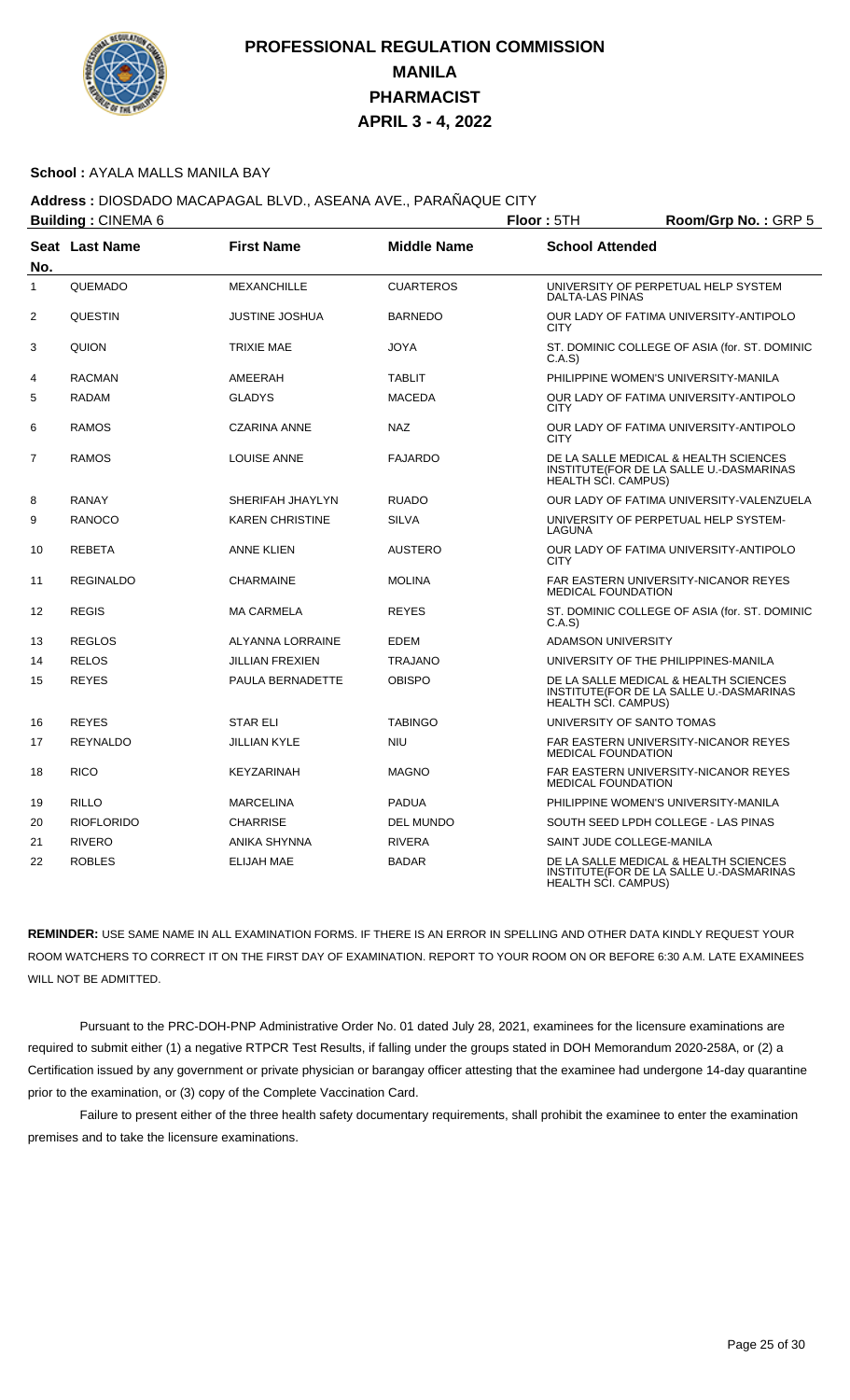

### **School :** AYALA MALLS MANILA BAY

## **Address :** DIOSDADO MACAPAGAL BLVD., ASEANA AVE., PARAÑAQUE CITY

|     | <b>Building: CINEMA 7</b> |                           | Floor: 5TH         | Room/Grp No.: GRP 1        |                                               |
|-----|---------------------------|---------------------------|--------------------|----------------------------|-----------------------------------------------|
| No. | Seat Last Name            | <b>First Name</b>         | <b>Middle Name</b> | <b>School Attended</b>     |                                               |
| 1   | <b>ROCO</b>               | <b>REINA MARI</b>         | <b>MEJIA</b>       |                            | PHILIPPINE COLLEGE OF HEALTH & SCIENCES       |
| 2   | <b>RODA</b>               | <b>KAREEN</b>             | <b>RAMIREZ</b>     | DALTA-LAS PINAS            | UNIVERSITY OF PERPETUAL HELP SYSTEM           |
| 3   | <b>RODRIGUEZ</b>          | <b>ARNIEL</b>             | <b>AMATA</b>       |                            | OUR LADY OF FATIMA UNIVERSITY-VALENZUELA      |
| 4   | <b>RODRIGUEZ</b>          | <b>JASHUA</b>             | <b>TOLENTINO</b>   |                            | UNIVERSITY OF THE PHILIPPINES-MANILA          |
| 5   | <b>ROMAN</b>              | <b>CIARA</b>              | <b>OJEDA</b>       |                            | OUR LADY OF FATIMA UNIVERSITY-QC              |
| 6   | <b>RONDINA</b>            | <b>ABEGAIL</b>            | <b>SAPATUA</b>     | C.A.S                      | ST. DOMINIC COLLEGE OF ASIA (for. ST. DOMINIC |
| 7   | <b>RONDINA</b>            | ELLE CZARINA              | <b>IMBAY</b>       | ARELLANO UNIVERSITY-MANILA |                                               |
| 8   | <b>RONQUILLO</b>          | ROMARIE JANE              | <b>CHAVEZ</b>      | ADAMSON UNIVERSITY         |                                               |
| 9   | <b>ROQUE</b>              | QUEENIE                   | <b>SABITSANA</b>   | SAINT JUDE COLLEGE-MANILA  |                                               |
| 10  | <b>ROSET</b>              | <b>JULIUS JEROME</b>      | <b>SUILAN</b>      | LAGUNA                     | UNIVERSITY OF PERPETUAL HELP SYSTEM-          |
| 11  | <b>ROXAS</b>              | JHEYANNE JOY CLARISSE     | <b>APUAD</b>       |                            | EMILIO AGUINALDO COLLEGE-MANILA               |
| 12  | <b>RUBIO</b>              | <b>MARY DONNA VEL</b>     | <b>RODAJE</b>      | C.A.S                      | ST. DOMINIC COLLEGE OF ASIA (for. ST. DOMINIC |
| 13  | <b>SABAL</b>              | <b>SHANTELLE ROS</b>      | <b>REYES</b>       | NATIONAL UNIVERSITY-MANILA |                                               |
| 14  | <b>SABANG</b>             | <b>JAINE</b>              | <b>OBILLOS</b>     |                            | OUR LADY OF FATIMA UNIVERSITY-QC              |
| 15  | <b>SAGUISAG</b>           | ELIJAH JOSHUA             | <b>BALAHIBO</b>    |                            | PHILIPPINE COLLEGE OF HEALTH & SCIENCES       |
| 16  | <b>SAGUN</b>              | ZEALTIEL                  | <b>ESCRIBANO</b>   | ARELLANO UNIVERSITY-MANILA |                                               |
| 17  | <b>SALAZAR</b>            | <b>SUCHEN</b>             | VILLAREAL          | PLT COLLEGE, INC           |                                               |
| 18  | <b>SALVADOR</b>           | <b>CARYL JHAMICA</b>      | <b>VIRAY</b>       |                            | CENTRO ESCOLAR UNIVERSITY-MANILA              |
| 19  | <b>SALVADOR</b>           | <b>JOCELYN</b>            | <b>SODELA</b>      |                            | MANILA CENTRAL UNIVERSITY-CALOOCAN CITY       |
| 20  | <b>SAMSON</b>             | <b>BRYLE VINCE BRIANE</b> | DANTAYANA          | ADAMSON UNIVERSITY         |                                               |
| 21  | <b>SAN DIEGO</b>          | <b>CASANDRA JOY</b>       | <b>CELESTINO</b>   | SAINT JUDE COLLEGE-MANILA  |                                               |
| 22  | <b>SAN FELIPE</b>         | <b>MICA YSABEL</b>        | <b>VICTORIO</b>    | <b>CITY</b>                | OUR LADY OF FATIMA UNIVERSITY-ANTIPOLO        |
| 23  | <b>SAN JUAN</b>           | <b>NIKKA</b>              | <b>TANAWAN</b>     | <b>CITY</b>                | OUR LADY OF FATIMA UNIVERSITY-ANTIPOLO        |
| 24  | <b>SAN MATEO</b>          | <b>ECCLESIA</b>           | CRUZ               |                            | EMILIO AGUINALDO COLLEGE-MANILA               |

**REMINDER:** USE SAME NAME IN ALL EXAMINATION FORMS. IF THERE IS AN ERROR IN SPELLING AND OTHER DATA KINDLY REQUEST YOUR ROOM WATCHERS TO CORRECT IT ON THE FIRST DAY OF EXAMINATION. REPORT TO YOUR ROOM ON OR BEFORE 6:30 A.M. LATE EXAMINEES WILL NOT BE ADMITTED.

 Pursuant to the PRC-DOH-PNP Administrative Order No. 01 dated July 28, 2021, examinees for the licensure examinations are required to submit either (1) a negative RTPCR Test Results, if falling under the groups stated in DOH Memorandum 2020-258A, or (2) a Certification issued by any government or private physician or barangay officer attesting that the examinee had undergone 14-day quarantine prior to the examination, or (3) copy of the Complete Vaccination Card.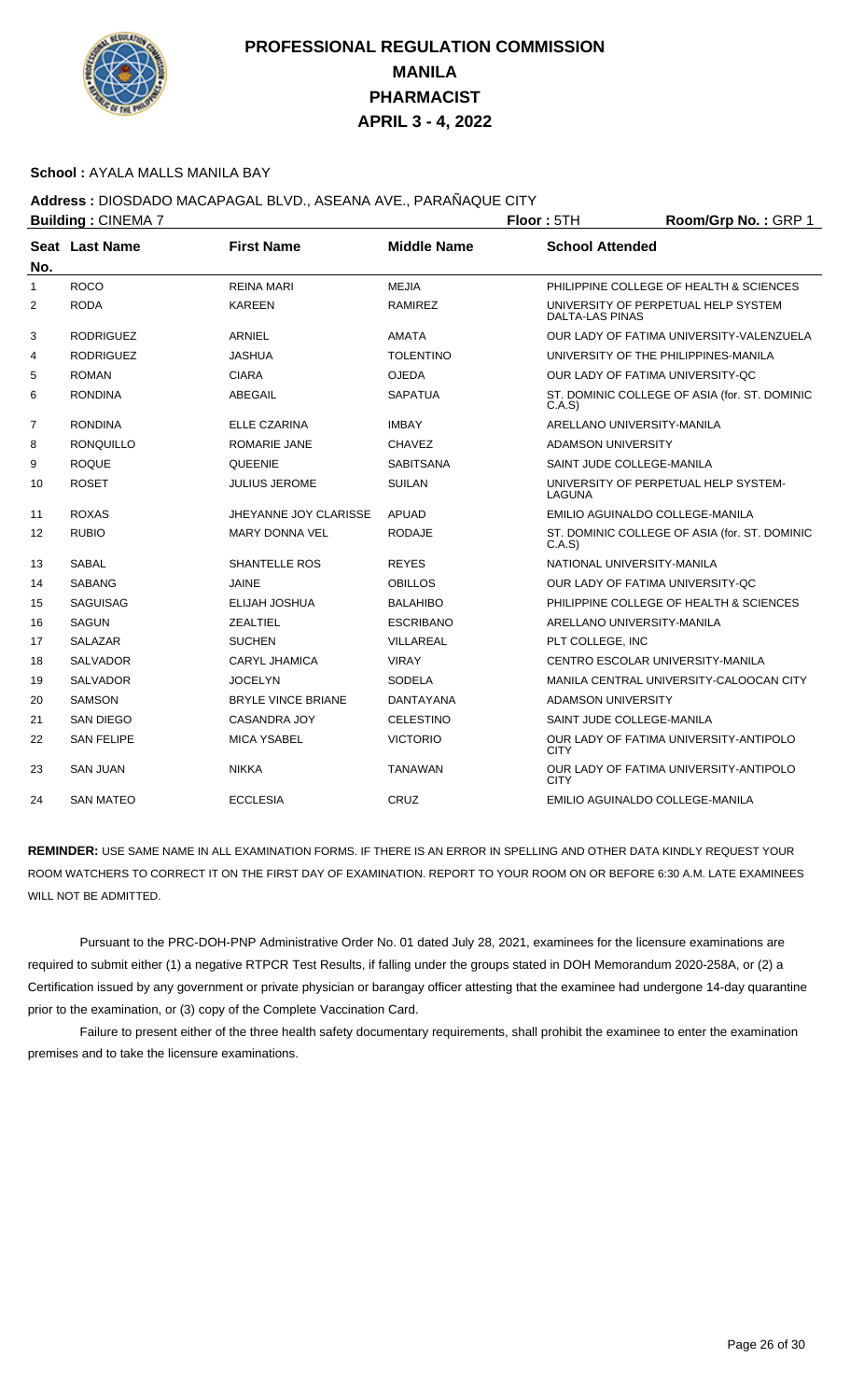

### **School :** AYALA MALLS MANILA BAY

## **Address :** DIOSDADO MACAPAGAL BLVD., ASEANA AVE., PARAÑAQUE CITY

| <b>Building: CINEMA 7</b> |                  |                       |                    | Floor: 5TH                 | Room/Grp No.: GRP 2                                                              |
|---------------------------|------------------|-----------------------|--------------------|----------------------------|----------------------------------------------------------------------------------|
| No.                       | Seat Last Name   | <b>First Name</b>     | <b>Middle Name</b> | <b>School Attended</b>     |                                                                                  |
| $\mathbf{1}$              | <b>SAN ROQUE</b> | <b>CZARINA</b>        | <b>RUSTRIA</b>     | LAGUNA                     | UNIVERSITY OF PERPETUAL HELP SYSTEM-                                             |
| 2                         | <b>SANCHEZ</b>   | <b>ARIANE KAILLE</b>  | <b>MAGDAME</b>     |                            | CENTRO ESCOLAR UNIVERSITY-MANILA                                                 |
| 3                         | <b>SANTOS</b>    | <b>LOURD AUBREY</b>   | SALIVA             |                            | EMILIO AGUINALDO COLLEGE-MANILA                                                  |
| 4                         | <b>SANTOS</b>    | <b>MICHAELA</b>       | <b>SANCHEZ</b>     |                            | OUR LADY OF FATIMA UNIVERSITY-VALENZUELA                                         |
| 5                         | <b>SANTOS</b>    | <b>REYNALYN</b>       | <b>MANANSALA</b>   |                            | OUR LADY OF FATIMA UNIVERSITY-VALENZUELA                                         |
| 6                         | <b>SAPTANG</b>   | <b>JENNELYN</b>       | <b>TORRES</b>      |                            | EMILIO AGUINALDO COLLEGE-MANILA                                                  |
| $\overline{7}$            | <b>SARMIENTO</b> | <b>CRISSA</b>         | <b>EXCONDE</b>     | LAGUNA                     | UNIVERSITY OF PERPETUAL HELP SYSTEM-                                             |
| 8                         | <b>SARTE</b>     | <b>JOVELYN</b>        | <b>ESTIODOLA</b>   |                            | EMILIO AGUINALDO COLLEGE-MANILA                                                  |
| 9                         | <b>SENDITO</b>   | <b>MARIA JENNYLYN</b> | VALDE              |                            | UNIVERSITY OF THE PHILIPPINES-MANILA                                             |
| 10                        | <b>SEPRADO</b>   | <b>ANNE MARIE</b>     | <b>FRANCO</b>      |                            | UNIVERSITY OF THE PHILIPPINES-MANILA                                             |
| 11                        | <b>SERRANO</b>   | DARYL GLENN           | <b>TOLENTINO</b>   |                            | OUR LADY OF FATIMA UNIVERSITY-VALENZUELA                                         |
| $12 \overline{ }$         | <b>SEVILLA</b>   | <b>CHARMAINE</b>      | <b>SIMARA</b>      |                            | CENTRO ESCOLAR UNIVERSITY-MANILA                                                 |
| 13                        | <b>SIMBAHAN</b>  | <b>MARIA SUZETTE</b>  | <b>NAVARRO</b>     | <b>CITY</b>                | OUR LADY OF FATIMA UNIVERSITY-ANTIPOLO                                           |
| 14                        | <b>SINGH</b>     | <b>MIA ANTONETTE</b>  | <b>MANGILIMAN</b>  |                            | NATIONAL UNIVERSITY-MANILA                                                       |
| 15                        | <b>SOGUILON</b>  | <b>SHELLA</b>         | <b>MAE</b>         |                            | CENTRO ESCOLAR UNIVERSITY-MANILA                                                 |
| 16                        | SOL              | <b>ALYANNA YSABEL</b> | <b>SALAZAR</b>     | <b>HEALTH SCI. CAMPUS)</b> | DE LA SALLE MEDICAL & HEALTH SCIENCES<br>INSTITUTE(FOR DE LA SALLE U.-DASMARINAS |
| 17                        | <b>SOLAS</b>     | <b>GERALDINE</b>      | <b>CRUZ</b>        | <b>ADAMSON UNIVERSITY</b>  |                                                                                  |
| 18                        | <b>SOLINAP</b>   | <b>CATHERINE</b>      | <b>ROBERTO</b>     | C.A.S                      | ST. DOMINIC COLLEGE OF ASIA (for. ST. DOMINIC                                    |
| 19                        | <b>SOLTERO</b>   | <b>SOLANGE AMOR</b>   | <b>EVANGELISTA</b> |                            | OUR LADY OF FATIMA UNIVERSITY-VALENZUELA                                         |
| 20                        | <b>SOMUELO</b>   | <b>MARIANNE</b>       | <b>SOMUELO</b>     |                            | EMILIO AGUINALDO COLLEGE-MANILA                                                  |
| 21                        | <b>SORIA</b>     | <b>CRISTINE JOYCE</b> | <b>MURILLO</b>     | LAGUNA                     | UNIVERSITY OF PERPETUAL HELP SYSTEM-                                             |
| 22                        | SORIANO          | <b>ELISHA</b>         | <b>BERSAMINA</b>   |                            | UNIVERSITY OF SANTO TOMAS                                                        |
| 23                        | <b>STA ANA</b>   | <b>RALF MARCO</b>     | CRUZ               |                            | UNIVERSITY OF SANTO TOMAS                                                        |
| 24                        | STA. ANA         | <b>CHARISE JOICE</b>  | <b>ANGELES</b>     | <b>CITY</b>                | OUR LADY OF FATIMA UNIVERSITY-ANTIPOLO                                           |

**REMINDER:** USE SAME NAME IN ALL EXAMINATION FORMS. IF THERE IS AN ERROR IN SPELLING AND OTHER DATA KINDLY REQUEST YOUR ROOM WATCHERS TO CORRECT IT ON THE FIRST DAY OF EXAMINATION. REPORT TO YOUR ROOM ON OR BEFORE 6:30 A.M. LATE EXAMINEES WILL NOT BE ADMITTED.

 Pursuant to the PRC-DOH-PNP Administrative Order No. 01 dated July 28, 2021, examinees for the licensure examinations are required to submit either (1) a negative RTPCR Test Results, if falling under the groups stated in DOH Memorandum 2020-258A, or (2) a Certification issued by any government or private physician or barangay officer attesting that the examinee had undergone 14-day quarantine prior to the examination, or (3) copy of the Complete Vaccination Card.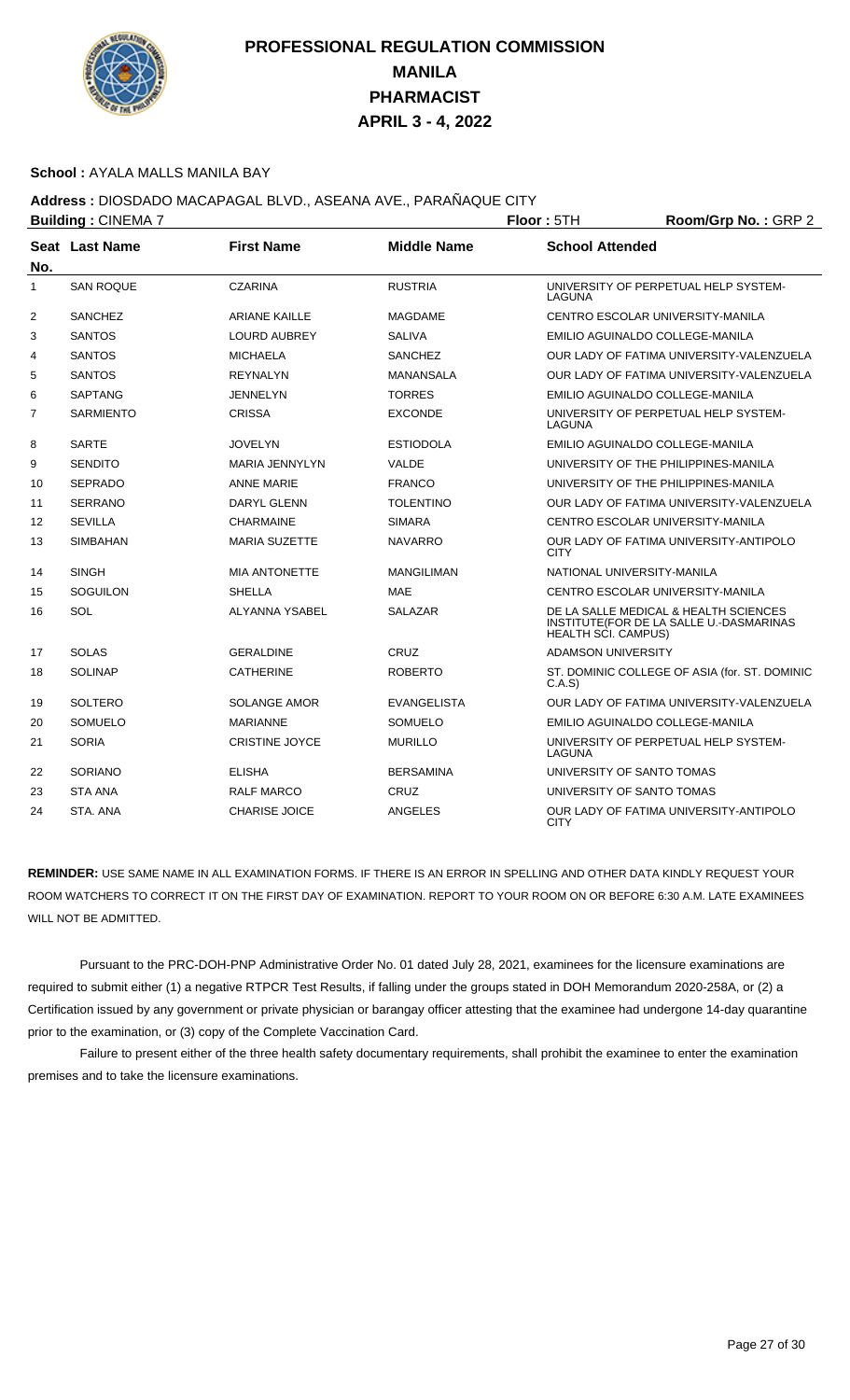

### **School :** AYALA MALLS MANILA BAY

### **Address :** DIOSDADO MACAPAGAL BLVD., ASEANA AVE., PARAÑAQUE CITY

|                | <b>Building: CINEMA 7</b> |                          | Floor: 5TH         | Room/Grp No.: GRP 3        |                                               |
|----------------|---------------------------|--------------------------|--------------------|----------------------------|-----------------------------------------------|
| No.            | Seat Last Name            | <b>First Name</b>        | <b>Middle Name</b> | <b>School Attended</b>     |                                               |
| $\mathbf{1}$   | SU                        | <b>LOUISE CHARMAINE</b>  | <b>MORENO</b>      |                            | EMILIO AGUINALDO COLLEGE-MANILA               |
| 2              | <b>SUEN</b>               | <b>JAN KIETHAN</b>       | <b>BADUA</b>       | <b>ADAMSON UNIVERSITY</b>  |                                               |
| 3              | <b>SUGANO</b>             | LANIE                    | <b>GABUAT</b>      |                            | UNIVERSITY OF LA SALETTE-SANTIAGO             |
| 4              | <b>SUILAN</b>             | <b>DIANNE NICOLE</b>     | <b>AQUINO</b>      | <b>CITY</b>                | OUR LADY OF FATIMA UNIVERSITY-ANTIPOLO        |
| 5              | <b>SUMILANG</b>           | <b>WILBERT ALEXANDER</b> | <b>GALAPON</b>     |                            | UNIVERSITY OF THE PHILIPPINES-MANILA          |
| 6              | <b>SUNGA</b>              | <b>LEOMINANETH</b>       | <b>DIOKNO</b>      |                            | MANILA CENTRAL UNIVERSITY-CALOOCAN CITY       |
| $\overline{7}$ | <b>SUÑGA</b>              | MA. REHINA               | <b>ADEL</b>        | SAINT JUDE COLLEGE-MANILA  |                                               |
| 8              | <b>SUZARA</b>             | JOHN CHRISTOPHER         | <b>DELARIARTE</b>  | C.A.S                      | ST. DOMINIC COLLEGE OF ASIA (for. ST. DOMINIC |
| 9              | SY                        | <b>ELYSSA JANE</b>       | <b>DELOS REYES</b> | UNIVERSITY OF SANTO TOMAS  |                                               |
| 10             | SY                        | <b>KRIZZIA MAE</b>       | <b>DELA TORRE</b>  | NATIONAL UNIVERSITY-MANILA |                                               |
| 11             | <b>TABOR</b>              | <b>CYRA DANE</b>         | <b>BARTOLOME</b>   |                            | MANILA CENTRAL UNIVERSITY-CALOOCAN CITY       |
| 12             | <b>TADUS</b>              | <b>CZARINA</b>           | <b>GUMAPAC</b>     | SAINT JUDE COLLEGE-MANILA  |                                               |
| 13             | <b>TALIDONG</b>           | <b>SARAH REBECCA</b>     | <b>MEDIAVILLO</b>  |                            | OUR LADY OF FATIMA UNIVERSITY-VALENZUELA      |
| 14             | <b>TAMAYO</b>             | JOHN JOSEPH              | <b>BELGIRA</b>     |                            | CENTRO ESCOLAR UNIVERSITY-MANILA              |
| 15             | <b>TAMAYO</b>             | <b>KATHLENE FAYE</b>     | CASAS              |                            | OUR LADY OF FATIMA UNIVERSITY-QC              |
| 16             | <b>TAN</b>                | <b>IVANDER</b>           | <b>CHANG</b>       | UNIVERSITY OF SANTO TOMAS  |                                               |
| 17             | <b>TAN</b>                | <b>KATRINA</b>           | <b>ALVAREZ</b>     | UNIVERSITY OF SANTO TOMAS  |                                               |
| 18             | <b>TANGHAL</b>            | <b>CANDICE JILL</b>      | DE JESUS           |                            | OUR LADY OF FATIMA UNIVERSITY-OC              |
| 19             | <b>TANINGCO</b>           | <b>TRISHA NICOLE</b>     | <b>BATILES</b>     |                            | CENTRO ESCOLAR UNIVERSITY-MANILA              |
| 20             | <b>TAPALES</b>            | <b>RAYMOND</b>           | <b>NATINGA</b>     |                            | OUR LADY OF FATIMA UNIVERSITY-QC              |
| 21             | <b>TAPULAO</b>            | JOMARCH                  | <b>TO</b>          | ARELLANO UNIVERSITY-MANILA |                                               |
| 22             | <b>TARALA</b>             | <b>MARK SPENCER</b>      | <b>MERCADO</b>     |                            | UNIVERSITY OF LA SALETTE-SANTIAGO             |
| 23             | <b>TARIN</b>              | <b>CHLOE</b>             | <b>MARAVILLA</b>   |                            | CENTRO ESCOLAR UNIVERSITY-MANILA              |
| 24             | <b>TATUD</b>              | <b>CAEZIA FAYE</b>       | <b>OÑATE</b>       |                            | LYCEUM OF THE PHILIPPINES - CAVITE            |
| 25             | <b>TAYOYO</b>             | <b>EMMANUEL GIDEON</b>   | ANDRADE            | UNIVERSITY OF SANTO TOMAS  |                                               |
| 26             | <b>TECSON</b>             | <b>JANINE MAE</b>        | <b>SEQUEÑA</b>     | DALTA-LAS PINAS            | UNIVERSITY OF PERPETUAL HELP SYSTEM           |

**REMINDER:** USE SAME NAME IN ALL EXAMINATION FORMS. IF THERE IS AN ERROR IN SPELLING AND OTHER DATA KINDLY REQUEST YOUR ROOM WATCHERS TO CORRECT IT ON THE FIRST DAY OF EXAMINATION. REPORT TO YOUR ROOM ON OR BEFORE 6:30 A.M. LATE EXAMINEES WILL NOT BE ADMITTED.

 Pursuant to the PRC-DOH-PNP Administrative Order No. 01 dated July 28, 2021, examinees for the licensure examinations are required to submit either (1) a negative RTPCR Test Results, if falling under the groups stated in DOH Memorandum 2020-258A, or (2) a Certification issued by any government or private physician or barangay officer attesting that the examinee had undergone 14-day quarantine prior to the examination, or (3) copy of the Complete Vaccination Card.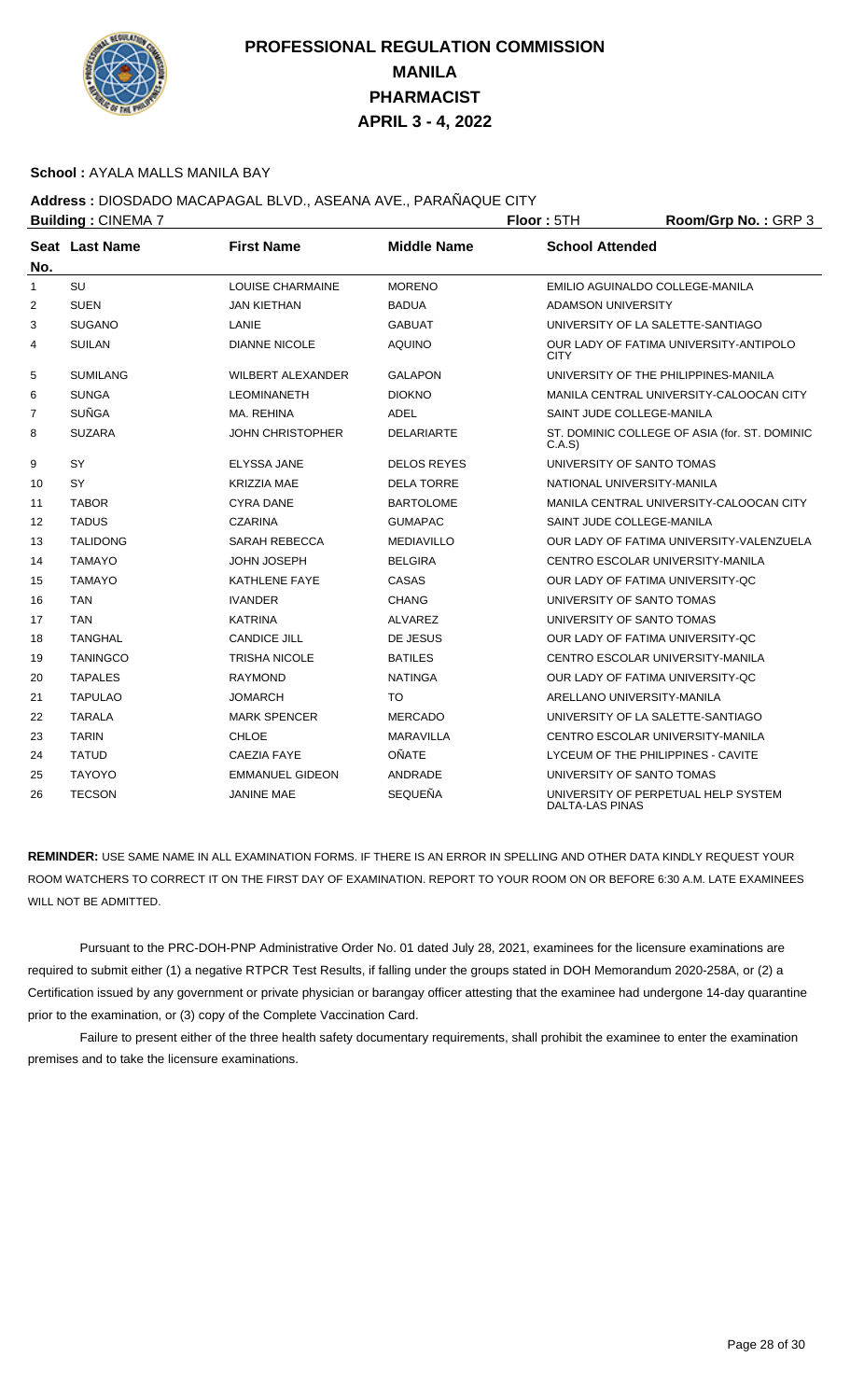

### **School :** AYALA MALLS MANILA BAY

**Address :** DIOSDADO MACAPAGAL BLVD., ASEANA AVE., PARAÑAQUE CITY

|              | <b>Building: CINEMA 7</b> |                       | Floor: 5TH         | Room/Grp No.: GRP 4        |                                                                                  |
|--------------|---------------------------|-----------------------|--------------------|----------------------------|----------------------------------------------------------------------------------|
| No.          | Seat Last Name            | <b>First Name</b>     | <b>Middle Name</b> | <b>School Attended</b>     |                                                                                  |
| $\mathbf{1}$ | <b>TELLES</b>             | <b>JEANETTE</b>       | <b>TOMOLIN</b>     | <b>CITY</b>                | OUR LADY OF FATIMA UNIVERSITY-ANTIPOLO                                           |
| 2            | <b>TERCENIO</b>           | <b>SHANNEN KATE</b>   | <b>NICOLAS</b>     | <b>ADAMSON UNIVERSITY</b>  |                                                                                  |
| 3            | <b>TERROBIAS</b>          | <b>RICA MAE</b>       | <b>TIMAJO</b>      | <b>CITY</b>                | OUR LADY OF FATIMA UNIVERSITY-ANTIPOLO                                           |
| 4            | <b>TESTON</b>             | <b>SHENNA MAE</b>     | <b>CAFE</b>        | <b>CITY</b>                | OUR LADY OF FATIMA UNIVERSITY-ANTIPOLO                                           |
| 5            | <b>TOBIAS</b>             | <b>DIVINE GRACE</b>   | <b>SALUD</b>       |                            | TRINITY UNIVERSITY OF ASIA (TRINITY-QC)                                          |
| 6            | <b>TORRANO</b>            | <b>PAULA CLARIZE</b>  | <b>MANALILI</b>    |                            | OUR LADY OF FATIMA UNIVERSITY-VALENZUELA                                         |
| 7            | <b>TORREFIEL</b>          | <b>ZIRELLA</b>        | VILLALUNA          | CITY M.C.C)                | WORLD CITI COLLEGES, QUEZON CITY (QUEZON                                         |
| 8            | <b>TORRES</b>             | <b>AIZHA NORRAINE</b> | <b>CHAVEZ</b>      | INC.                       | LPU-ST. CABRINI SCHOOL OF HEALTH SCIENCES                                        |
| 9            | <b>TORRES</b>             | <b>KENAN</b>          | <b>AGAPITO</b>     | SAINT JUDE COLLEGE-MANILA  |                                                                                  |
| 10           | <b>TORRES</b>             | LOU JEAN CHAESSA      | <b>DOLIGOL</b>     | ARELLANO UNIVERSITY-MANILA |                                                                                  |
| 11           | <b>TUA</b>                | PRINCESS CHARLENE     | <b>AMORANTO</b>    |                            | CENTRO ESCOLAR UNIVERSITY-MANILA                                                 |
| 12           | <b>TUGADE</b>             | <b>CARINTHIA KAY</b>  | <b>BAMBA</b>       |                            | CENTRO ESCOLAR UNIVERSITY-MANILA                                                 |
| 13           | <b>TUGADE</b>             | <b>JOANA MARIE</b>    | <b>MANUEL</b>      | CITY M.C.C)                | WORLD CITI COLLEGES, QUEZON CITY(QUEZON                                          |
| 14           | <b>TUMICAD</b>            | <b>ALYSSA MARIE</b>   | <b>ANCHETA</b>     | <b>MEDICAL FOUNDATION</b>  | FAR EASTERN UNIVERSITY-NICANOR REYES                                             |
| 15           | <b>TUPAS</b>              | <b>GABRIELLE</b>      | <b>MARIANO</b>     | <b>ADAMSON UNIVERSITY</b>  |                                                                                  |
| 16           | <b>TUPAS</b>              | <b>JONATHAN CURL</b>  |                    |                            | TRINITY UNIVERSITY OF ASIA (TRINITY-QC)                                          |
| 17           | <b>TURLA</b>              | DANILOU JOYCE         | LAXA               |                            | COLLEGE OF OUR LADY OF MT. CARMEL                                                |
| 18           | <b>UDASCO</b>             | <b>JEERARDINE</b>     | VILLANUEVA         |                            | MEDICAL COLLEGE OF NORTHERN PHILIPPINES                                          |
| 19           | <b>URBINA</b>             | YVONNE ANNE           | <b>NICOLAS</b>     | <b>ADAMSON UNIVERSITY</b>  |                                                                                  |
| 20           | <b>URSABIA</b>            | <b>ROCELYN</b>        | <b>ALOBA</b>       |                            | UNIVERSITY OF SOUTHERN PHILIPPINES                                               |
| 21           | <b>VAIL</b>               | <b>DARA LOUISE</b>    | <b>IBARRA</b>      | <b>MEDICAL FOUNDATION</b>  | <b>FAR EASTERN UNIVERSITY-NICANOR REYES</b>                                      |
| 22           | <b>VALERIANO</b>          | <b>MARIA LORENA</b>   | <b>TABORA</b>      |                            | PHILIPPINE WOMEN'S UNIVERSITY-MANILA                                             |
| 23           | <b>VALILA</b>             | <b>BERNARD JOSEPH</b> | CABE               | ARELLANO UNIVERSITY-MANILA |                                                                                  |
| 24           | VALLE                     | RACHELLE LYNN         | <b>ROSARIO</b>     | NATIONAL UNIVERSITY-MANILA |                                                                                  |
| 25           | <b>VALLES</b>             | <b>MA BEATRIZ</b>     | <b>ESCANDOR</b>    | HEALTH SCI. CAMPUS)        | DE LA SALLE MEDICAL & HEALTH SCIENCES<br>INSTITUTE(FOR DE LA SALLE U.-DASMARINAS |
| 26           | <b>VELANO</b>             | <b>DANICA</b>         |                    |                            | OUR LADY OF FATIMA UNIVERSITY-VALENZUELA                                         |

**REMINDER:** USE SAME NAME IN ALL EXAMINATION FORMS. IF THERE IS AN ERROR IN SPELLING AND OTHER DATA KINDLY REQUEST YOUR ROOM WATCHERS TO CORRECT IT ON THE FIRST DAY OF EXAMINATION. REPORT TO YOUR ROOM ON OR BEFORE 6:30 A.M. LATE EXAMINEES WILL NOT BE ADMITTED.

 Pursuant to the PRC-DOH-PNP Administrative Order No. 01 dated July 28, 2021, examinees for the licensure examinations are required to submit either (1) a negative RTPCR Test Results, if falling under the groups stated in DOH Memorandum 2020-258A, or (2) a Certification issued by any government or private physician or barangay officer attesting that the examinee had undergone 14-day quarantine prior to the examination, or (3) copy of the Complete Vaccination Card.